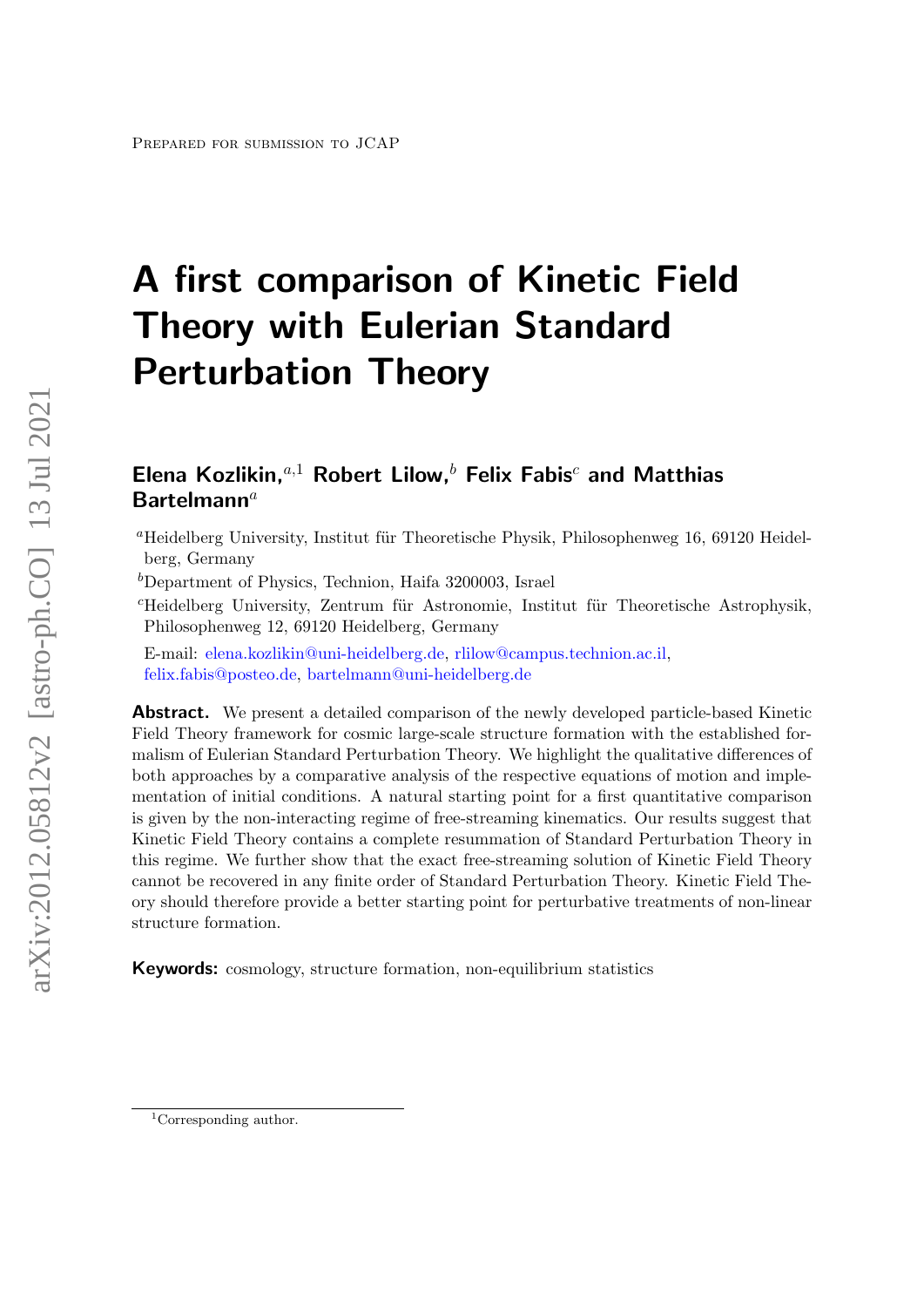# Contents

| $\mathbf{1}$   | Introduction                          |                                                           | $\mathbf{1}$   |
|----------------|---------------------------------------|-----------------------------------------------------------|----------------|
|                | 1.1                                   | Notation                                                  | 3              |
| $\bf{2}$       | Kinetic Field Theory                  |                                                           | $\bf{3}$       |
|                | 2.1                                   | Generating functional                                     | 3              |
|                | 2.2                                   | Averages over initial statistics                          | $\overline{5}$ |
| 3 <sup>1</sup> | <b>Standard Perturbation Theory</b>   |                                                           | $\overline{7}$ |
|                | 3.1                                   | The Vlasov equation                                       | $\overline{7}$ |
|                | $3.2\,$                               | Hierarchy of moments                                      | 9              |
|                | $3.3\,$                               | Velocity field                                            | 10             |
|                | 3.4                                   | The single-stream approximation                           | 11             |
|                | $3.5\,$                               | SPT generating functional                                 | 12             |
| 4              | Comparison of cosmic power spectra    |                                                           | 13             |
|                | 4.1                                   | Dynamics and initial conditions                           | 13             |
|                | 4.2                                   | Recovering the 1-loop SPT density power spectrum from KFT | 15             |
|                | 4.3                                   | Density bispectrum                                        | 17             |
|                |                                       | 4.4 Effects of gravity                                    | 18             |
|                | 4.5                                   | Illustrating the effects                                  | <b>20</b>      |
|                | 5 Summary and conclusions             |                                                           | 22             |
|                | A CDM dynamics in KFT and SPT         |                                                           | 24             |
|                | B Expansion of the KFT power spectrum |                                                           |                |
|                | C The KFT bispectrum                  |                                                           | 28             |

#### <span id="page-1-0"></span>1 Introduction

Over the past two decades, the analytical investigation of cosmic large scale structure formation in cold dark matter (CDM) has attracted considerable interest. Understanding the evolution of density fluctuations in CDM under the influence of gravity is crucial in order to analyse data on large-scale structure and to constrain cosmological models from future surveys such as Euclid, LSST, eBOSS and DESI [\[1,](#page-30-0) [17,](#page-31-0) [25,](#page-31-1) [27\]](#page-31-2). While numerical N-body simulations provide excellent results, they remain computationally costly. To provide the required accuracy of results at scales in the non-linear regime simulations require large volumes and many realisations in order to reduce sample variance. Suitable analytical techniques however can offer a faster and more flexible means of exploring the parameter space of non-standard cosmological models.

Analytical techniques can also help to understand the results of complex simulations in simple analytical terms. Starting with a seminal paper by Crocce & Scoccimaro [\[14\]](#page-30-1), numerous concepts originating in field theory like resummation, the renormalisation group [\[31,](#page-31-3) [37\]](#page-32-0), large-N expansion [\[40\]](#page-32-1) or effective field theories [\[21,](#page-31-4) [24,](#page-31-5) [38\]](#page-32-2) have been employed to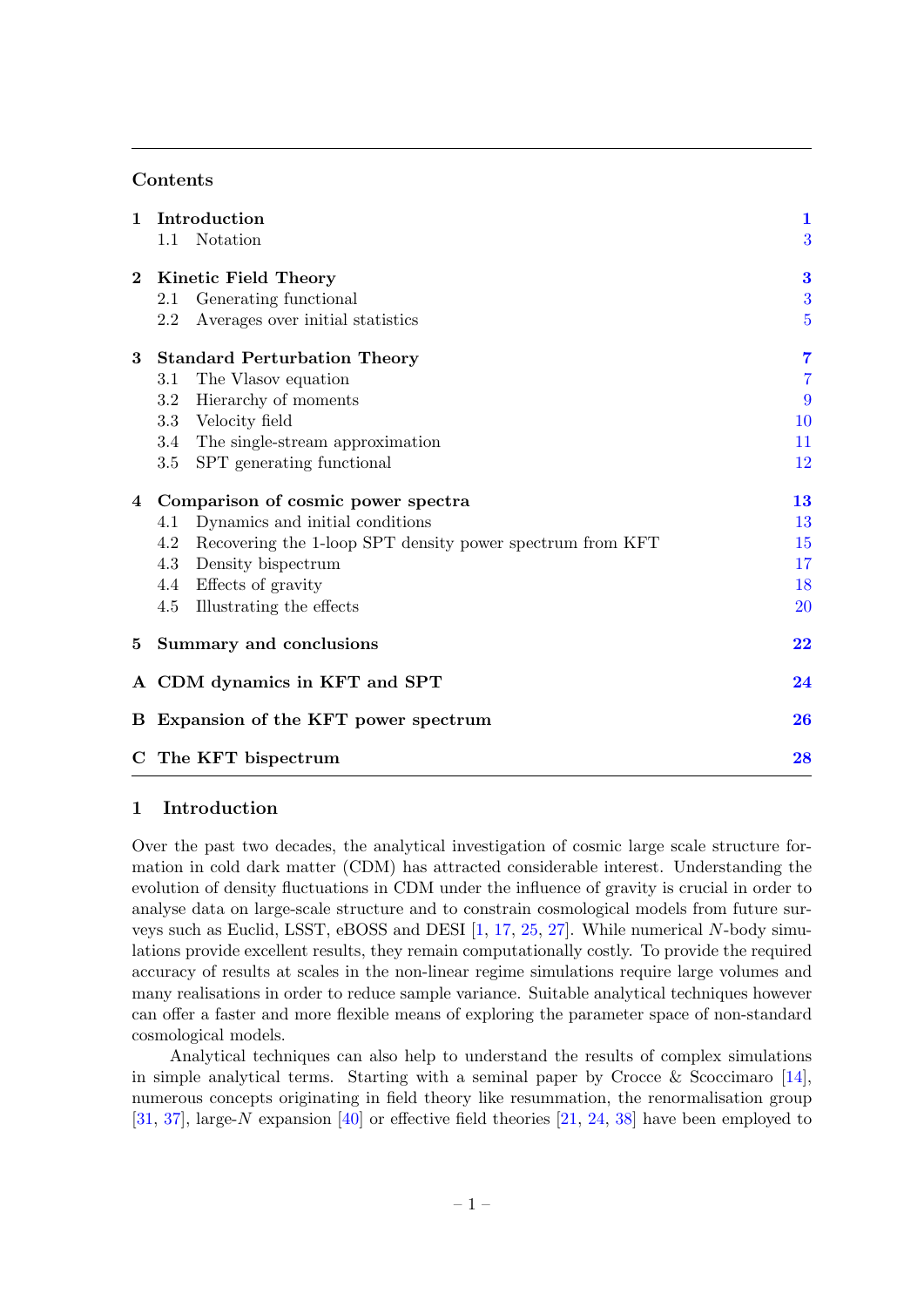extend (Eulerian) Standard Perturbation Theory (SPT) into the non-linear regime. While this has substantially improved predictive power on the scales of baryonic-acoustic oscillations (BAO), smaller scales beyond wavenumbers of  $k = 1 h \text{ Mpc}^{-1}$  are still outside the reach of these methods. The ability of large and costly  $N$ -body simulations to describe these small scales is based on the fact that they follow the phase-space evolution of individual particles. Since trajectories do not cross in phase-space there is no need for approximations like the single-stream approximation which fundamentally limit the accuracy of analytical schemes based on Eulerian fluid dynamics [\[38\]](#page-32-2).

In contrast to the path integral formulation of [\[31,](#page-31-3) [37\]](#page-32-0) based on fluid dynamics, the Kinetic Field Theory (KFT) approach presented in [\[4–](#page-30-2)[6\]](#page-30-3) is based on particle dynamics. This novel approach originates from a field theoretic description of kinetic theory by Das & Mazenko [\[15,](#page-30-4) [16\]](#page-30-5) which we adapted to the setting of cosmic structure formation. Using the path integral approach for classical mechanics (cf. [\[20,](#page-31-6) [30,](#page-31-7) [36\]](#page-32-3)), it directly encodes the Hamiltonian phase-space dynamics and initial statistics of a particle ensemble into a generating functional. Macroscopic quantities, such as the density-fluctuation power spectrum, are then collectively constructed from the microscopic phase-space information at times of interest.

Mimicking the logic of N-body simulations, this approach should by construction be able to overcome the limitations introduced by the SPT approximations and allow us to probe scales where the idea of a unique smooth velocity field, i. e. the single-stream approximation, breaks down. Simple first-order perturbation theory [\[4\]](#page-30-2) relative to modified Zel'dovich trajectories [\[2\]](#page-30-6), free-streaming with artificially removed damping [\[5\]](#page-30-7) and non-perturbative mean-field approximations for the interaction [\[3\]](#page-30-8) have shown remarkable similarity with Nbody results down to scales much smaller than those accessible with SPT.

In this paper we provide the first detailed comparison of KFT with the established SPT, prompted by the encouraging results obtained with KFT. We start in [section 2](#page-3-1) with a brief recapitulation of the necessary KFT basics and then investigate the implementation of initial statistics. As shown in  $[4]$ , due to the particle-based nature of KFT, one needs to sample initial macroscopic information into an initial particle phase-space distribution. We present a more generalised derivation of this step that facilitates the comparison with SPT.

In [section 3](#page-7-0) we then go through the important steps in the derivation of the equations of motion of SPT from the kinetic equations equivalent to KFT. While this calculation is well-known, it will allow us to precisely point out various approximations that are typically made and why they are absent in KFT. Along the way we will also clarify the different notions of averaging in KFT and SPT, and how corresponding macroscopic fields in both frameworks should be identified. We will see that if SPT was formulated in terms of the macroscopic fields that follow 'naturally' from the underlying Vlasov equation, the notion of non-linear perturbation theory would be very similar in SPT and KFT. It is only after a change of variables that the physical meaning of using perturbative solutions of the respective equations of motion becomes drastically different between the two theories. We will then show that the natural starting point for quantitatively studying the inherent difference between SPT and KFT is the free-streaming regime.

In [section 4](#page-13-0) we compare the cosmic density power spectrum and bispectrum in the free-streaming regime of both theories. We have already shown in [\[19\]](#page-31-8) that using KFT we can derive these exactly. By expanding the KFT results up to quadratic order in the initial density-fluctuation power spectrum we obtain the same results as in SPT. This suggests that in the free-streaming regime KFT contains a complete resummation of the (free-streaming) SPT perturbation series, making it a more appropriate starting point for perturbative treat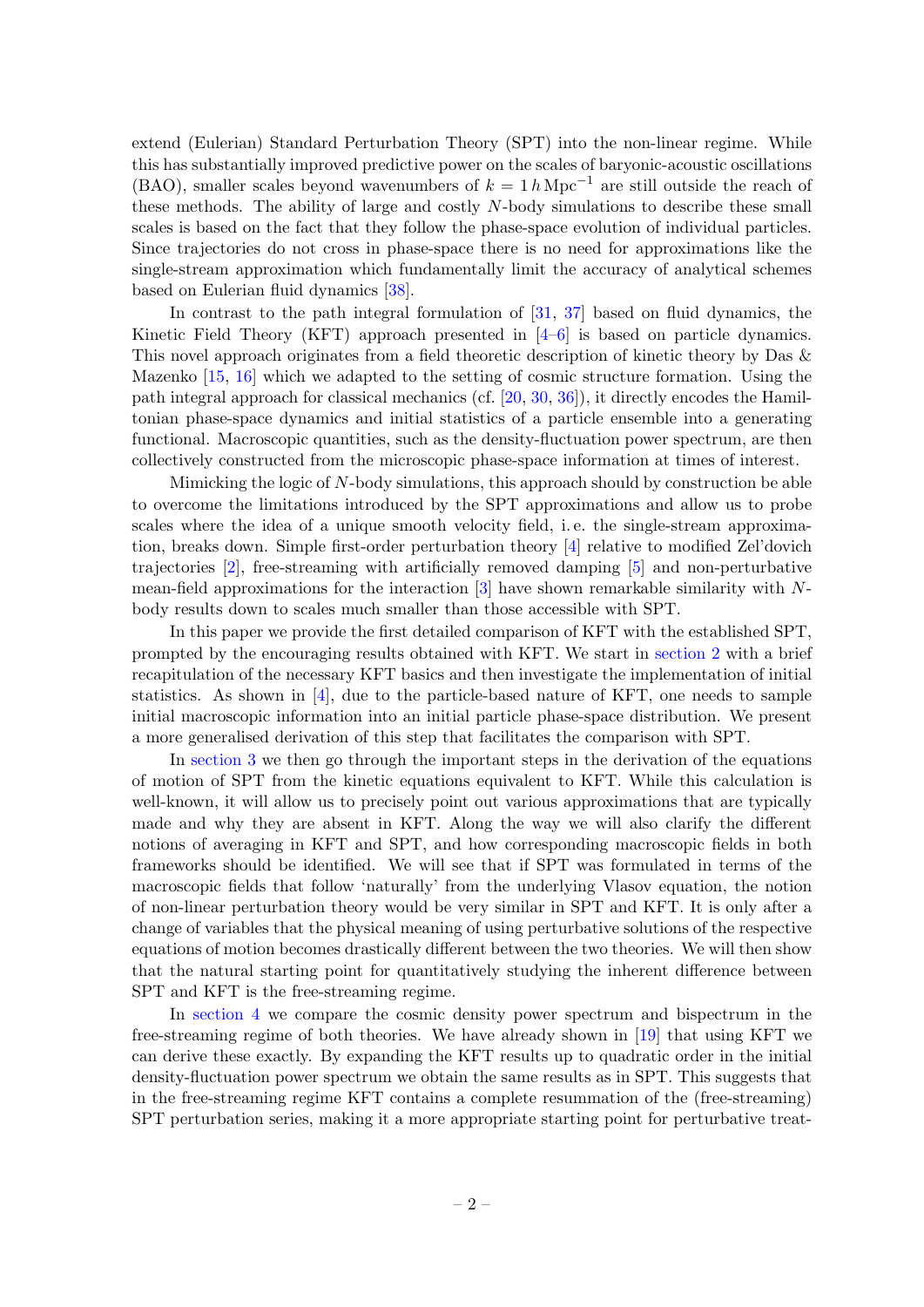ments of structure formation. We finally give our conclusions in [section 5.](#page-22-0)

#### <span id="page-3-0"></span>1.1 Notation

We will need to consider the microscopic phase-space coordinates of a large set of N particles confined to a volume V. Individual particles are enumerated with particle labels  $j = 1, \ldots, N$ and have positions and momenta denoted as d-dimensional vectors  $\vec{q}_j$  and  $\vec{p}_j$ . We combine them into a 2d-dimensional phase-space coordinate vector as

$$
\vec{x}_j = \begin{pmatrix} \vec{q}_j \\ \vec{p}_j \end{pmatrix} \quad \forall j \in \{1, \dots, N\} . \tag{1.1}
$$

For all N particles we bundle these with the help of the tensor product,

$$
\boldsymbol{q} = \vec{q}_j \otimes \vec{e}_j , \qquad \boldsymbol{p} = \vec{p}_j \otimes \vec{e}_j , \qquad \boldsymbol{x} = \vec{x}_j \otimes \vec{e}_j , \qquad (1.2)
$$

where  $\vec{e}_i$  is the canonical base vector in N dimensions with entries  $(\vec{e}_j)_i = \delta_{ij}$ . The Einstein summation convention is implied unless explicitly stated otherwise or obvious from context. These bold vectors follow the rules of matrix multiplication, inducing a scalar product

$$
\boldsymbol{a} \cdot \boldsymbol{b} = \boldsymbol{a}^{\top} \boldsymbol{b} = \sum_{j=1}^{N} \vec{a}_j^{\top} \vec{b}_j = \vec{a}_j \cdot \vec{b}_j . \qquad (1.3)
$$

If  $a, b$  are functions of time, we extend the scalar product to additionally imply integration over their time argument,

$$
\mathbf{a} \cdot \mathbf{b} = \int_{t_i}^{t_f} dt \, \mathbf{a}(t) \cdot \mathbf{b}(t) \,. \tag{1.4}
$$

We denote integration over phase-space and the Fourier conjugate to the position  $q$  by

$$
\int_{x} := \int d^{2}x = \int d^{d}q \int d^{d}p = \int_{q} \int_{p},
$$
\n
$$
\int_{h} := \int \frac{d^{d}h}{(2\pi)^{d}}.
$$
\n(1.5)

#### <span id="page-3-1"></span>2 Kinetic Field Theory

#### <span id="page-3-2"></span>2.1 Generating functional

As described in detail in  $[4]$ , KFT encodes both the dynamics and the initial statistics of a non-equilibrium many-particle system in a generating functional. Time evolution is encoded by a functional integral over all possible phase-space trajectories of the individual particles. Since we are dealing with classical particles, a functional delta distribution is introduced that assigns a non-vanishing weight only to those trajectories obeying the classical equations of motion. The stochastic element is introduced by averaging over an initial phase-space probability distribution  $\mathcal{P}(\boldsymbol{x}^{(i)})$ . The generating functional is thus given by

<span id="page-3-3"></span>
$$
Z = \int \mathrm{d}\boldsymbol{x}^{(i)} \mathcal{P}(\boldsymbol{x}^{(i)}) \int \limits_{\boldsymbol{x}^{(i)}} \mathcal{D}\boldsymbol{x}(t) \delta_{\mathrm{D}}[\boldsymbol{E}[\boldsymbol{x}(t)]] \;, \tag{2.1}
$$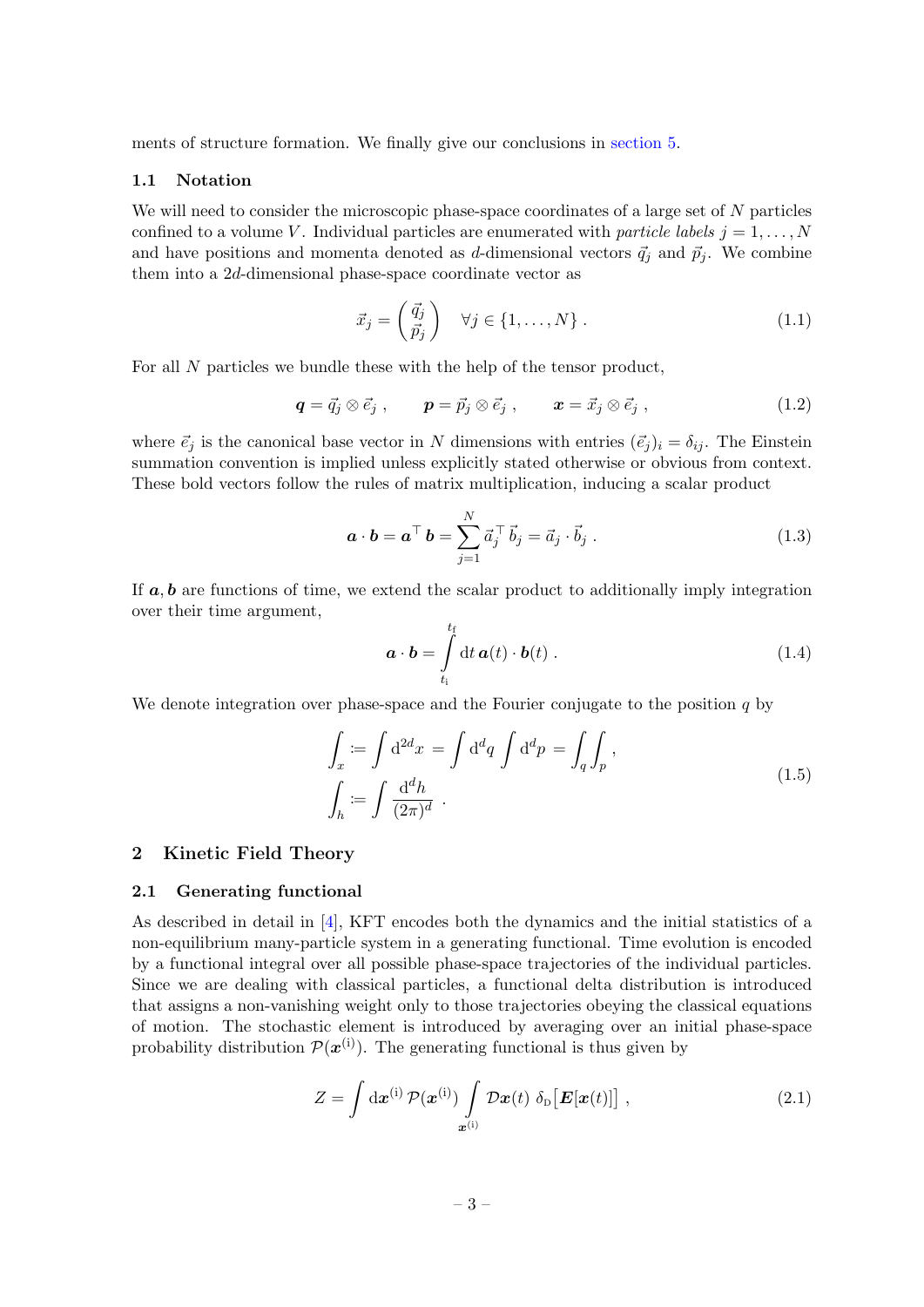where  $\mathbf{E}[\mathbf{x}(t)] = 0$  is the equation of motion for the N-particle system. We describe phasespace dynamics by Hamilton's equations, assumed to be of the form

<span id="page-4-4"></span>
$$
\boldsymbol{E}(\boldsymbol{x}) = (\partial_t + \boldsymbol{F})\,\boldsymbol{x} + \boldsymbol{\nabla}_q\,V = 0\;, \quad \boldsymbol{F} = F_j \otimes \vec{e}_j\;, \quad F_j\vec{x}_j = \begin{pmatrix} -\nabla_{p_j} \\ \nabla_{q_j} \end{pmatrix} \mathcal{H}_0\;.
$$
 (2.2)

The matrix  $F_j$  encodes the linear equation of motion for individual particles,  $V(\vec{q}, t)$  is the interaction potential and  $\mathcal{H}_0$  denotes the free part of the Hamiltonian. We restrict ourselves to systems of N identical particles in the absence of external forces and assume that the force between particles acts instantaneously and only depends on their configuration-space positions. We can then write V as a superposition of N single particle potentials v. Following [\[4\]](#page-30-2), the generating functional can then be written as

<span id="page-4-0"></span>
$$
Z = \int d\Gamma_i \int_{\mathbf{x}^{(i)}} \mathcal{D}\mathbf{x}(t) \int \mathcal{D}\mathbf{\chi}(t) e^{i(\mathbf{x}\cdot(\partial_t + \mathbf{F})\mathbf{x} + \Phi \cdot \boldsymbol{\sigma} \cdot \Phi)}.
$$
 (2.3)

In  $(2.3)$  we have expressed the functional delta distribution from  $(2.1)$  as a Fourier transform, which introduces the auxiliary field  $\chi(t)$  as conjugate to the phase-space coordinate  $x(t)$ . We have furthermore introduced the tuple

$$
\Phi = \begin{pmatrix} \Phi_f \\ \Phi_B \end{pmatrix} \tag{2.4}
$$

that contains the two collective fields  $\Phi_f$  and  $\Phi_B$ . For tuples  $\Phi(r)$  the dot product implies contraction over component indices and integration over general phase-space arguments  $r =$  $(t_r, \vec{x}_r)$ . The integral over the initial phase-space distribution was abbreviated as dΓ<sub>i</sub> =  $\mathrm{d}\boldsymbol{x}^{(\mathrm{i})} \, \mathcal{P}(\boldsymbol{x}^{(\mathrm{i})}).$ 

The Klimontovich phase-space density

<span id="page-4-2"></span>
$$
\Phi_f(\vec{x},t) = \sum_{j=1}^N \delta_{\rm D}(\vec{x} - \vec{x}_j(t)) = \sum_{j=1}^N \delta_{\rm D}(\vec{q} - \vec{q}_j(t)) \delta_{\rm D}(\vec{p} - \vec{p}_j(t)) \tag{2.5}
$$

contains the information which particles of the ensemble occupy a phase-space state  $\vec{x}$  at time t. The so-called 'response field'

<span id="page-4-1"></span>
$$
\Phi_B(\vec{x},t) = \sum_{j=1}^N \vec{\chi}_{p_j}(t) \cdot \nabla_q \delta_\text{D}(\vec{q} - \vec{q}_j(t)) \delta_\text{D}(\vec{p} - \vec{p}_j(t)) \tag{2.6}
$$

encodes the deviation of all individual particles from their inertial trajectories as a linear response to some disturbance, which in our case is caused by the interaction with all other particles. For a compact notation we have defined the 'interaction matrix'

$$
\sigma(r,r') = -\frac{1}{2} \,\delta_{\rm D}(t_r - t_{r'})\,v(\vec{q}_r, \vec{q}_{r'})\begin{pmatrix} 0 & 1\\ 1 & 0 \end{pmatrix}\,,\tag{2.7}
$$

containing the single-particle potential  $v$ .

Next we introduce source fields  $H_f$  and  $H_B$  for the collective fields  $\Phi_f$  and  $\Phi_B$ , as well as source fields  $J$  and  $K$  coupling to  $x$  and  $\chi$ , respectively. Replacing

<span id="page-4-3"></span>
$$
\vec{x}_j(t) \to \hat{\vec{x}}_j(t) := \frac{\delta}{i\delta \vec{J}_j(t)} \quad \text{and} \quad \vec{\chi}_j(t) \to \hat{\vec{\chi}}_j(t) := \frac{\delta}{i\delta \vec{K}_j(t)} \tag{2.8}
$$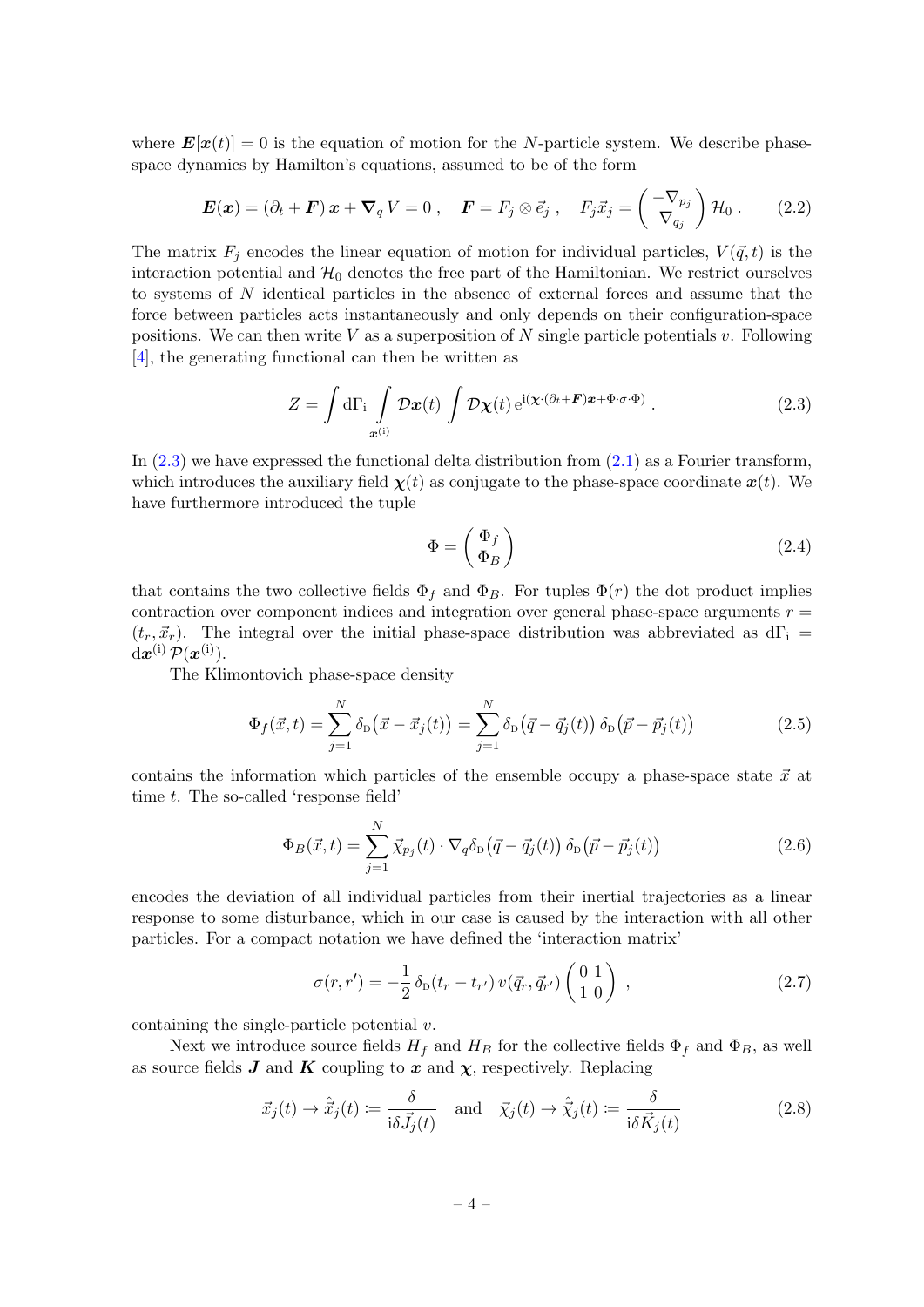in the collective fields  $\Phi$  turns them into operators  $\hat{\Phi}$ . This allows us to rewrite the generating functional as

$$
Z[H, \mathbf{J}, \mathbf{K}] = e^{i H \cdot \hat{\Phi}} e^{i \hat{\Phi} \cdot \sigma \cdot \hat{\Phi}} \int d\Gamma_i \int_{\mathbf{x}^{(i)}} \mathcal{D} \mathbf{x} \int \mathcal{D} \chi e^{i (\chi \cdot (\partial_t + \mathbf{F}) \mathbf{x} + \mathbf{J} \cdot \mathbf{x} + \mathbf{K} \cdot \chi)}
$$
  
=  $e^{i H \cdot \hat{\Phi}} e^{i \hat{\Phi} \cdot \sigma \cdot \hat{\Phi}} Z_0[\mathbf{J}, \mathbf{K}].$  (2.9)

<span id="page-5-2"></span>Cumulants (i. e. the connected part of correlation functions) of the collective fields can then be obtained by taking appropriate functional derivatives of the logarithm of the generating functional with respect to the source fields,

$$
G_{\alpha_1...\alpha_n}(1,...,n) := \langle \Phi_{\alpha_1}(1)...\Phi_{\alpha_n}(n) \rangle_{\text{connected}}
$$

$$
= \frac{\delta}{i\delta H_{\alpha_1}(1)}...\frac{\delta}{i\delta H_{\alpha_n}(n)} \ln Z[H] \Big|_{H=0}.
$$
(2.10)

As shown in [\[4\]](#page-30-2), the path integrals in the free generating functional  $Z_0[J, K]$  can be performed once the Green's function  $\mathcal G$  of the free equation of motion of a single particle is known. One finds

<span id="page-5-3"></span>
$$
Z_0[\mathbf{J}, \mathbf{K}] = \int \mathrm{d}\mathbf{x}^{(i)} \mathcal{P}(\mathbf{x}^{(i)}) e^{i \mathbf{J} \cdot \bar{\mathbf{x}}}, \qquad (2.11)
$$

where the solution to the equations of motion  $\bar{x}(t)$  is defined as

<span id="page-5-1"></span>
$$
\bar{\boldsymbol{x}}(t) = \boldsymbol{\mathcal{G}}(t, t_{\rm i}) \boldsymbol{x}^{(i)} - \int_{t_{\rm i}}^{t_{\rm f}} {\rm d}t' \boldsymbol{\mathcal{G}}(t, t') \boldsymbol{K}(t') , \qquad (2.12)
$$

and the linear particle propagator is of the general form

$$
\mathcal{G}(t,t') = \mathcal{G}(t,t') \otimes \mathcal{I}_N \quad \text{with} \quad \mathcal{G}(t,t') = \begin{pmatrix} g_{qq}(t,t') \mathcal{I}_d & g_{qp}(t,t') \mathcal{I}_d \\ g_{pq}(t,t') \mathcal{I}_d & g_{pp}(t,t') \mathcal{I}_d \end{pmatrix} , \tag{2.13}
$$

with  $\mathcal{I}_d$  denoting the d-dimensional identity matrix. The additional source term  $\boldsymbol{K}$  in [\(2.12\)](#page-5-1) allows us to push particles away from their inertial motion if the particles are interacting via an interaction potential. For free-streaming particles we can thus set  $K = 0$ .

We can now understand what perturbation theory in KFT physically means: Expanding the exponential interaction operator in [\(2.9\)](#page-5-2) to first order in the interaction matrix  $\sigma$  evaluates the force exerted on a particle along its free trajectory due to the interactions with all other particles on their respective free trajectories. Since the auxiliary fields  $\vec{\chi}_i$  in the response field  $(2.6)$  are replaced by functional operators with respect to  $\vec{K}_j$ , this force is then inserted for  $\vec{K}_j$  in [\(2.12\)](#page-5-1) and modifies the free trajectory of that particle. The actual perturbed physical quantity in the perturbation theory in KFT are therefore the trajectories of particles and not the interaction potential. It is important to keep this fact in mind to understand the difference in physical pictures between perturbation theory in KFT and SPT later.

#### <span id="page-5-0"></span>2.2 Averages over initial statistics

In the case of cosmic structure formation the only information we have about the initial state of our system is of a statistical nature. Usually, we only know the low n-point order correlations of the cosmic density and velocity fields from observations. This information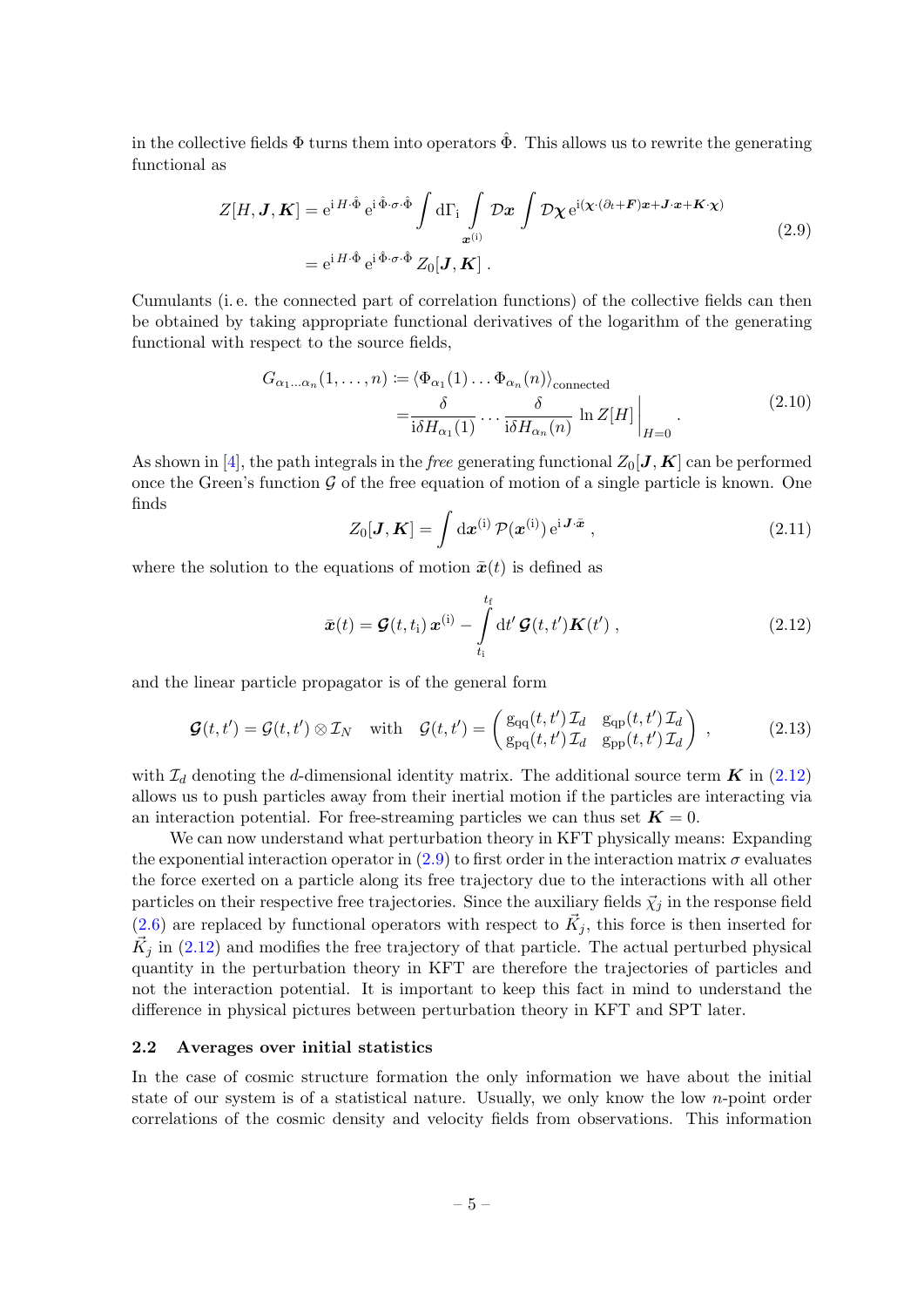must be represented by our N-particle ensemble. The appropriate phase-space distribution  $\mathcal{P}(\boldsymbol{x}^{(i)})$  can be constructed in the following two steps.

As a first step, we must be able to describe a general realisation of the smooth initial macroscopic particle number density and momentum fields,  $\rho^{(i)}(\vec{q})$  and  $\vec{P}^{(i)}(\vec{q})$ , as an average over the ensemble of N-particle systems. We thus need to find the appropriate sampling distribution  $P_S$  conditioned such that the *sampling average*  $\langle \ldots \rangle_S$  of the collective number and momentum density fields,

$$
\Phi_{\rho}(\vec{q},t) = \int_{p} \Phi_{f}(\vec{x},t) = \sum_{j=1}^{N} \delta_{\rm D}(\vec{q} - \vec{q}_{j}(t)), \qquad (2.14)
$$

$$
\Phi_{\vec{\Pi}}(\vec{q},t) = \int_p \vec{p} \Phi_f(\vec{x},t) = \sum_{j=1}^N \vec{p}_j(t) \,\delta_{\text{D}}(\vec{q} - \vec{q}_j(t)) \;, \tag{2.15}
$$

reproduces the given initial macroscopic field values,

$$
\langle \Phi_{\rho}(\vec{q}, t_{\rm i}) \rangle_{\rm S} \stackrel{!}{=} \rho^{(i)}(\vec{q}) \;, \qquad \langle \Phi_{\vec{\Pi}}(\vec{q}, t_{\rm i}) \rangle_{\rm S} \stackrel{!}{=} \vec{\Pi}^{(i)}(\vec{q}) = \rho^{(i)}(\vec{q}) \vec{P}^{(i)}(\vec{q}) \; . \tag{2.16}
$$

For point-like particles a very simple way to satisfy these constraints is to use Poisson sampling, where particles j are placed randomly at positions  $\vec{q}_j^{(i)}$  inside the volume V with a probability density proportional to the macroscopic number density at that point. They are furthermore assigned a momentum corresponding to the value of the macroscopic momentum field. This sampling distribution reads

<span id="page-6-1"></span>
$$
\mathcal{P}_{\rm S}(\boldsymbol{x}^{(i)} \mid \boldsymbol{Y}^{(i)}) = \prod_{j=1}^N \frac{1}{N} \rho_j^{(i)} \delta_{\rm D}(\vec{p}_j^{(i)} - \vec{P}_j^{(i)}) \quad \text{with} \quad \boldsymbol{Y}^{(i)} = \begin{pmatrix} \rho_j^{(i)} \\ \vec{P}_j^{(i)} \end{pmatrix} \otimes \vec{e}_j , \qquad (2.17)
$$

where  $\rho_j^{(i)} = \rho^{(i)}(\vec{q}_j^{(i)})$  and likewise for  $\vec{P}^{(i)}$ , i.e.  $\bm{Y}^{(i)}$  bundles the initial field values at the starting positions of the sampling particles. We emphasise that this choice of sampling does not induce any connected correlations; there is, for example, no dispersion of particle momenta around the macroscopic flow  $\vec{P}^{(i)}$ .

In the second step we consider  $Y^{(i)}$  to be a random field with multi-point probability density  $\mathcal{P}_F$  fixed by the *n*-point correlations of the density and momentum fields. Averages over this distribution of the fields will be denoted as  $\langle \ldots \rangle_F$ . We can therefore write the expectation value for a time-evolved observable  $A(x(t))$  averaged over the initial field values as

$$
\langle A(\boldsymbol{x}(t')) \rangle = \langle \langle A(\boldsymbol{x}(t')) \rangle_{\mathrm{S}} \rangle_{\mathrm{F}}
$$
\n
$$
= \int \mathrm{d} \mathbf{Y}^{(\mathrm{i})} \mathcal{P}_{\mathrm{F}}(\mathbf{Y}^{(\mathrm{i})}) \int \mathrm{d} \mathbf{x}^{(\mathrm{i})} \mathcal{P}_{\mathrm{S}}(\mathbf{x}^{(\mathrm{i})} \mid \mathbf{Y}^{(\mathrm{i})}) \int \mathcal{D}\boldsymbol{x}(t) \, A(\boldsymbol{x}(t')) \delta_{\mathrm{D}}[\boldsymbol{E}(\boldsymbol{x}(t))]
$$
\n
$$
= \int \mathrm{d} \mathbf{x}^{(\mathrm{i})} \int \mathrm{d} \mathbf{Y}^{(\mathrm{i})} \mathcal{P}_{\mathrm{F}}(\mathbf{Y}^{(\mathrm{i})}) \mathcal{P}_{\mathrm{S}}(\mathbf{x}^{(\mathrm{i})} \mid \mathbf{Y}^{(\mathrm{i})}) \int \mathcal{D}\boldsymbol{x}(t) \, A(\boldsymbol{x}(t')) \delta_{\mathrm{D}}[\boldsymbol{E}(\boldsymbol{x}(t))] \, ,
$$
\n(2.18)

allowing us to identify the initial phase-space distribution  $\mathcal{P}(\boldsymbol{x}^{(i)})$  in [\(2.1\)](#page-3-3) as

<span id="page-6-0"></span>
$$
\mathcal{P}(\boldsymbol{x}^{(i)}) = \int d\boldsymbol{Y}^{(i)} \mathcal{P}_{F}(\boldsymbol{Y}^{(i)}) \mathcal{P}_{S}(\boldsymbol{x}^{(i)} | \boldsymbol{Y}^{(i)}) . \qquad (2.19)
$$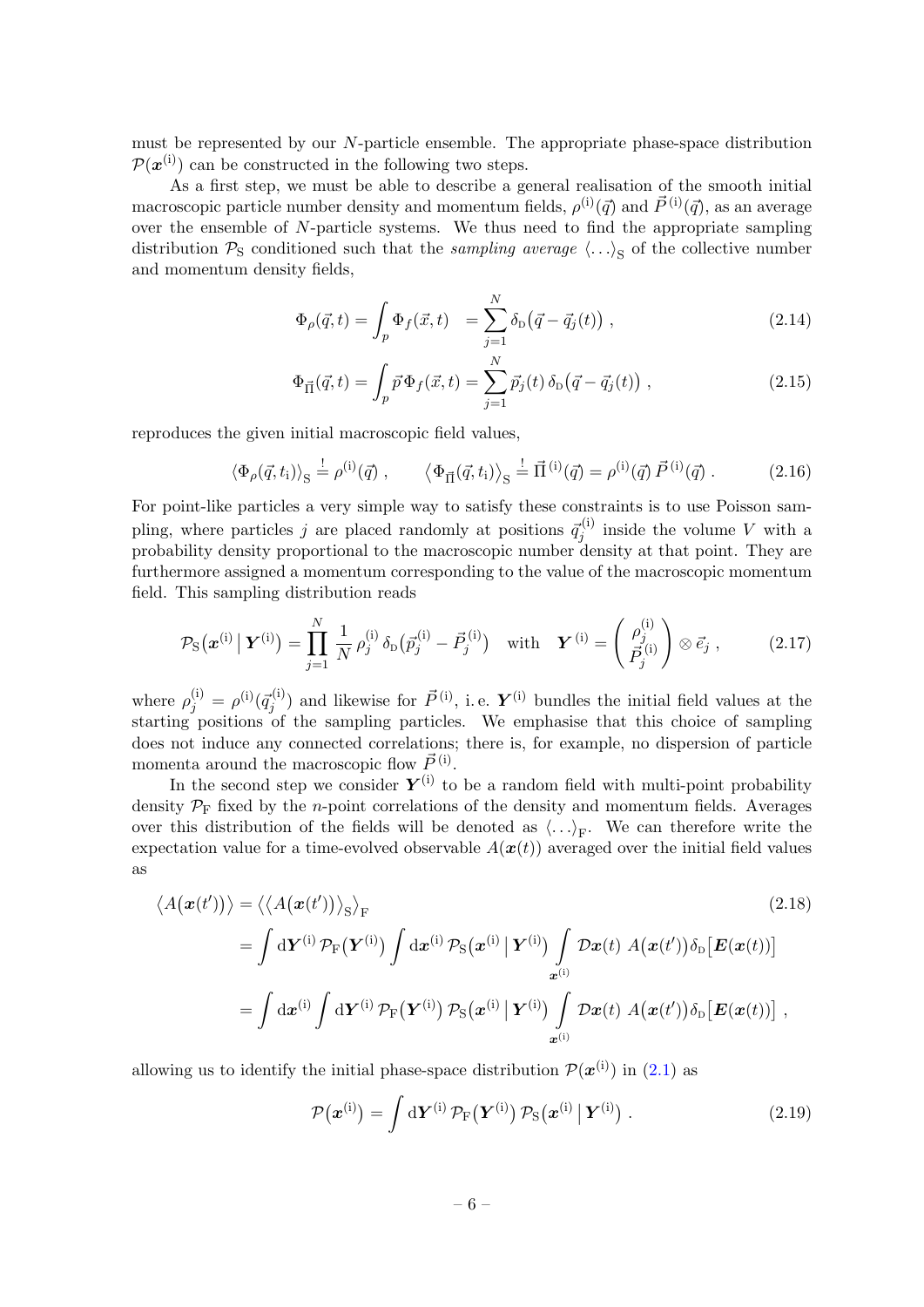The second line of [\(2.18\)](#page-6-0) encapsulates the general idea of how KFT obtains time-evolved expectation values of collective observables A. First, one solves the evolution of an N-particle system starting from  $x^{(i)}$  in an abstract sense. The actual calculations are performed, in the simplest case, as a perturbation series in the interaction potential. The result is used to calculate the value of  $A(x)$  in terms of  $x^{(i)}$ . This observable is then sampling-averaged with the result being expressed in terms of  $Y^{(i)}$ . We will see shortly that in SPT this process is represented by writing down and solving evolution equations for the macroscopic observables A themselves. The final step is to average over the initial macroscopic random fields. In SPT this would amount to averaging a (perturbative) solution  $A(t; A(t_i))$  over  $A(t_i)$ .

In the formalism of KFT, we use that for any observable that can be directly expressed in terms of  $x(t)$ , we can exchange the order of taking the averages in the third line of  $(2.18)$ . We thus integrate over the field values  $Y^{(i)}$  before integrating over the microscopic  $x^{(i)}$ . This allows us to imprint the initial correlations of the macroscopic fields directly onto the statistics of the microscopic particle ensemble.

In cosmic structure formation the distribution  $\mathcal{P}_F$  is chosen as a statistically homogeneous and isotropic Gaussian. For the explicit calculation of  $\mathcal{P}(\mathbf{x}^{(i)})$  we refer the reader to [\[4\]](#page-30-2). Its exact treatment when calculating free-streaming cumulants can be found in [\[19\]](#page-31-8).

#### <span id="page-7-0"></span>3 Standard Perturbation Theory

## <span id="page-7-1"></span>3.1 The Vlasov equation

There is a fundamental difference between KFT and SPT in how they describe the dynamics of a system. While KFT operates on the microscopic phase-space of particles, SPT gives up part of this information and works with equations of motion for the macroscopic observables that one is ultimately interested in, e. g. density and momentum fields. In order to show which approximations separate the two approaches we will start with the Klimontovich equation, describing the exact dynamics of the phase-space density [\(2.5\)](#page-4-2), as the basis for KFT as well as SPT. The Klimontovich equation is given by

<span id="page-7-2"></span>
$$
\partial_t \Phi_f(\vec{x},t) + \frac{\vec{p}}{m} \cdot \nabla_q \Phi_f(\vec{x},t) - \int_{x'} \left( \nabla_q v(\vec{q},\vec{q}') \Phi_f(\vec{x}',t) \right) \cdot \nabla_p \Phi_f(\vec{x},t) = 0 ,\qquad (3.1)
$$

where we assumed that the Hamiltonian equations of motion have the form

$$
\frac{\mathrm{d}\vec{q}_j}{\mathrm{d}t} = \frac{\vec{p}_j}{m}, \qquad \frac{\mathrm{d}\vec{p}_j}{\mathrm{d}t} = -\nabla_{q_j} \sum_{i \neq j} v(\vec{q}_j, \vec{q}_i) = -\int_x \nabla_{q_j} v(\vec{q}_j, \vec{q}) \Phi_f(\vec{x}, t) \tag{3.2}
$$

and self-interaction of particles is suppressed by hand, i.e.  $\nabla_q v(\vec{q}, \vec{q}')|_{\vec{q}' = \vec{q}} \equiv 0$ . We stress that [\(3.1\)](#page-7-2) encodes the same dynamical information as the generating functional of KFT. Perturbation theory in KFT is formally equivalent to solving the linearised version of [\(3.1\)](#page-7-2) and then iteratively inserting the obtained solution into the quadratic term to generate perturbative corrections in orders of the interaction potential  $v$ . The technical difference to working at the level of  $(3.1)$  is that KFT directly perturbs the Hamiltonian equations of motion of the individual particles and builds up time-evolved collective information from the perturbed trajectories.

There are different notions of how the transition from the spiky distribution  $\Phi_f$  to a smooth one can be made. A very common direct approach [\[10,](#page-30-9) [38\]](#page-32-2) is to work with a single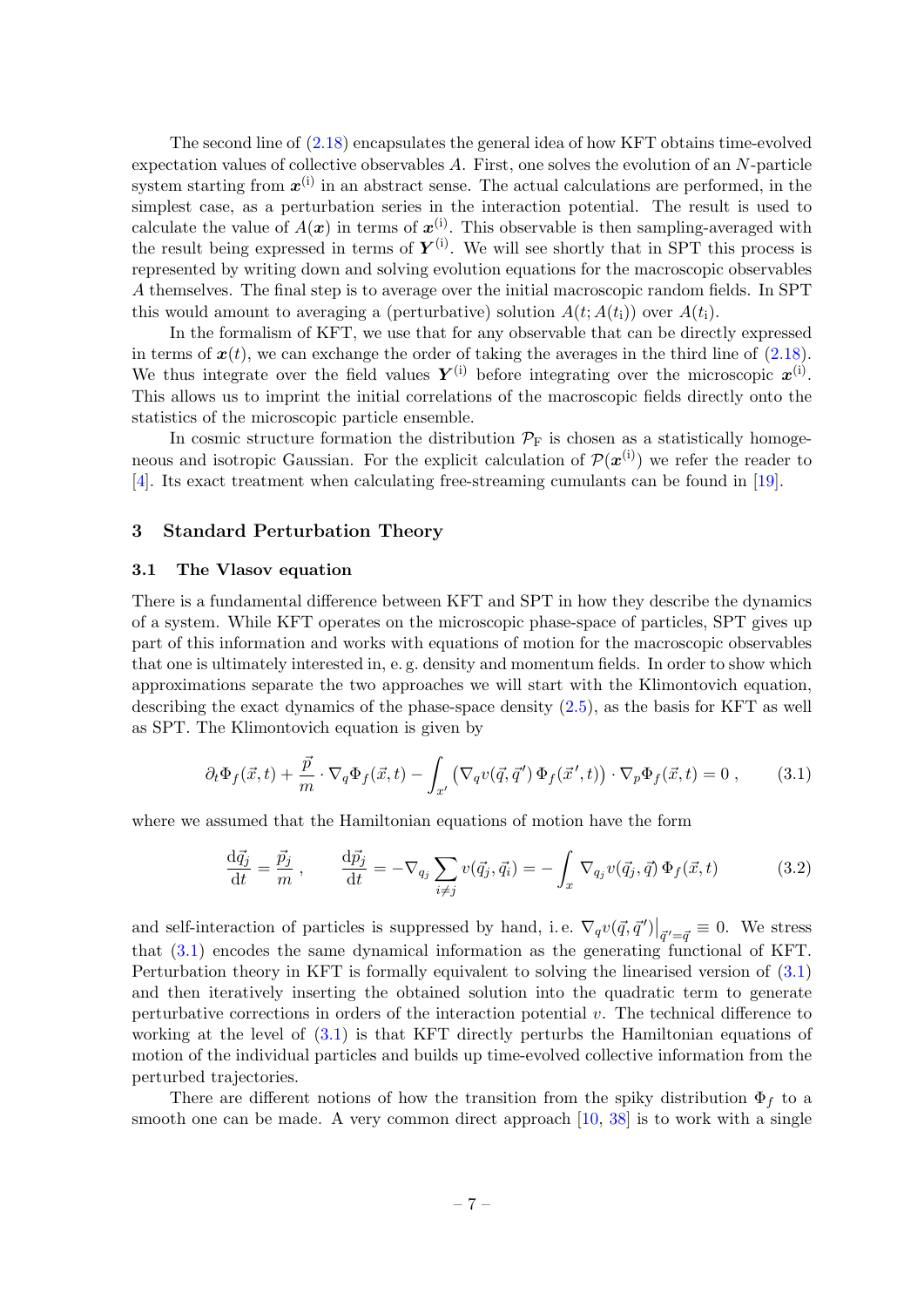instance of the N-particle system and implement explicit local coarse-graining in phase-space

$$
\bar{\Phi}_f(\vec{q}, \vec{p}, t) \coloneqq \int_{\Delta q} \int_{\Delta p} \mathcal{W}_{\ell_q}(\Delta \vec{q}) \, \mathcal{W}_{\ell_p}(\Delta \vec{p}) \, \Phi_f(\vec{q} + \Delta \vec{q}, \vec{p} + \Delta \vec{p}, t) \,, \tag{3.3}
$$

using normalised window functions  $\mathcal{W}_{\ell_q}, \mathcal{W}_{\ell_p}$  with coarse-graining scales  $\ell_q, \ell_p$  for position and momentum, respectively.

In our case the coarse graining process is already implicitly contained in the ensemble average over initial conditions. As pointed out in [\[22\]](#page-31-9) there is no dynamical interaction between ensemble members, so any distribution of the full microscopic phase-space state  $x$  is conserved along the phase-space trajectories due to Liouville's theorem. Taking the ensemble average at any later time  $t > t_i$  can thus be directly mapped to the ensemble average over initial conditions. The explicit coarse-graining scales  $\ell_q, \ell_p$  are replaced by the implicit coarse-graining scales of the initial macroscopic fields  $\rho^{(i)}$ ,  $\vec{P}^{(i)}$ .

As pointed out in [\[10\]](#page-30-9), the two notions of coarse-graining are mathematically similar when one re-interprets the window functions  $W$  as a probability distribution in the sense of  $P<sub>S</sub>$ . The dynamical equations of the coarse-grained sector will in fact have the same form. Let us now define

$$
\langle \Phi_f(\vec{x}_1, t) \rangle_{\mathcal{S}} =: f^{(1)}(\vec{x}_1, t) , \qquad (3.4)
$$

$$
\langle \Phi_f(\vec{x}_1, t) \Phi_f(\vec{x}_2, t) \rangle_{\mathcal{S}} = \delta_{\mathcal{D}}(\vec{x}_1 - \vec{x}_2) f^{(1)}(\vec{x}_1, t) + f^{(2)}(\vec{x}_1, \vec{x}_2, t) , \qquad (3.5)
$$

where  $f^{(1)}$ ,  $f^{(2)}$  are the one- and two-particle distribution functions familiar from the BBGKY hierarchy. The first term of  $(3.5)$  is shot-noise arising from the discrete particle nature of  $\Phi_f$ . We may further separate the two-particle function as

$$
f^{(2)}(\vec{x}_1, \vec{x}_2, t) = f^{(1)}(\vec{x}_1, t) f^{(1)}(\vec{x}_2, t) + f_C^{(2)}(\vec{x}_1, \vec{x}_2, t) , \qquad (3.6)
$$

where the second term contains connected correlations between particles. Next we define a mean, macroscopic potential

<span id="page-8-1"></span><span id="page-8-0"></span>
$$
\phi(\vec{q},t) := \int_{x'} v(\vec{q},\vec{q}') f^{(1)}(\vec{x}',t) . \qquad (3.7)
$$

With these definitions the ensemble average of  $(3.1)$  reads

$$
\partial_t f^{(1)}(\vec{x}, t) + \frac{\vec{p}}{m} \cdot \nabla_q f^{(1)}(\vec{x}, t) - (\nabla_q \phi(\vec{q}, t)) \cdot \nabla_p f^{(1)}(\vec{x}, t) \n= \int_{x'} (\nabla_q v(\vec{q}, \vec{q}')) \cdot \nabla_p f_C^{(2)}(\vec{x}, \vec{x}', t)
$$
\n(3.8)

where the shot noise contribution of [\(3.5\)](#page-8-0) drops out because particles do not interact with themselves. The left-hand side of this equation describes the system above the coarse-graining scale while the right hand side has to account for any effects below it like small-scale collisions.

According to the BBGKY hierarchy,  $f_{\rm C}^{(2)}$  will obey a dynamical equation sourced by  $f^{(3)}$ , which in turn is sourced by higher order correlation functions and so on. In the context of cosmic structure formation there are various approaches to treating the small-scale fluctuations in order to close the hierarchy [\[10,](#page-30-9) [28,](#page-31-10) [38\]](#page-32-2). We will restrict ourselves to the simple dust model by setting  $f_C^{(2)} = 0$  which leads to the standard form of the SPT equations. This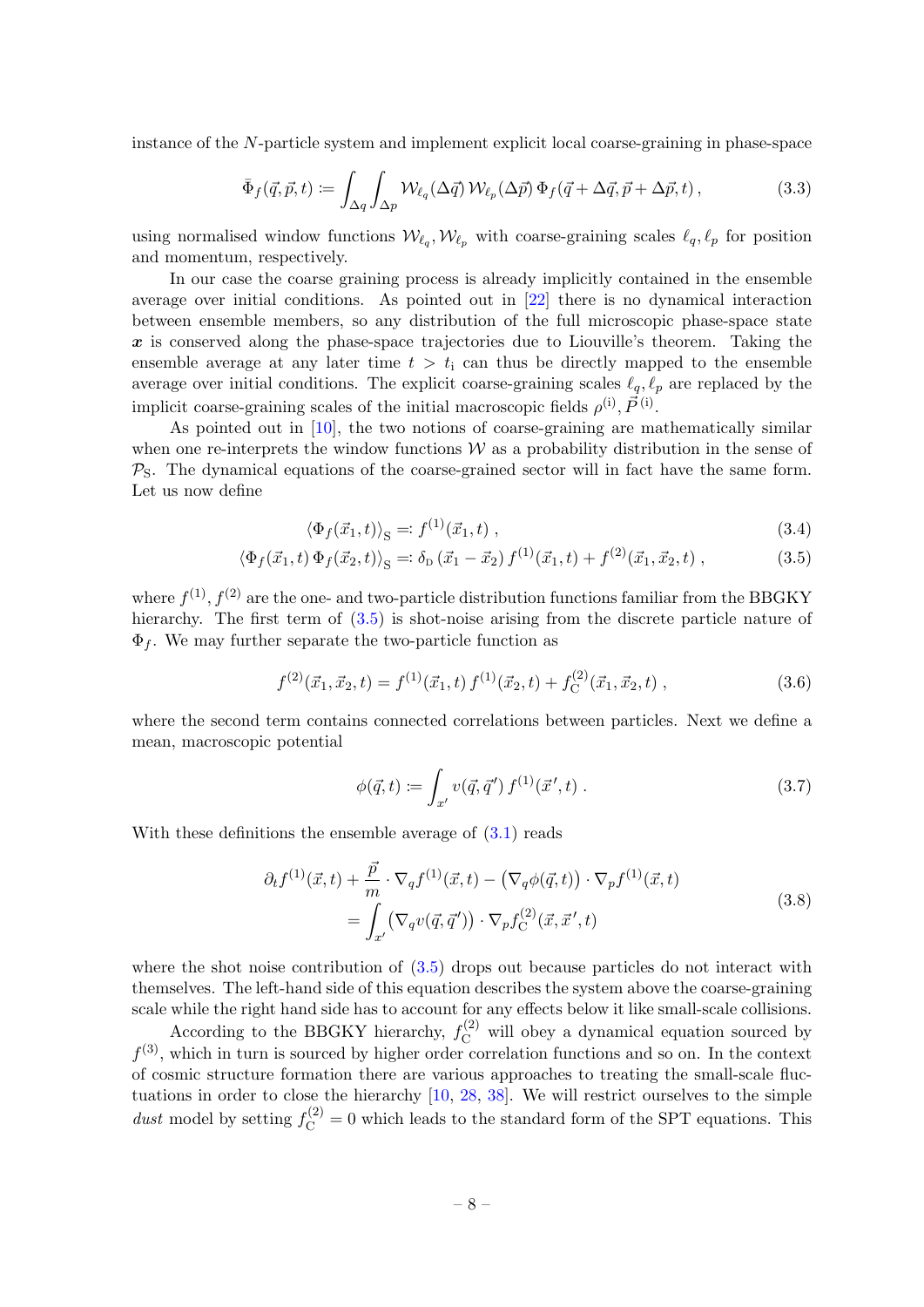assumes that small-scale collisions are negligible compared to the large-scale gravitational forces described by the mean potential  $\phi$ , i.e. treating CDM as a *collisionless* system. Since  $v$  is the single-particle gravitational potential,  $(3.7)$  is replaced by Poisson's equation and we arrive at the Vlasov-Poisson system of equations,

$$
\partial_t f^{(1)}(\vec{x}, t) + \frac{\vec{p}}{m} \cdot \nabla_q f^{(1)}(\vec{x}, t) - (\nabla_q \phi(\vec{q}, t)) \cdot \nabla_p f^{(1)}(\vec{x}, t) = 0 , \qquad (3.9)
$$

<span id="page-9-2"></span><span id="page-9-1"></span>
$$
\nabla_q^2 \phi(\vec{q}, t) = 4\pi G m^2 \int_p f^{(1)}(\vec{x}, t) .
$$
 (3.10)

We want to stress here that because KFT performs the perturbative expansion of its dynamics at the exact level of [\(3.1\)](#page-7-2) and only performs the ensemble average afterwards, no assumptions about  $f_C^{(2)}$  $C^{(2)}_{\text{C}}$  or any higher-order correlation functions need to be made. Their effects are successively taken into account with rising orders of perturbation theory in the interaction [\[41\]](#page-32-4). While our particular choice of sampling average will set  $f_C^{(2)} = 0$  at the initial time due to the Poisson sampling process,  $f_C^{(2)}$  will be generated dynamically by particle interactions. Its dynamical equation is sourced by a term of the form  $f^{(1)}\nabla_q v \cdot \nabla_p f^{(1)}$  [\[22\]](#page-31-9), which one can easily relate to a two-particle term in the first order of the KFT perturbation series for the phase-space density cumulant  $G_{ff} (1, 2)$ .

However, since for a system with fixed mean mass density the potential must scale as  $v \propto 1/\bar{\rho} \propto 1/N$ , this particular two-particle term is usually discarded as subdominant shotnoise in the thermodynamic limit of  $N \to \infty$ . The same then holds for any terms of higher order in the KFT perturbation series which can be linked to terms in the BBGKY hierarchy that include  $f_C^{(2)}$  $C^{(2)}$ . Analogous arguments hold for any  $f_C^{(n)}$  with  $n > 2$ . Discarding shot-noise terms is thus equivalent to treating CDM as a collisionless gas only subject to the effects of its own coarse-grained gravitational potential.

This confirms that the assumption  $f_C^{(2)} = 0$  of SPT is in fact unproblematic as long as the constituents are microscopic and thus light enough to ensure large mean particle densities on scales of interest in the range of Mpc [\[7\]](#page-30-10). However, in applications beyond cosmology (see, for instance, [\[6\]](#page-30-3) where KFT is applied to a system of Rydberg-atoms) such discreteness effects may become important. Also, if the sampling average contains connected correlations, for example when the particles used to sample the initial density field can no longer be considered point-like, then the  $f_{\text{C}}^{(n)}$  will contribute not only on the shot-noise level to the statistical evolution. The KFT framework captures both these cases by construction.

#### <span id="page-9-0"></span>3.2 Hierarchy of moments

The system of partial differential equations  $(3.9)$  and  $(3.10)$  is still a very hard system to solve. Therefore one introduces the moments

<span id="page-9-3"></span>
$$
\rho(\vec{q},t) := \int_p f^{(1)}(\vec{x},t) \qquad \left. = \left\langle \int_p \Phi_f(\vec{x},t) \right\rangle_{\mathcal{S}} \qquad \left. =: \left\langle \Phi_\rho(\vec{q},t) \right\rangle_{\mathcal{S}}, \qquad (3.11)
$$

<span id="page-9-4"></span>
$$
\vec{\Pi}(\vec{q},t) := \int_p \vec{p} f^{(1)}(\vec{x},t) \quad = \left\langle \int_p \vec{p} \Phi_f(\vec{x},t) \right\rangle_{\mathcal{S}} \quad =: \left\langle \Phi_{\vec{\Pi}}(\vec{q},t) \right\rangle_{\mathcal{S}}, \tag{3.12}
$$

$$
T^{ij}(\vec{q},t) \coloneqq \int_p p^i p^j f^{(1)}(\vec{x},t) = \left\langle \int_p p^i p^j \, \Phi_f(\vec{x},t) \right\rangle_{\mathcal{S}} =: \left\langle \Phi_T^{ij}(\vec{q},t) \right\rangle_{\mathcal{S}},\tag{3.13}
$$

defining the particle number density  $\rho$ , the momentum density  $\vec{\Pi}$  and the stress tensor  $T^{ij}$ , respectively, which relate to the sampling averages of microscopic collective fields in KFT as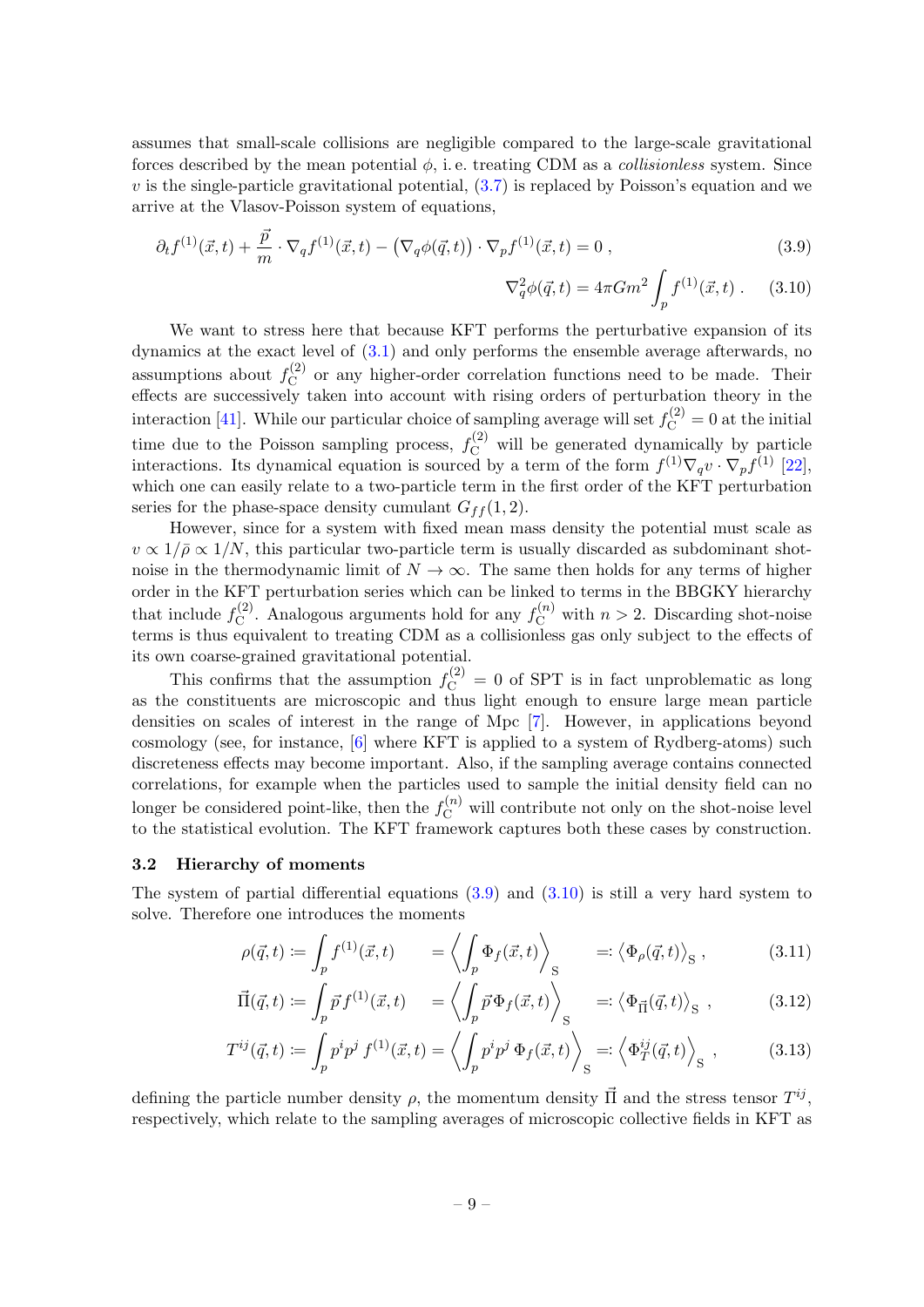shown above. Taking the zeroth and first moment of the Vlasov equation [\(3.9\)](#page-9-1) then leads to the following system of equations,

$$
\partial_t \rho_m + \partial_i \Pi^i = 0 \,, \tag{3.14}
$$

$$
\partial_t \Pi^i + \frac{1}{m} \partial_j T^{ij} + \frac{1}{m} \rho_m \partial^i \phi = 0 , \qquad (3.15)
$$

<span id="page-10-5"></span><span id="page-10-4"></span>
$$
\nabla_q^2 \phi = 4\pi G m \,\rho_m \,,\tag{3.16}
$$

where we introduced the mass density  $\rho_m = m\rho$ . The first two are evidently the continuity equation and a non-standard form of the Euler equation. Since they are well-known in the context of hydrodynamics they are often called fluid equations. In this form they exhibit an interesting property: The only non-linearity enters through the source term  $\rho \partial^i \phi$ , which couples the lower-order moment  $\rho$  to the coarse-grained potential  $\phi$ . Thus, when phrased in terms of these natural moments of the phase-space density, the fluid equations derived from the Vlasov equation suggest a perturbative expansion in orders of the potential interaction. However, because each moment is linearly sourced by the next higher one through the divergence term, knowledge of the linear solution means solving an infinite hierarchy of linear coupled equations. The solution of this infinite hierarchy is equivalent to the ensembleaveraged solution of the free motion of all individual particles, which is exactly what KFT uses as the starting point of perturbation theory. In this sense KFT encompasses the entire hierarchy of moments of the Vlasov equation.

#### <span id="page-10-0"></span>3.3 Velocity field

In order to truncate this hierarchy one combines the moments into a velocity field,

<span id="page-10-3"></span><span id="page-10-2"></span>
$$
\vec{v}(\vec{q},t) \coloneqq \frac{\vec{\Pi}(\vec{q},t)}{\rho_m(\vec{q},t)} ,\qquad(3.17)
$$

and the velocity dispersion around this mean flow,

$$
\sigma^{ij}(\vec{q},t) \coloneqq \frac{1}{\rho(\vec{q},t)} \int_{p} \left(\frac{p^{i}}{m} - v^{i}\right) \left(\frac{p^{j}}{m} - v^{j}\right) f^{(1)}(\vec{x},t) \n= \frac{1}{m\rho_{\rm m}(\vec{q},t)} T^{ij}(\vec{q},t) - v^{i}(\vec{q},t) v^{j}(\vec{q},t) .
$$
\n(3.18)

The definition of the velocity field as the quotient of two coarse-grained moments makes it a complicated variable to work with in KFT. Perturbation theory in KFT depends on the possibility to express collective fields as operators using  $(2.8)$ . The moments  $(3.11)$ – [\(3.13\)](#page-9-4), which are linear in  $\Phi_f$ , are thus the most natural choice [\[41\]](#page-32-4).<sup>[1](#page-10-1)</sup> Because there is no straightforward expression for an operator that would return the inverse of the density, defining a microscopic velocity field operator  $\hat{\Phi}_{\vec{v}}$  is complicated, if not impossible. Even if it did exist, its sampling average would differ from the above macroscopic velocity field [\[38\]](#page-32-2) since

$$
\left\langle \Phi_{\vec{v}} \right\rangle_{\mathcal{S}} = \left\langle \frac{\Phi_{\vec{\Pi}}}{\Phi_{\rho}} \right\rangle_{\mathcal{S}} \neq \frac{\left\langle \Phi_{\vec{\Pi}} \right\rangle_{\mathcal{S}}}{\left\langle \Phi_{\rho} \right\rangle_{\mathcal{S}}} \,. \tag{3.19}
$$

Comparisons between KFT and SPT should therefore be performed in terms of the moments of  $\Phi_f$ , which are well-defined in both frameworks. In this paper, we restrict ourselves to the comparison of density correlations.

<span id="page-10-1"></span><sup>&</sup>lt;sup>1</sup>Velocity statistics in KFT are extracted via a velocity-density operator  $\hat{\Phi}_{\vec{\Pi}}$  [\[6\]](#page-30-3).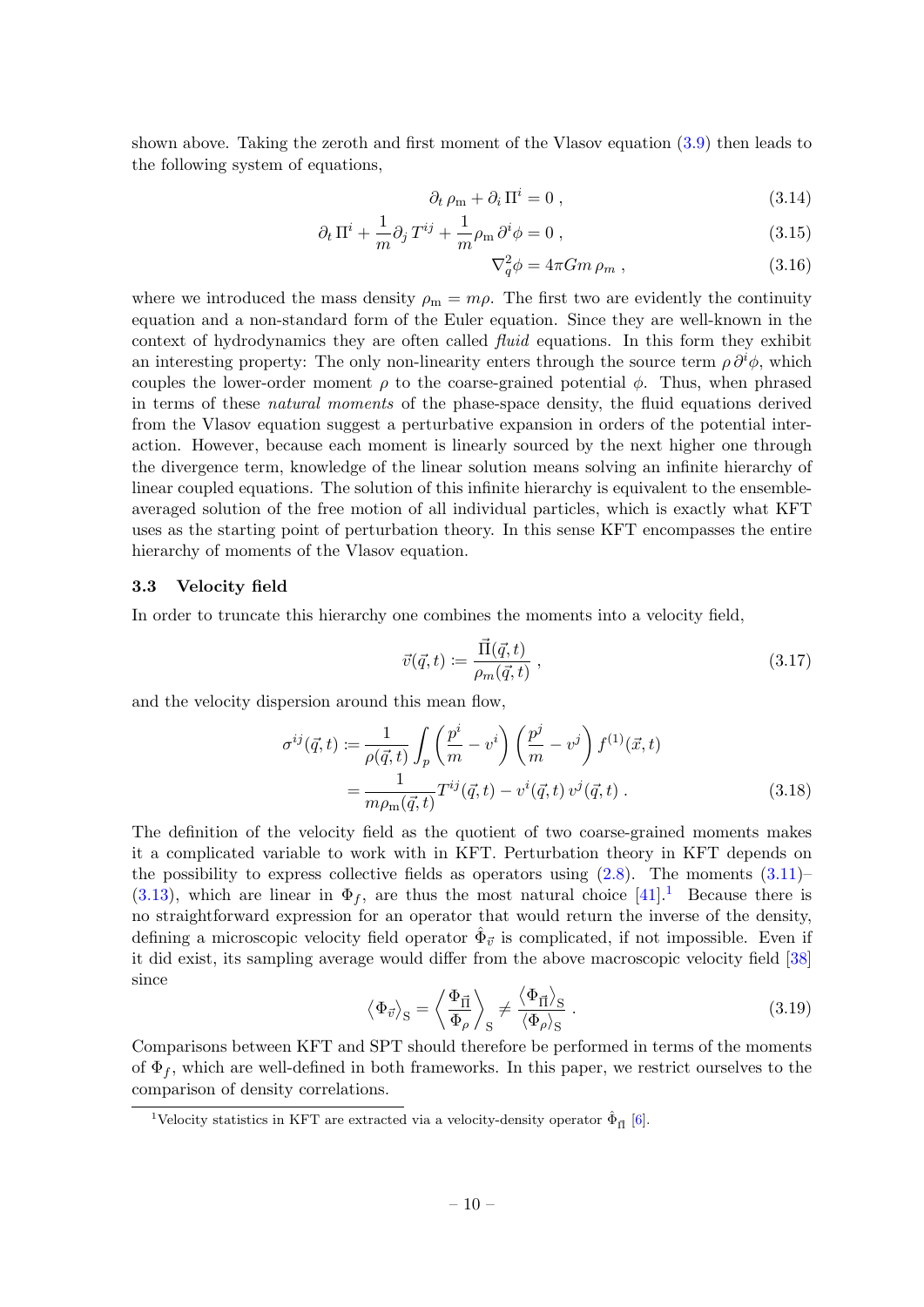#### <span id="page-11-0"></span>3.4 The single-stream approximation

With the help of  $(3.17)$  and  $(3.18)$ , we can now rewrite  $(3.14)$ – $(3.16)$  as

$$
\partial_t \rho_m + \partial_i \left( \rho_m v^i \right) = 0 , \qquad (3.20)
$$

$$
\partial_t v^i + v^j \partial_j v^i + \partial^i \tilde{\phi} + \frac{\partial_j \left( \rho_m \sigma^{ij} \right)}{\rho_m} = 0 , \qquad (3.21)
$$

<span id="page-11-4"></span><span id="page-11-3"></span><span id="page-11-2"></span>
$$
\nabla_q^2 \tilde{\phi} = 4\pi G \,\rho_m \,, \tag{3.22}
$$

where we defined  $\tilde{\phi} := \phi/m$ . In order to close this hierarchy we still need to specify  $\sigma^{ij}$ . The standard approach in SPT is to neglect all deviations from the mean flow of matter by setting  $\sigma^{ij} = 0$ , which is why its dynamical model is often called *pressureless dust.*<sup>[2](#page-11-1)</sup> It is thus assumed that the system can be described at every point by a single-valued velocity field. This is the so-called *single stream approximation* (SSA). However, this assumption has to break down once macroscopic streams start to cross each other, which severely limits the range of validity of SPT in the context of non-linear cosmic structure formation.

In order to further reduce the number of equations, SPT assumes an irrotational velocity field,  $\nabla \times \vec{v} = 0$ , which corresponds to a potential flow. This assumption is motivated by the decay of initial vorticity due to the cosmological background expansion in the linear regime. While this is self-consistent in the context of the SSA, a non-vanishing  $\sigma^{ij}$  can source vorticity at later times in the evolution of structure [\[7\]](#page-30-10).

We remark here that both the SSA and the potential flow assumption are absent from KFT because the macroscopic velocity field is not part of the dynamical description. Especially with regard to the SSA, it is crucial to note that KFT directly evolves the full phase-space information of all constituent particles of the system, thereby allowing for the crossing of streams in position space without causing any problems. In  $[3, 4, 6]$  $[3, 4, 6]$  $[3, 4, 6]$  $[3, 4, 6]$  we were able to show that KFT allows us to compute the non-linear density power spectrum far into the non-linear regime up to wave numbers of  $k \leq 10 h \text{ Mpc}^{-1}$  with an accuracy typically within  $10\%$  as compared to state of the art fits to numerical results such as [\[34\]](#page-31-11). This result takes us far beyond the accessible regime of perturbation schemes based on SPT (typically  $k < 1 h$  Mpc<sup>-1</sup>) and is very likely a direct consequence of multi-streaming being inherently included in KFT. The authors of [\[33\]](#page-31-12) argue that even though the effects of stream crossing found in numerical simulations appear to be small, it has a self-regulatory property in perturbation theory, such that its effect on the power spectrum obtained from a perturbation theory calculation is large. We should note here that various effective field theory approaches based on Eulerian SPT exist which allow to re-capture at least some part of the physics lost due to the SSA (see for instance [\[21,](#page-31-4) [24,](#page-31-5) [38\]](#page-32-2)). These efforts, however, primarily focus on achieving (sub-)percent accuracy in the mildly non-linear regime  $(k \leq 0.6 h \text{ Mpc}^{-1})$  for the density power spectrum by employing results from numerical simulations or observations to constrain parameters which are introduced to effectively account for effects of higher-order momenta of the Vlasov-Boltzmann hierarchy.

Although Lagrangian Perturbation Theory (LPT) is technically also free of the SSA, it still breaks down at the epoch of shell-crossing. LPT allows us to study structure formation in terms of the trajectories of fluid elements in configuration-space. The focus of LPT is on perturbing the displacement field, which maps the initial positions of fluid elements onto the final (Eulerian) positions, rather than the density and velocity field. The problem in LPT

<span id="page-11-1"></span> $2$ See [\[10\]](#page-30-9) for several other analytical ansatzes and their problems.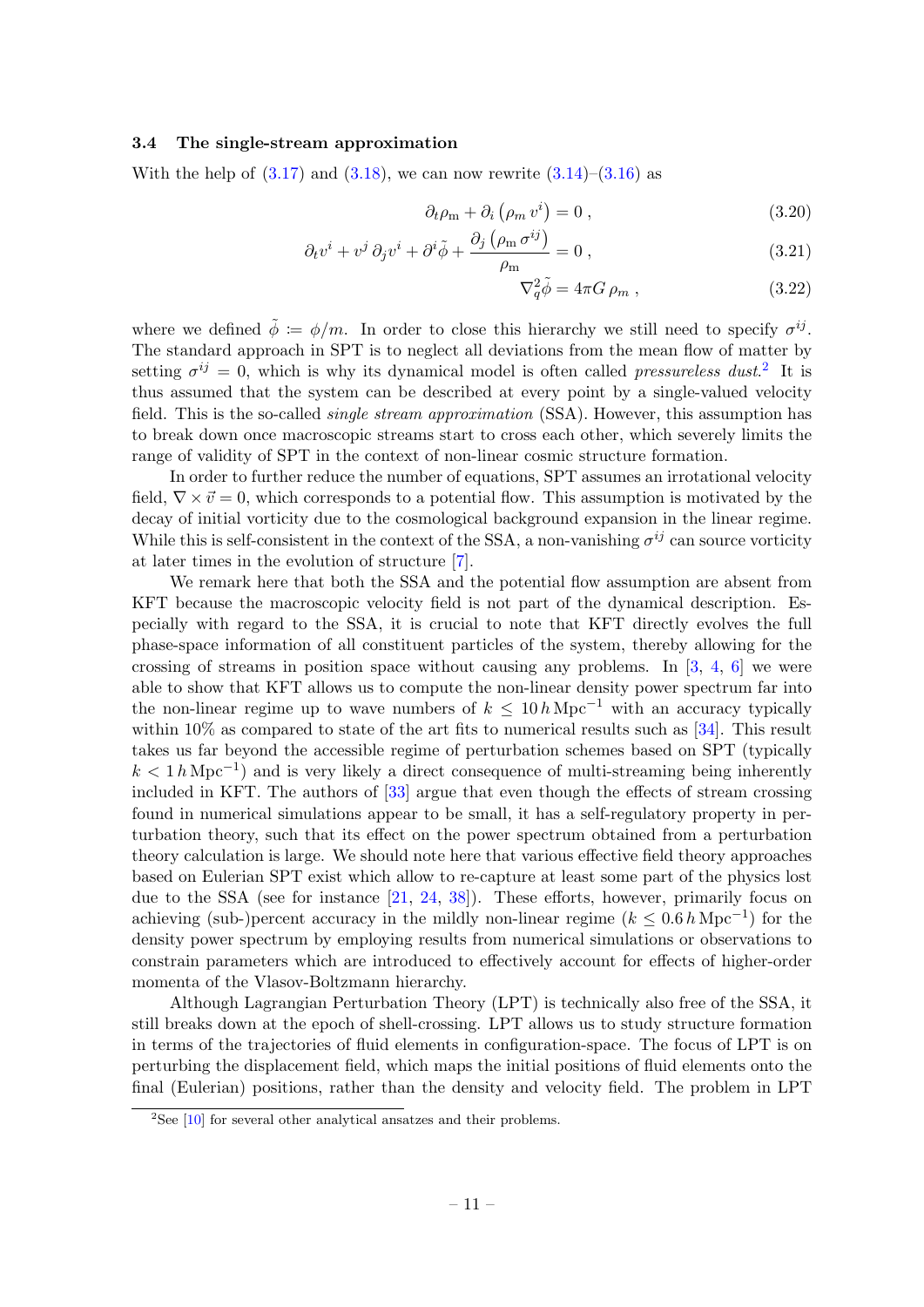arises due to the computation of the forces acting on a trajectory in regions where multiple streams meet at the same Eulerian position. The total gravitational force acting on a fluid element at this position should be the sum of the contributions from each stream, and the fluid element should then be accelerated by this total force field. Instead, the LPT solutions only accelerate fluid elements with the gravitational force field of their individual stream even after shell-crossing  $[11, 12]$  $[11, 12]$ .<sup>[3](#page-12-1)</sup> In KFT this issue is avoided by construction: the perturbative expansion is performed in terms of the (gravitational) force acting on each particle. This force is sourced by a density which is given by the superposition of all particle trajectories and thus correctly accounts for multi-streaming. It is possible to include multi-streaming in the Lagrangian framework if, analogously to KFT, forces are sourced by a density which is given by the superposition of all streams, and a perturbative expansion is then performed in terms of the force acting on fluid elements [\[33\]](#page-31-12). However, at this point a proper comparison between KFT and this recent approach is not possible, as computations of 3D power spectra for this extension of the Lagrangian formalism do not yet exist to the best of our knowledge.

#### <span id="page-12-0"></span>3.5 SPT generating functional

In a last step we take the divergence of  $(3.21)$  and insert  $(3.22)$  to arrive at

$$
\partial_t \rho_m + \rho_m \theta + v^i \partial_i \rho_m = 0 , \qquad (3.23)
$$

$$
\partial_t \theta + \partial_i \left( v^j \partial_j v^i \right) + 4\pi G \rho_m = 0 , \qquad (3.24)
$$

where the velocity-divergence field  $\theta = \partial_i v^i$  was defined. Introducing the density contrast  $\delta = \rho_{\rm m}/\bar{\rho}_{\rm m} - 1$  and Fourier-transforming [\(3.23\)](#page-12-2) and [\(3.24\)](#page-12-3), these equations can be completely expressed in terms of  $\delta(\vec{k},t)$  and  $\theta(\vec{k},t)$ . Combining them into the field doublet

<span id="page-12-4"></span><span id="page-12-3"></span><span id="page-12-2"></span>
$$
\varphi := \begin{pmatrix} \delta \\ -\theta \end{pmatrix} \tag{3.25}
$$

and following the same reasoning as in KFT, we can write down a suitable generating functional [\[31\]](#page-31-3)

<span id="page-12-5"></span>
$$
Z_{\rm SPT}[J,K] = e^{i\hat{\chi}_a \gamma_{abc} \hat{\varphi}_b \hat{\varphi}_c} \int \mathcal{D}\varphi_a \mathcal{D}\chi_a \, \mathcal{P}(\varphi_a^{(i)}) \, e^{i\chi_a (\partial_t \delta_{ab} + \Omega_{ab})\varphi_b + iJ_a \varphi_a + iK_a \chi_a} \,, \tag{3.26}
$$

where repeated indices imply summation over field types and integration over arguments. We have, again, introduced an auxiliary field  $\chi_a$  conjugate to  $\varphi_a$  and appropriate source fields  $K_a$  and  $J_a$ . Their operator versions are defined in analogy to [\(2.8\)](#page-4-3). The initial statistics is contained in  $\mathcal{P}(\varphi_a^{(i)})$ . The choice of the velocity field as a dynamical variable turns the formerly linear source terms into non-linear ones which are contained in the tensor  $\gamma_{abc}$  [\[41\]](#page-32-4). The gravitational interaction, on the other hand, turns into a linear source term for the velocity encoded by  $\Omega_{ab}$ , which plays the same role as the force **F** in [\(2.2\)](#page-4-4).

This drastically alters the physical interpretation of the SPT perturbative expansion in the 'interaction operator'  $\hat{\chi}_a \gamma_{abc} \hat{\varphi}_b \hat{\varphi}_c$  when compared with perturbative expansion in KFT: The 'free' (or linear) theory in SPT describes the independent evolution of Fourier field modes. This already includes gravitational interactions in terms of the coarse-grained potential  $\phi$ . These field modes are coupled by the non-linear source terms to produce perturbative corrections. In KFT on the other hand, we saw that perturbative corrections are due to

<span id="page-12-1"></span> $3$ This violates Einstein's equivalence principle of inertial and gravitational mass.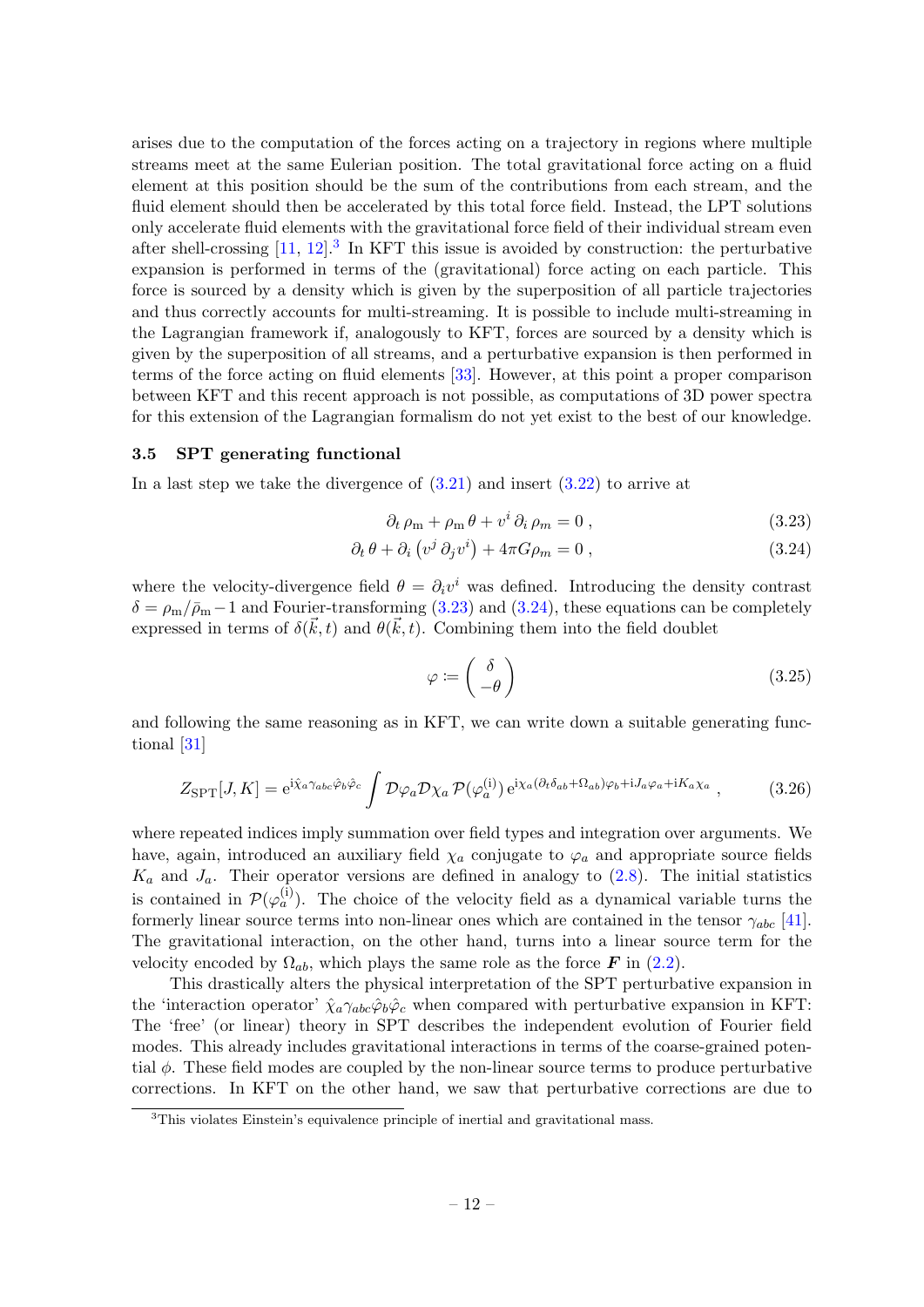the interaction operator  $\hat{\Phi} \cdot \sigma \cdot \hat{\Phi}$ , while all non-linear effects of free-streaming are exactly described by the free generating functional  $(2.11)$ , which directly uses the non-interacting phase-space evolution of the particle ensemble.

Due to this inherent difference, it is difficult to compare perturbative corrections in both approaches directly. We thus restrict ourselves to the regime of free-streaming particles, where the initial statistics provides us with the same expansion parameter in both, SPT and KFT, as we shall see later. A direct comparison in the gravitationally interacting regime requires the resummation of the interaction in KFT presented in [\[26\]](#page-31-13) and will be the subject of future work.

#### <span id="page-13-0"></span>4 Comparison of cosmic power spectra

#### <span id="page-13-1"></span>4.1 Dynamics and initial conditions

To allow a meaningful comparison of power spectra derived in both KFT and SPT we have to ensure compatibility of the underlying dynamics. In this section we only give the necessary results and provide the more detailed calculations in Appendix [A.](#page-24-0)

The system under consideration is a distribution of a single species of identical cold dark matter particles with mass m following Newtonian dynamics on the expanding background of standard FLRW cosmology, including a cosmological constant. Instead of the scale factor  $a(t)$ , we choose our time coordinate  $\eta$  as

<span id="page-13-5"></span>
$$
\eta \coloneqq \ln D_+(t) , \qquad \mathrm{d}\eta = H f \mathrm{d}t , \qquad H \coloneqq \frac{\dot{a}}{a} , \qquad f \coloneqq \frac{\mathrm{d}\ln D_+}{\mathrm{d}\ln a} , \tag{4.1}
$$

where  $D_{+}$  is the usual linear growth factor defined as the growing mode solution to

$$
\ddot{\delta} + 2H\dot{\delta} = \frac{3}{2}\Omega_{\rm m}H^2\delta \,, \qquad \Omega_{\rm m} = \frac{8\pi G}{3H^2}\rho_{\rm m} \,. \tag{4.2}
$$

Overdots denote derivatives w.r.t. time  $t$ . The growth factor is assumed to be normalised as  $D_+(t_i) = 1$  at initial time  $t_i$  and thus  $\eta_i = 0$ . We work in *comoving* coordinates  $\vec{q} = \vec{r}/a$ which are at rest relative to the homogeneous expansion of the physical coordinates  $\vec{r}$ . The momenta  $\vec{p}$  of particles and the peculiar velocity field  $\vec{u}_{\text{pec}}(\vec{q}, \eta)$  are related by the definition

<span id="page-13-2"></span>
$$
\vec{p} \coloneqq \frac{\dot{\vec{q}}}{Hf} = \vec{u}_{\text{pec}}(\vec{q}, \eta) \tag{4.3}
$$

In both KFT and SPT one then finds that the gravitational potential acting on particles or fluid elements with these momenta obeys Poisson's equation in the form [\[35\]](#page-31-14)

<span id="page-13-4"></span>
$$
\nabla_q^2 \tilde{\phi} = \frac{4\pi G}{a^3 H^2 f^2} (\rho_m - \bar{\rho}_m) = \frac{3}{2\bar{\rho}} \frac{\Omega_m}{f^2} (\rho - \bar{\rho}) , \qquad (4.4)
$$

where  $\rho_m = m\rho$  is defined w.r.t. to comoving volume elements, i.e. the mean  $\bar{\rho}_m = m\bar{\rho}$  is constant in time. Turning off interactions by setting this potential to zero thus ensures that the non-interacting regime in SPT and KFT is compatible.

In KFT, solving the linear Hamiltonian equation of motion for the phase-space coordinates  $\vec{x} = (\vec{q}, \vec{p})$  gives the linear particle propagator

<span id="page-13-3"></span>
$$
\mathcal{G}(\eta_1, \eta_2) = \begin{pmatrix} \mathcal{I}_3 & 2 \left( 1 - e^{-\frac{1}{2}(\eta_1 - \eta_2)} \right) \mathcal{I}_3 \\ 0_3 & e^{-\frac{1}{2}(\eta_1 - \eta_2)} \mathcal{I}_3 \end{pmatrix} \Theta(\eta_1 - \eta_2) . \tag{4.5}
$$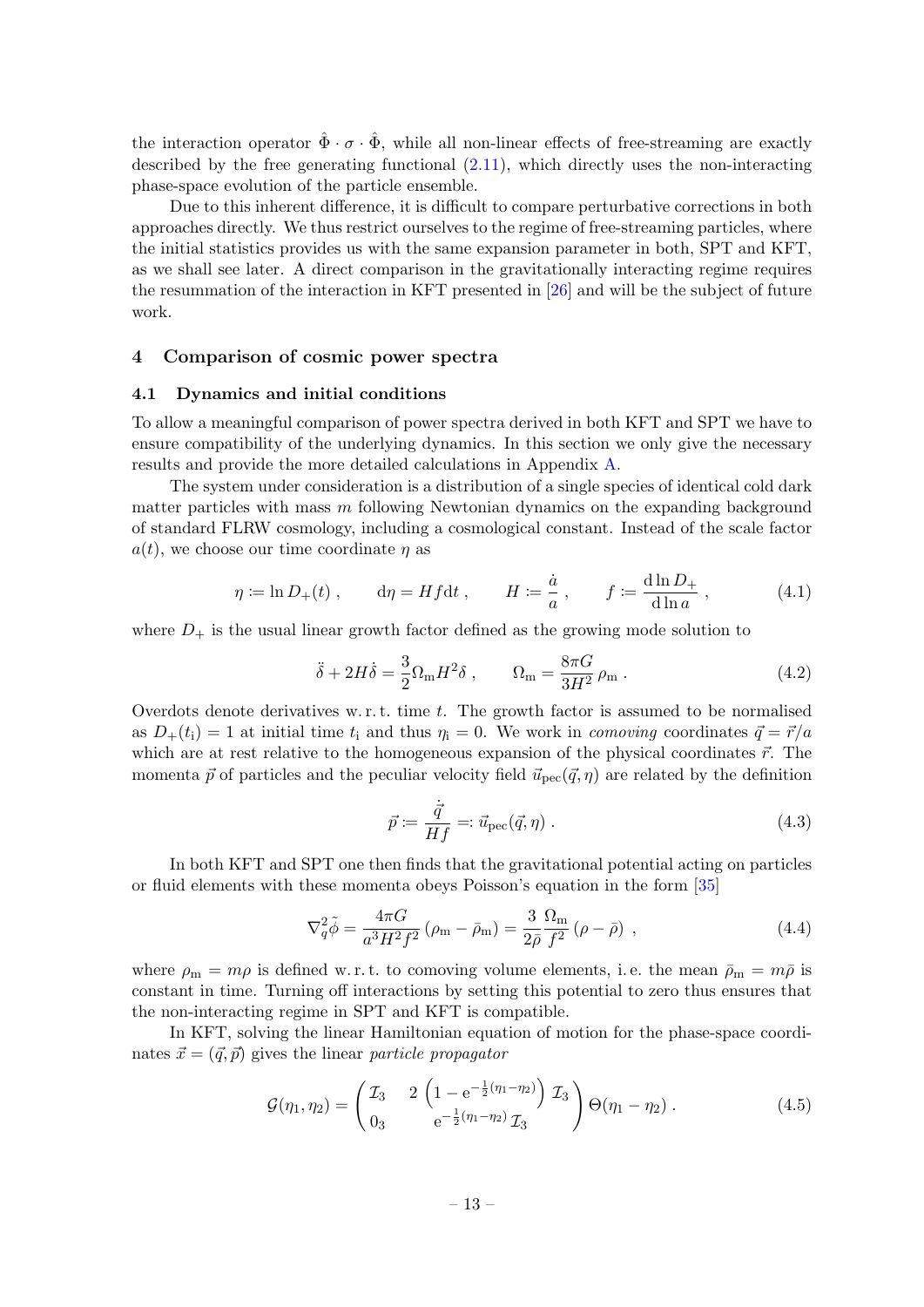We see that the expansion of the cosmological background drains away the initial momentum and thus particles asymptotically approach a finite comoving distance of  $2\vec{p}^{(i)}$ . Note that due to [\(4.3\)](#page-13-2) both  $\vec{q}$  and  $\vec{p}$  have the dimension of a length and therefore the free propagator is dimensionless.

In SPT we assume  $\nabla \times \vec{u}_{\text{pec}} = 0$  and use the Fourier transformed field doublet [\(3.25\)](#page-12-4) with  $\theta = \nabla_q \cdot \vec{u}_{\text{pec}}$ . The linear, non-interacting equation of motion for  $\varphi_a(\vec{k}, \eta)$  has the same structure w. r. t. to  $\eta$  as that for the phase-space coordinates of KFT (see Appendix [A\)](#page-24-0). Thus, the linear field propagator is given by

$$
g_{ab}(1,2) = (2\pi)^3 \delta_{\rm D}(\vec{k}_1 + \vec{k}_2) \begin{pmatrix} 1 & 2\left(1 - e^{-\frac{1}{2}(\eta_1 - \eta_2)}\right) \\ 0 & e^{-\frac{1}{2}(\eta_1 - \eta_2)} \end{pmatrix} \Theta(\eta_1 - \eta_2)
$$
  
=:  $(2\pi)^3 \delta_{\rm D}(\vec{k}_1 + \vec{k}_2) g_{ab}(\eta_1, \eta_2)$ , (4.6)

<span id="page-14-1"></span>where we use combined field arguments  $1 = (\vec{k}_1, \eta_1)$ .

Both initial probability distributions,  $\mathcal{P}(\mathbf{x}^{(i)})$  for KFT and  $\mathcal{P}(\varphi_a^{(i)})$  for SPT are fully determined once the auto- and cross-correlation functions of the density and velocity fields are specified. At sufficiently early times  $\delta$ ,  $u_{\text{pec}} \ll 1$ , and thus the linear limit of the continuity equation is an accurate description for the evolution of the density contrast. We insert the linear growing mode solution  $\delta(\eta) = D_{+}(\eta) \delta^{(i)}$  into the continuity equation to find

$$
D_{+}(\eta)\delta^{(i)}(\vec{q}) + \nabla_{q} \cdot \vec{u}_{\rm pec}(\vec{q}, \eta) = 0 , \qquad (4.7)
$$

where we have used  $dD_+/d\eta = D_+$ . At initial time  $\eta_i$  this then turns into

<span id="page-14-0"></span>
$$
\delta^{(i)}(\vec{q}) = -\nabla_q \cdot \vec{u}_{\text{pec}}^{(i)}(\vec{q}) = -\theta^{(i)}(\vec{q}) \,, \tag{4.8}
$$

where the normalisation  $D_+(\eta_i) = 1$  was used. This equation relates all three necessary correlation functions to the initial density contrast power spectrum  $P_{\delta}^{(i)}$  $\delta^{\left(1\right)}$  (see Appendices [A](#page-24-0) and [B\)](#page-26-0). This choice of initial fields puts the system into the linear growing mode of the gravitationally interacting regime.

The SPT perturbation series of any cumulant of the fields [\(3.25\)](#page-12-4) can be obtained as the sum of all connected Feynman diagrams built from

$$
\varphi_a(1) \chi_b(2) = i g_{ab}(1,2), \qquad \qquad \varphi_a(1) \varphi_b(2) = P_{ab}^{\text{lin}}(1,2),
$$
\n
$$
\chi_a(1) \cdots \left\langle \begin{array}{c} \varphi_b(2) \\ \varphi_c(3) \end{array} \right. = i \gamma_{abc}(1,2,3).
$$
\n(4.9)

<span id="page-14-2"></span>The details of this diagrammatic approach can be found in [\[13,](#page-30-13) [14,](#page-30-1) [31\]](#page-31-3). The linearly evolved power spectrum  $P_{ab}^{\text{lin}}$  and the vertex tensor  $\gamma_{abc}$  describing the (non-linear) free-streaming kinematics are given in Appendix [A.](#page-24-0) Using the form of these diagrams one can explicitly show that in this naive perturbative scheme the order of  $P_{\delta}^{(i)}$  $\delta^{\left(1\right)}$  to which one can obtain any cumulant is inextricably tied to the loop order in the free-streaming kinematics. However, we have shown in  $[19]$  that the exact free-streaming KFT cumulants are at any n-point level of arbitrary order in  $P_{\delta}^{(i)}$  $\delta^{(1)}$ . Therefore, writing down an exact (in the limits of the SPT approximations) free-streaming cumulant using SPT would require contributions from arbitrarily high loop orders.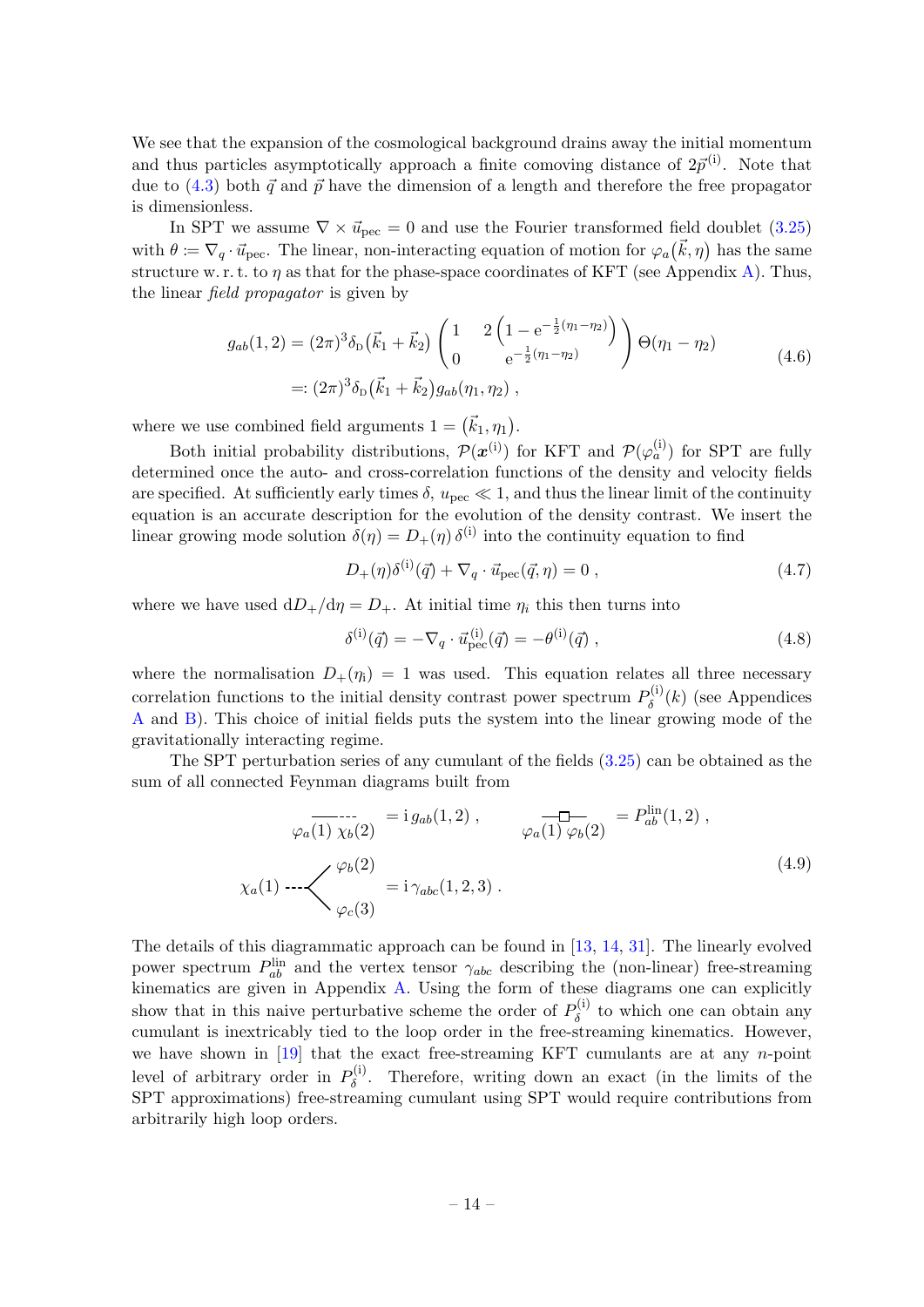#### <span id="page-15-0"></span>4.2 Recovering the 1-loop SPT density power spectrum from KFT

We will now show that expanding the exact expression for the free-streaming KFT density power spectrum to second order in  $P_{\delta}^{(i)}$  $\delta^{(1)}$  gives the corresponding one-loop result of SPT. The calculation of exact free n-point phase-space density cumulants has been discussed at length in [\[19\]](#page-31-8). We therefore simply state the KFT result for the density-contrast two-point cumulant in Fourier space excluding shot noise contributions,

<span id="page-15-1"></span>
$$
\begin{split} {}^{\text{KFT}}G_{\delta\delta}^{(0)}(1,2) &= \frac{{}^{\text{KFT}}G_{\rho\rho}^{(0)}(1,2)}{\bar{\rho}^2} \\ &= (2\pi)^3 \delta_{\text{D}}(\vec{k}_1 + \vec{k}_2) e^{-\frac{\sigma_p^2 k_1^2}{2}} (g_1^2 + g_2^2) \int_{q_{12}^{(1)}} e^{-i\vec{k}_1 \cdot \vec{q}_{12}^{(1)}} \Big[ \Big( 1 + C_{\delta_1 \delta_2} \\ &- i(g_1 + g_2)(\vec{k}_1 \cdot \vec{C}_{p_1 \delta_2}) - g_1 g_2 (\vec{k}_1 \cdot \vec{C}_{p_1 \delta_2})^2 \Big) e^{g_1 g_2 \vec{k}_1 \vec{q}_{12}^{(1)}} - 1 \Big]. \end{split} \tag{4.10}
$$

We introduced the short-hand notation  $g_1 = g_{qp}(\eta_1, 0)$ . The initial density correlation  $C_{\delta_1 \delta_2}$ is the Fourier transform of the initial power spectrum  $P_{\delta}^{(i)}$  $\delta^{(1)}$ . The momentum correlation  $C_{p_1p_2}$ and the cross-correlation  $\vec{C}_{\delta_1 p_2}$  can both be expressed in terms of  $P_{\delta}^{(i)}$  $\delta^{\left(1\right)}$  once we adopt the relation [\(4.8\)](#page-14-0). In Appendix [B](#page-26-0) we use this to expand [\(4.10\)](#page-15-1) in  $P_{\delta}^{(i)}$  $\delta^{(1)}$  up to second order. Note that the Gaussian damping term in front of the integral in [\(4.10\)](#page-15-1) also has to be expanded since  $\sigma_p = C_{p_1p_1} = \mathcal{O}(P_\delta^{(i)})$  $\delta^{(1)}$ . The result in linear order is

<span id="page-15-3"></span>
$$
{}^{\text{KFT}}G_{\delta\delta}^{(0,1)}(1,2) = (2\pi)^3 \delta_{\text{D}}(\vec{k}_1 + \vec{k}_2) (1 + g_1) (1 + g_2) P_{\delta}^{(i)}(k_1) . \tag{4.11}
$$

The second-order contribution can be split into two parts as

<span id="page-15-5"></span>
$$
{}^{\text{KFT}}G_{\delta\delta}^{(0,2)}(1,2) = {}^{\text{KFT}}G_{\delta\delta}^{(0,2,\text{SE})}(1,2) + {}^{\text{KFT}}G_{\delta\delta}^{(0,2,\text{MC})}(1,2) ,
$$
\n(4.12)

where the *self-energy* contribution

<span id="page-15-4"></span>
$$
{}^{KFT}G_{\delta\delta}^{(0,2,SE)}(1,2) := (2\pi)^3 \delta_{\rm D}(\vec{k}_1 + \vec{k}_2) \left( -\frac{\sigma_p^2 k_1^2}{2} (g_1^2 + g_2^2) \right) (1 + g_1) (1 + g_2) P_{\delta}^{(i)}(k_1) \tag{4.13}
$$

results from the first-order term in the expansion of the Gaussian damping factor. The first term to involve actual mode-coupling is given by

<span id="page-15-2"></span>
$$
{}^{KFT}G_{\delta\delta}^{(0,2,\text{MC})}(1,2) := (2\pi)^3 \delta_{\text{D}}(\vec{k}_1 + \vec{k}_2) \int_h P_{\delta}^{(i)}(h) P_{\delta}^{(i)}(\Delta h) g_1 g_2
$$
  
 
$$
\times \left(2F_A^2(\Delta \vec{h}, \vec{h}) + (g_1 + g_2) (F_A F_B)(\Delta \vec{h}, \vec{h}) + \frac{g_1 g_2}{2} F_B^2(\Delta \vec{h}, \vec{h})\right),
$$
(4.14)

where  $\Delta \vec{h} = \vec{k}_1 - \vec{h}$  and we introduced the mode-coupling kernel functions

$$
F_{\mathcal{A}}(\vec{k}_1, \vec{k}_2) \coloneqq \frac{1}{2} \left( \alpha(\vec{k}_1, \vec{k}_2) + \alpha(\vec{k}_2, \vec{k}_1) \right) = 1 + \frac{1}{2} (\vec{k}_1 \cdot \vec{k}_2) \left( \frac{1}{k_1^2} + \frac{1}{k_2^2} \right), \tag{4.15}
$$

<span id="page-15-6"></span>
$$
F_{\rm B}(\vec{k}_1,\vec{k}_2) \coloneqq F_{\rm A}(\vec{k}_1,\vec{k}_2) + \beta(\vec{k}_1,\vec{k}_2) = 1 + (\vec{k}_1 \cdot \vec{k}_2) \left(\frac{1}{k_1^2} + \frac{1}{k_2^2}\right) + \frac{(\vec{k}_1 \cdot \vec{k}_2)^2}{k_1^2 k_2^2} \,. \tag{4.16}
$$

The functions  $\alpha$  and  $\beta$  define the three-point vertex  $\gamma_{abc}$  of SPT, see [\(A.12\)](#page-25-0)–[\(A.14\)](#page-25-1). Both  $F_A$  and  $F_B$  are structurally very similar to the familiar SPT kernel  $F_2$  [\[7\]](#page-30-10) and we will in fact see in section [4.3](#page-17-0) that they combine into  $F_2$  in the presence of gravity.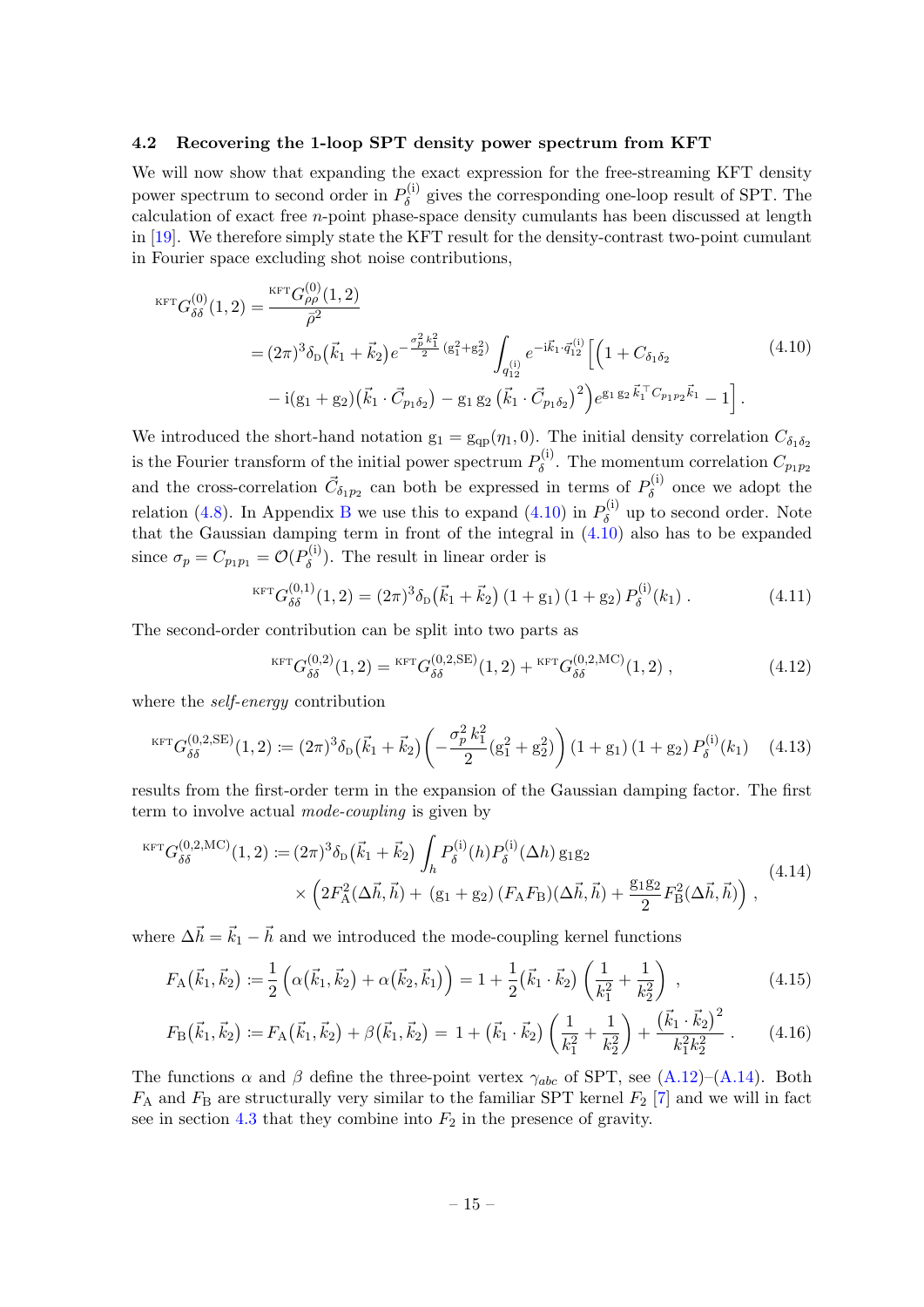The evolved SPT density power spectrum is obtained by applying two functional derivatives w. r. t.  $J_1$  to ln  $Z_{\text{SPT}}$  in [\(A.17\)](#page-26-1). The linear contribution is given by the tree-level of the perturbation series, i.e. the  $a = b = \delta$  component of [\(A.18\)](#page-26-2). After inserting [\(4.6\)](#page-14-1) we find agreement between KFT and SPT at the linear level,

<span id="page-16-6"></span>
$$
{}^{\text{SPT}}G_{\delta\delta}^{(0,\text{lin})}(1,2) = {}^{\text{KFT}}G_{\delta\delta}^{(0,1)}(1,2) . \tag{4.17}
$$

The second-order terms in SPT can be obtained by computing all possible one-loop diagrams with two external  $\varphi_1$ -legs. Actually calculating them is straightforward but tedious and we therefore refer the reader to the usual SPT literature, e. g. [\[13\]](#page-30-13). There are in total three one-loop diagrams. One of them represents the effects of mode-coupling,

<span id="page-16-2"></span>sptG (MC) δδ (1, 2) := 2 ϕδ(1) ϕδ(2) . (4.18)

In the case of free-streaming we again need to plug in the corresponding propagator [\(4.6\)](#page-14-1) and find agreement with KFT,

$$
{}^{\text{SPT}}G_{\delta\delta}^{(0,\text{MC})}(1,2) = {}^{\text{KFT}}G_{\delta\delta}^{(0,2,\text{MC})}(1,2) \tag{4.19}
$$

The other two of the diagrams only differ by exchange of the external arguments and amount to

<span id="page-16-0"></span>
$$
{}^{\text{SPT}}G_{\delta\delta}^{(\text{SE})}(1,2) := 4 \underbrace{\qquad \qquad}_{\varphi_{\delta}(1)} \cdots \underbrace{\qquad \qquad}_{\varphi_{\delta}(2)} + 4 \underbrace{\qquad \qquad}_{\varphi_{\delta}(1)} \cdots \underbrace{\qquad \qquad}_{\varphi_{\delta}(2)} \qquad (4.20)
$$

Again we plug in the free-streaming propagator  $(4.6)$  and find the correspondence

<span id="page-16-4"></span>
$$
{}^{\text{SPT}}G_{\delta\delta}^{(0,\text{SE})}(1,2) = {}^{\text{KFT}}G_{\delta\delta}^{(0,2,\text{SE})}(1,2) \tag{4.21}
$$

These results reinforce the notion that in the absence of gravity, KFT automatically resums all perturbative corrections due to non-linear kinematics in SPT. For the damping factor in  $(4.10)$  we can calculate this directly: The self-energy diagrams in  $(4.20)$  and their equivalents in higher loop-orders can be understood as corrections to the linear SPT propagator [\(4.6\)](#page-14-1) that can be resummed into a damping factor. Applying the usual SPT propagator resummation in the large-k regime  $[8, 13, 31]$  $[8, 13, 31]$  $[8, 13, 31]$  $[8, 13, 31]$  to  $(4.6)$  $(4.6)$  $(4.6)$  yields<sup>4</sup>

<span id="page-16-3"></span>
$$
g_{ab}^{\text{res}}(1,2) = g_{ab}(1,2) \exp\left\{-\frac{\sigma_p^2 k_1^2}{2} (g_1 - g_2)^2\right\}.
$$
 (4.22)

Replacing the bare or 'tree-level' linear propagator  $g_{ab}$  in the linear SPT power spectrum [\(A.18\)](#page-26-2) with the resummed  $g_{ab}^{\text{res}}$  then leads to complete agreement with the fully damped KFT result excluding any mode-coupling contributions,

<span id="page-16-5"></span>
$$
{}^{\text{SPT}}G_{\delta\delta}^{(0,\text{res})}(1,2) = {}^{\text{KFT}}G_{\delta\delta}^{(0,\text{no MC})}(1,2)
$$
  
=  $(2\pi)^3 \delta_{\text{D}}(\vec{k}_1 + \vec{k}_2) (1 + g_1) (1 + g_2) e^{-\frac{\sigma_p^2 k_1^2}{2} (g_1^2 + g_2^2)} P_{\delta}^{(i)}(k_1).$  (4.23)

<span id="page-16-1"></span><sup>4</sup>This resummation can be applied here in the non-interacting case since it only relies on the form of the vertices  $\gamma_{abc}$  and the propagator property  $g_{ab}(\eta_1, \eta_2) g_{bc}(\eta_2, \eta_3) = g_{ac}(\eta_1, \eta_3) \theta(\eta_1 - \eta_2) \theta(\eta_2 - \eta_3)$ , both of which are unchanged.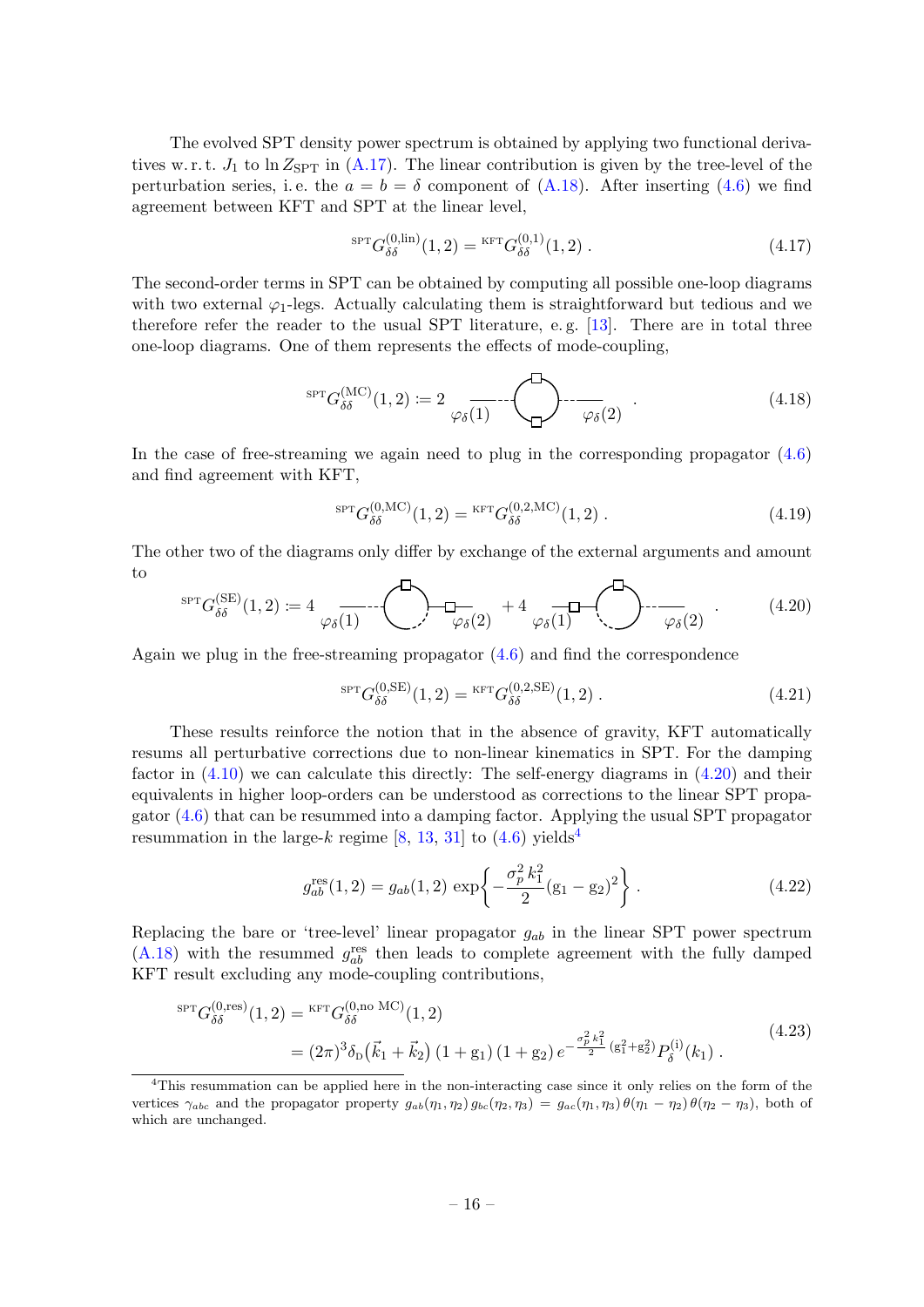Fully damped KFT results including some degree of mode-coupling cannot be reproduced in this simple manner: If we, for instance, replace all linear propagators in the defining diagram of the SPT 1-loop MC contribution  $(4.18)$  with  $g_{ab}^{\text{res}}$ , it will lead to integrals over its damping factor.

One should also note that while similar, the physical reasoning behind the damping factor is slightly different between the two theories. When considering the large-k regime of small wavelengths in SPT, one can approximate their coupling to long wavelength modes by treating the latter as a random background  $[8]$ . In this so-called *eikonal* approximation the resummed propagator takes the form

<span id="page-17-1"></span>
$$
g_{ab}^{\text{res}}(1,2) = g_{ab}(1,2) \left\langle \exp\left\{ \int_{\eta_2}^{\eta_1} \mathrm{d}\eta \int_{h \ll k_1} \frac{\vec{k}_1 \cdot \vec{h}}{h^2} \theta(\vec{h}, \eta) \right\} \right\rangle_{\text{F}},\tag{4.24}
$$

where the argument of the exponential is the projection of the time-integrated velocity field along  $\vec{k}_1$ , and the Fourier integral runs only over the large-scale modes  $h \ll k_1$ . If the largescale velocity is assumed to evolve linearly,  $\theta(\vec{h},\eta)=g_{2a}(\eta,0)\,\phi_a^{(i)}(\vec{h}),$  and we employ the usual Gaussian initial conditions, then the field-averaged exponential in [\(4.24\)](#page-17-1) is reduced to the Gaussian damping factor in [\(4.22\)](#page-16-3) involving only the local velocity variance. By introducing this separation of scales, one however has to formally define the velocity variance as

<span id="page-17-4"></span><span id="page-17-2"></span>
$$
\sigma_p^2(k_1) = \frac{1}{3} \int_{h \ll k_1} \frac{P_\delta^{(i)}(h)}{h^2} \,. \tag{4.25}
$$

In KFT the dynamical origin of the damping factor is not a large-scale background of random flows, but rather the fact that the Gaussian initial momentum field is sampled by an ensemble of N-particle systems, thereby imprinting the local one-point variance of this field onto single particles as momentum dispersion between different ensemble members. In the ensemble average this leads to an uncorrelated component of random motion that damps existing correlations [\[18\]](#page-31-15). In contrast to SPT, no separation of scales is necessary, so the damping factor is valid for any mode  $k_1$  and the integral in  $(4.25)$  runs over all modes.

#### <span id="page-17-0"></span>4.3 Density bispectrum

The contribution to the free-streaming density-contrast bispectrum<sup>[5](#page-17-3)</sup> in KFT is given by three-particle correlations. We present the important steps of its calculation in Appendix  $C$ , while a detailed discussion can be found in [\[19\]](#page-31-8). The final result up to second order in  $P_{\delta}^{(i)}$ δ is given by

$$
KFTG_{\delta\delta\delta}^{(0,2)}(1,2,3) = (2\pi)^3 \delta_{D}(\vec{k}_{1} + \vec{k}_{2} + \vec{k}_{3}) e^{-\frac{\sigma_{p}^{2}}{2} (g_{1}^{2} k_{1}^{2} + g_{2}^{2} k_{2}^{2} + g_{3}^{2} k_{3}^{2})} \left[ P_{\delta}^{(i)}(k_{1}) P_{\delta}^{(i)}(k_{2}) (1 + g_{1}) \times (1 + g_{2}) \left( g_{3} 2F_{A}(\vec{k}_{1}, \vec{k}_{2}) + g_{3}^{2} F_{B}(\vec{k}_{1}, \vec{k}_{2}) \right) + \text{cycl. perm.} \right]. \quad (4.26)
$$

At the initial time  $\eta_1 = \eta_2 = \eta_3 = 0$ , the bispectrum vanishes since the initial density field is Gaussian. At any later time however, the bispectrum will build up power. This shows that not only gravity, but any non-linear kinematic effect will force an initially Gaussian density field with momentum correlations to develop non-Gaussian features.

<span id="page-17-3"></span><sup>5</sup> excluding shot-noise contributions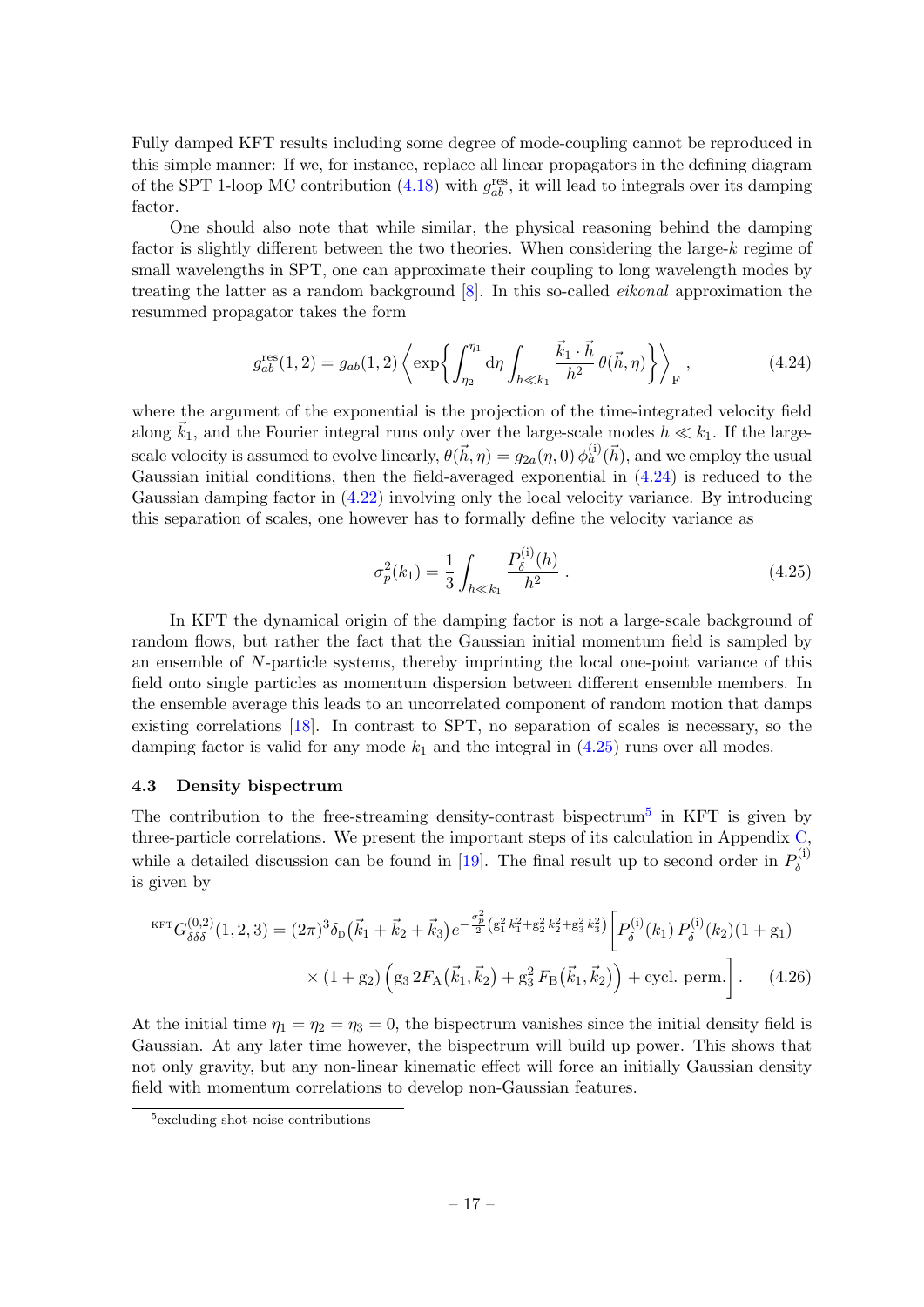In SPT this effect is apparent since the lowest-order tree-level contribution to the bispectrum must necessarily be constructed from the  $\gamma_{abc}$ -vertex and reads

<span id="page-18-3"></span>
$$
{}^{\text{SPT}}G_{\delta\delta\delta}^{(0,\text{tree})}(1,2,3) = 2 \underbrace{\varphi_{\delta}(3)} \times \underbrace{\varphi_{\delta}(1)} + \text{cycl.}
$$
\n
$$
= (2\pi)^{3}\delta_{\text{D}}(\vec{k}_{1} + \vec{k}_{2} + \vec{k}_{3}) \left[ P_{\delta}^{(i)}(k_{1})P_{\delta}^{(i)}(k_{2})(1 + g_{1})(1 + g_{2}) \times \left( g_{3} 2F_{\text{A}}(\vec{k}_{1}, \vec{k}_{2}) + g_{3}^{2}F_{\text{B}}(\vec{k}_{1}, \vec{k}_{2}) \right) + \text{cycl. perm.} \right].
$$
\n(4.27)

Not surprisingly, this corresponds to the KFT result [\(4.26\)](#page-17-4) without the damping factor, further reinforcing the notion that the corresponding KFT terms represent a resummation of SPT terms in the absence of gravity. As for the mode-coupling contribution to the power spectrum, damping effects cannot appear here because the bispectrum is itself already of second order in  $P_{\delta}^{(i)}$  $\delta^{(1)}$ .

#### <span id="page-18-0"></span>4.4 Effects of gravity

It is apparent that the above results for the density spectra, in terms of their Fourier kernel structure, look very similar to their well-known SPT counterparts in the presence of gravity. The reason for this is the assumption of a vorticity-free velocity field, leading to the Fourier space relation

<span id="page-18-1"></span>
$$
\vec{u}_{\rm pec}(\vec{k}) = \frac{\mathrm{i}\vec{k}}{k^2} \theta(\vec{k}) \,. \tag{4.28}
$$

In KFT this relation is only used at the initial time to express correlations in terms of Fourier integrals of  $P_{\delta}^{(i)}$  $\delta^{(1)}$  alone. These integrals are subsequently coupled by the exact solution of the free-streaming kinematics without any restriction on vorticity.

In SPT, however, [\(4.28\)](#page-18-1) enters the kinematic evolution itself because it is used to define the vertex in  $(4.9)$ . Since this evolution is solved perturbatively, the vertices prescribe an integration over time, which due to the knowledge of the exact kinematic solution does not appear in KFT. In the absence of gravity these integrals combine with the propagator components to reproduce the KFT results. However, when including gravity in SPT we have to change the linear propagator into its well-known form [\[7\]](#page-30-10)

<span id="page-18-4"></span>
$$
g_{ab}(\eta_1, \eta_2) = \left(\frac{e^{\eta_1 - \eta_2}}{5} \left(\frac{3}{3} \frac{2}{2}\right) + \frac{e^{-\frac{3}{2}(\eta_1 - \eta_2)}}{5} \left(\frac{2}{-3} \frac{-2}{3}\right)\right) \Theta(\eta_1 - \eta_2).
$$
 (4.29)

There are two important features to note in comparison to  $(4.6)$ . First, the  $g_{21}$  component no longer vanishes since it describes how overdensities  $\varphi_{\delta}$  accelerate their surroundings by means of their gravitational pull, thus acting as sources for  $\varphi_{\theta} = -\nabla \cdot \vec{u}_{\text{pec}}$ . And second, we see that both fields  $\varphi_a$  now have the same scaling with time, albeit with different prefactors. For the linear power spectrum matrix they combine into

<span id="page-18-2"></span>
$$
{}^{\text{SPT}}G_{ab}^{\text{lin}}(1,2) = (2\pi)^3 \,\delta_{\text{D}}\left(\vec{k}_1 + \vec{k}_2\right) e^{\eta_1 + \eta_2} \, P_\delta^{(i)}(k_1) \begin{pmatrix} 1 & 1\\ 1 & 1 \end{pmatrix} \,. \tag{4.30}
$$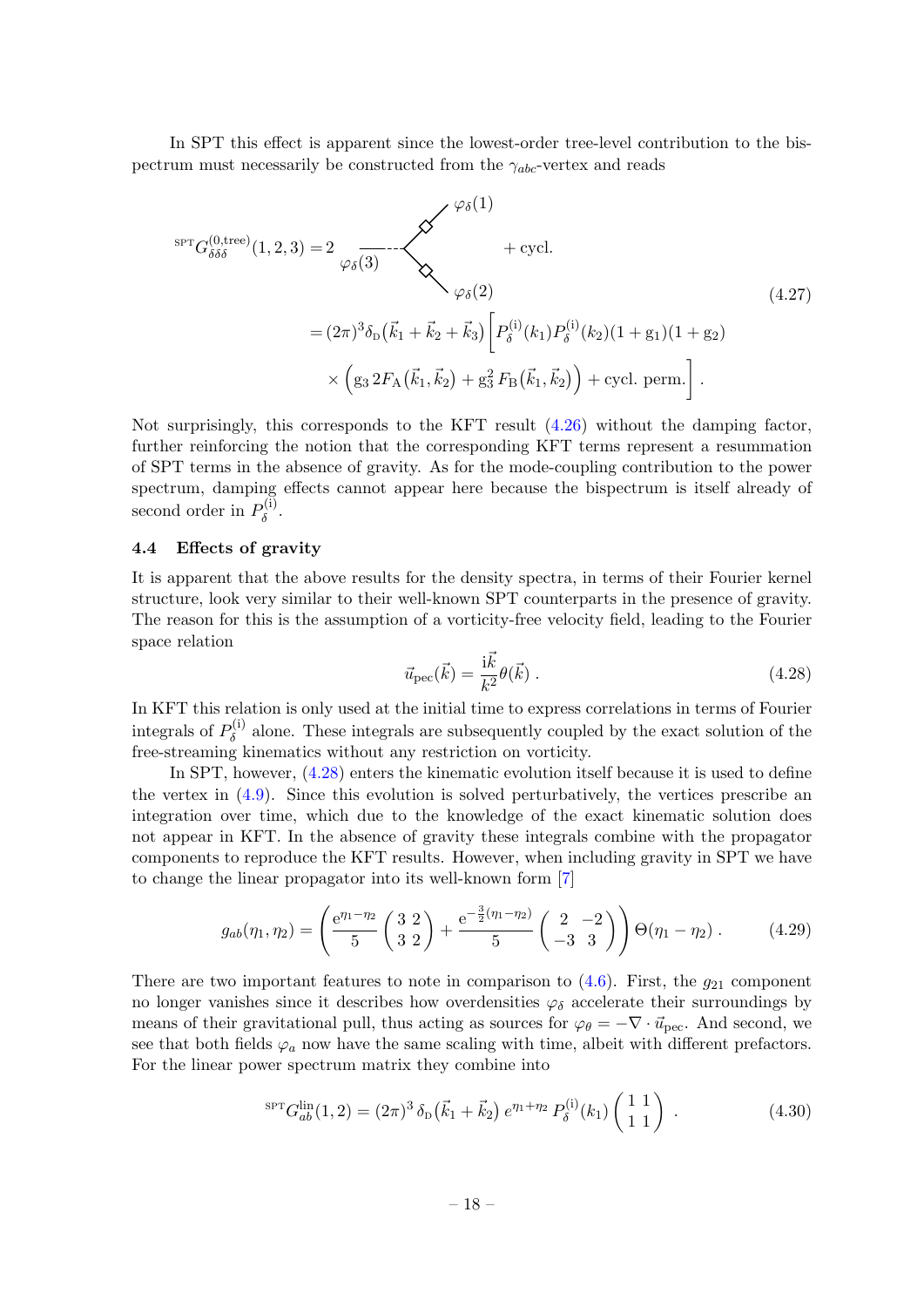In the case of the mode-coupling term and the bispectrum,  $g_{21}$  only enters through [\(4.30\)](#page-18-2). Thus when written in terms of  $g_{ab}$ ,  $P_{ab}^{(lin)}$  and  $\gamma_{abc}$ , they still have the same form as in the non-interacting regime. In both cases the integrals over time lead to a global growth behaviour in time, but with residual constant prefactors weighting the kernels. For the mode-coupling term [\(4.18\)](#page-16-2) the overall time-scaling will be  $e^{2\eta_1+2\eta_2}$  and it turns out that the kernel can again be written in terms of  $F_A$  and  $F_B$  as [\[23\]](#page-31-16)

$$
2\left(\frac{5}{7}F_{A} + \frac{2}{7}(F_{B} - F_{A})\right)^{2} = 2\left(\frac{3}{7}F_{A} + \frac{2}{7}F_{B}\right)^{2} = 2(F_{2}^{(s)})^{2}.
$$
 (4.31)

Here,  $F_2^{(s)}$  $\frac{2}{2}$  denotes the familiar symmetrised second-order perturbation kernel [\[7\]](#page-30-10), and all kernels are evaluated at  $\vec{k}_1 \to \Delta \vec{h} = \vec{k}_1 - \vec{h}$  and  $\vec{k}_2 \to \vec{h}$ . For the bispectrum the overall time scaling of the diagram shown in [\(4.27\)](#page-18-3) is  $e^{\eta_1 + \eta_2 + 2\eta_3}$  and the kernel is

$$
2\left(\frac{5}{7}F_{A} + \frac{2}{7}(F_{B} - F_{A})\right) = 2\left(\frac{3}{7}F_{A} + \frac{2}{7}F_{B}\right) = 2F_{2}^{(s)}.
$$
 (4.32)

This shows that the peculiar constant prefactors appearing in SPT are rooted in the linear growth behaviour [\(4.29\)](#page-18-4) of individual field modes and not in the non-linear kinematics that lead to mode-coupling. In the case of the self-energy term  $(4.20)$ , the  $g_{21}$ -component will change the kernel to the symmetrised SPT kernel  $F_3^{(s)}$  $\binom{5}{3}$  [\[7,](#page-30-10) [23,](#page-31-16) [29\]](#page-31-17), which precludes any simple form like  $(4.21)$ . One can however consider its limit in the large-k regime which turns out to be

<span id="page-19-0"></span>
$$
{}^{\text{SPT}}G_{\delta\delta}^{(\text{SE})}(1,2) \underset{k_1 \gg h}{\approx} {}^{\text{SPT}}G_{\delta\delta}^{(\text{lin})}(1,2) \left( -\frac{k_1^2 \sigma_p^2}{2} \left( e^{2\eta_1} + e^{2\eta_2} \right) \right). \tag{4.33}
$$

This is not surprising since we can also perform the large-k resummation of the SPT propagator in the interacting case [\[8,](#page-30-14) [13,](#page-30-13) [31\]](#page-31-3), turning the linear power spectrum into

<span id="page-19-1"></span>
$$
{}^{\text{SPT}}G_{\delta\delta}^{(\text{lin,res})}(1,2) = (2\pi)^3 \,\delta_{\text{D}}\left(\vec{k}_1 + \vec{k}_2\right) e^{-\frac{\sigma_p^2 k_1^2}{2}(e^{2\eta_1} + e^{2\eta_2})} \,e^{\eta_1 + \eta_2} \,P_\delta^{(\text{i})}(k_1) \,. \tag{4.34}
$$

A first-order expansion of the damping factor then leads back to [\(4.33\)](#page-19-0).

We can almost recover  $(4.34)$  from the KFT expression  $(4.23)$  if we simply force particles onto Zel'dovich trajectories by replacing  $g_{qp}(\eta_1, \eta_2) \rightarrow D_+(\eta_1) - D_+(\eta_2)$ , such that  $g_1 \rightarrow$  $e^{\eta_1}-1$ . As we argued in [\[4\]](#page-30-2), free KFT with Zel'dovich trajectories is essentially equivalent to first-order Lagrangian Perturbation Theory (LPT). It is thus not surprising that we reproduce the damped growth behaviour of the linear power spectrum, since it is well known that LPT and large-k resummed SPT coincide in the linear regime [\[32\]](#page-31-18).

The same is however not true for the mode-coupling term and the bispectrum. The KFT results [\(4.14\)](#page-15-2), [\(4.26\)](#page-17-4) are composed of terms with differing growth behaviours, because they originate from a mix of initial correlations between density and momentum field, which scale differently in time when extrapolated with the inertial particle trajectories. As seen in [\(4.29\)](#page-18-4), [\(4.30\)](#page-18-2), the inclusion of gravity in SPT leads to the same linear growth behaviour for all three kinds of initial correlations, which results in the global growth behaviour of the corresponding SPT terms. One can obtain the SPT power spectrum up to 1-loop order with an overall damping factor the same as in [\(4.34\)](#page-19-1), by considering third-order LPT expanded to second order in the linear power spectrum  $D^2_+ P^{(i)}_\delta$  $\delta^{(1)}$  [\[32\]](#page-31-18). This suggests that in order to achieve comparable results in KFT one has to go into perturbation theory to include effects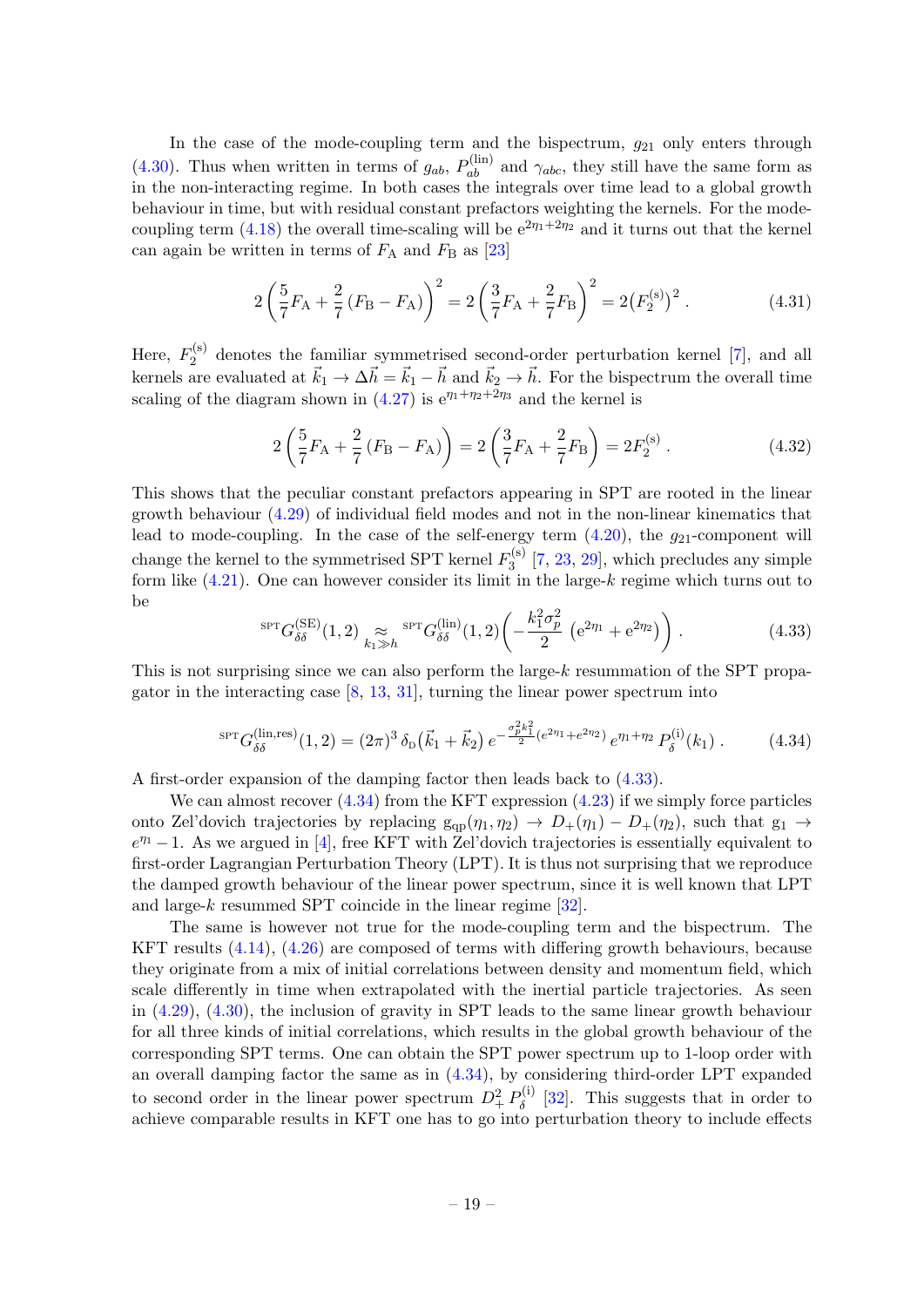

<span id="page-20-1"></span>Figure 1. Comparison of free-streaming power spectra in SPT and KFT, both for a Zel'dovich propagator value corresponding to  $a = 1$ . Shown are the 1-loop SPT power spectrum (dark blue) computed from the sum of  $(4.17)$  (black),  $(4.18)$  (light blue) and  $(4.20)$  (orange), as well as the full free-streaming KFT spectrum computed from [\(4.10\)](#page-15-1) (red). Dashed lines indicate negative values.

of particles being diverted from their inertial trajectories due to gravitational interaction, since the order of LPT coincides with the polynomial order of curves particles can move on.

We want to stress again that the advantage of KFT exploited in [\[5,](#page-30-7) [18\]](#page-31-15) is that in the absence of gravity it is a resummation of the non-linear kinematics of SPT and one can deduce exact cumulant expressions like [\(4.10\)](#page-15-1). The point is to calculate these without expanding in orders of  $P_{\delta}^{(i)}$  $\delta^{(1)}$ , which would correspond to the SPT notion of performing perturbation theory in orders of the linear solution  $\delta^{(\text{lin})}(t)$  of the density contrast. For times with  $\delta^{(\text{lin})}(t) > 1$ , this expansion will break down. Combining this resummation of free kinematics with appropriate Zel'dovich-type trajectories [\[2\]](#page-30-6), which greatly reduce the amplitude of the potential acting relative to them on large scales and for late cosmic times, should therefore perform much better than SPT at low perturbative orders. This was confirmed by the results in [\[4\]](#page-30-2). Due to the similar physical picture behind the perturbative expansion it could prove worthwhile to investigate how this scheme corresponds to Lagrangian perturbation schemes in future work.

#### <span id="page-20-0"></span>4.5 Illustrating the effects

Finally, we will illustrate the differences between the KFT and SPT power spectra in the free-streaming regime. Due to the absence of gravitational interactions, the only effects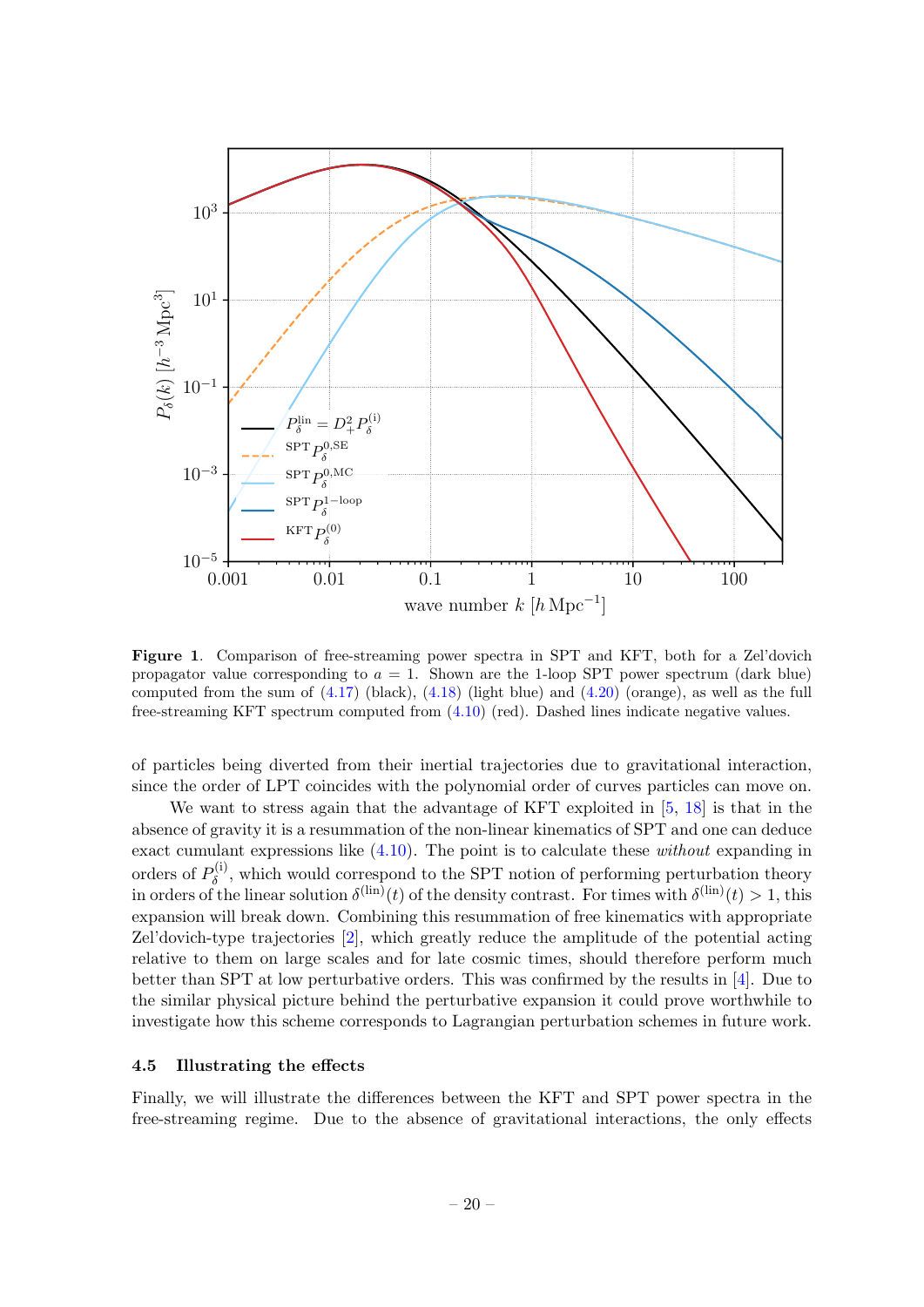that lead to a deviation of the power spectrum from the linear evolution arise from the initial momentum correlations. For purely Newtonian dynamics with the propagator given by  $(4.5)$ , these effects would appear – from a cosmological perspective – on extremely small scales of the order of  $k > 10^5 h \text{ Mpc}^{-1}$  because the propagator can maximally reach a value of  $g_{qp} \approx 2$  due to the expanding background. However, as explained in [subsection 4.4,](#page-18-0) replacing the bounded Newtonian propagator by the unbounded Zel'dovich propagator  $g_{qp}(\eta_1, \eta_2)$  $D_+(\eta_1) - D_+(\eta_2)$  allows us to capture part of the gravitational interactions in a way that reproduces the linear growth of the density contrast on large scales. Using this propagator, the effects due to initial correlations including the damping appear well within the scaleregime relevant for cosmology, as can be seen for the power spectra

$$
P_{\delta}(k_1, \eta_1) := \int_{k_2} G_{\delta\delta}(1, 2) \Big|_{\eta_2 = \eta_1} \tag{4.35}
$$

shown in Fig. [1.](#page-20-1)

For the free-streaming 1-loop SPT result, we see the usual cancellation between the leading-order contributions of  ${}^{SPT}G_{\delta\delta}^{(0,MC)}$  and  ${}^{SPT}G_{\delta\delta}^{(0,SE)}$  at small scales also found in interacting SPT [\[32,](#page-31-18) [42\]](#page-32-5). Considering that the self-energy term in SPT is the first-order approximation of the full damping factor in KFT, this suggests that mode-coupling terms counter the effects of damping. In fact it was shown in [\[9\]](#page-30-15) that by taking the appropriate mode-coupling terms into account when resumming the SPT power spectrum in the large-k regime, the exponential damping factor of the propagator resummation is exactly cancelled. Since this holds true for any type of propagator, it applies to the non-interacting regime as well.

In the full free-streaming KFT power spectrum obtained from [\(4.10\)](#page-15-1), shown in Fig. [1,](#page-20-1) we observe a similar cancellation of the exponential damping factor, leaving only a residual suppression of structures on small scales. In [\[5,](#page-30-7) [18\]](#page-31-15) we have shown that one can understand this as a balancing process between diffusive local momentum variance and non-local momentum correlations that lead to convergent flows due to the continuity relation [\(4.8\)](#page-14-0). For the exact free-streaming power spectrum this leads to transient behaviours shown in Fig. [2,](#page-22-1) where depending on the elapsed time and the scales considered, the power of density fluctuations is either enhanced or damped. This suggests that KFT not only resums free-streaming SPT, but includes additional effects that are not captured by SPT due to its approximated dynamical equations. We conjecture that this is a first example where the effects of crossing streams can be observed, because without gravity binding particles in regions of convergent flows they will simply fly by each other and disperse again.

When gravity is switched on,  $6$  it therefore needs to balance the damping effect and build up additional structures. If we expand the interaction operator  $e^{\hat{\Phi}\cdot\sigma\cdot\hat{\Phi}}$  in the KFT generating functional [\(2.9\)](#page-5-2) only to first order in the interaction potential, the damping term still dominates the non-linear power spectrum on small scales, and not enough structure can be built up. We have found in [\[4\]](#page-30-2) that in order to achieve results close to the nonlinear power spectrum known from simulations, we need to expand the damping term as well. However, we can exploit the knowledge of the full damping of the theory to avoid perturbative approximations in the interaction potential and instead find non-perturbative expressions such as the one proposed in [\[3\]](#page-30-8). Alternatively, the exponential form of the damping terms can serve as a guide for resummation schemes.

If one does not wish to mix effects of gravity into the free theory, as the Zel'dovich trajectories implicitly do, one has to perturb the inertial trajectories described by [\(4.5\)](#page-13-3)

<span id="page-21-0"></span><sup>&</sup>lt;sup>6</sup>in addition to the gravitational effects already contained in the Zel'dovich trajectories.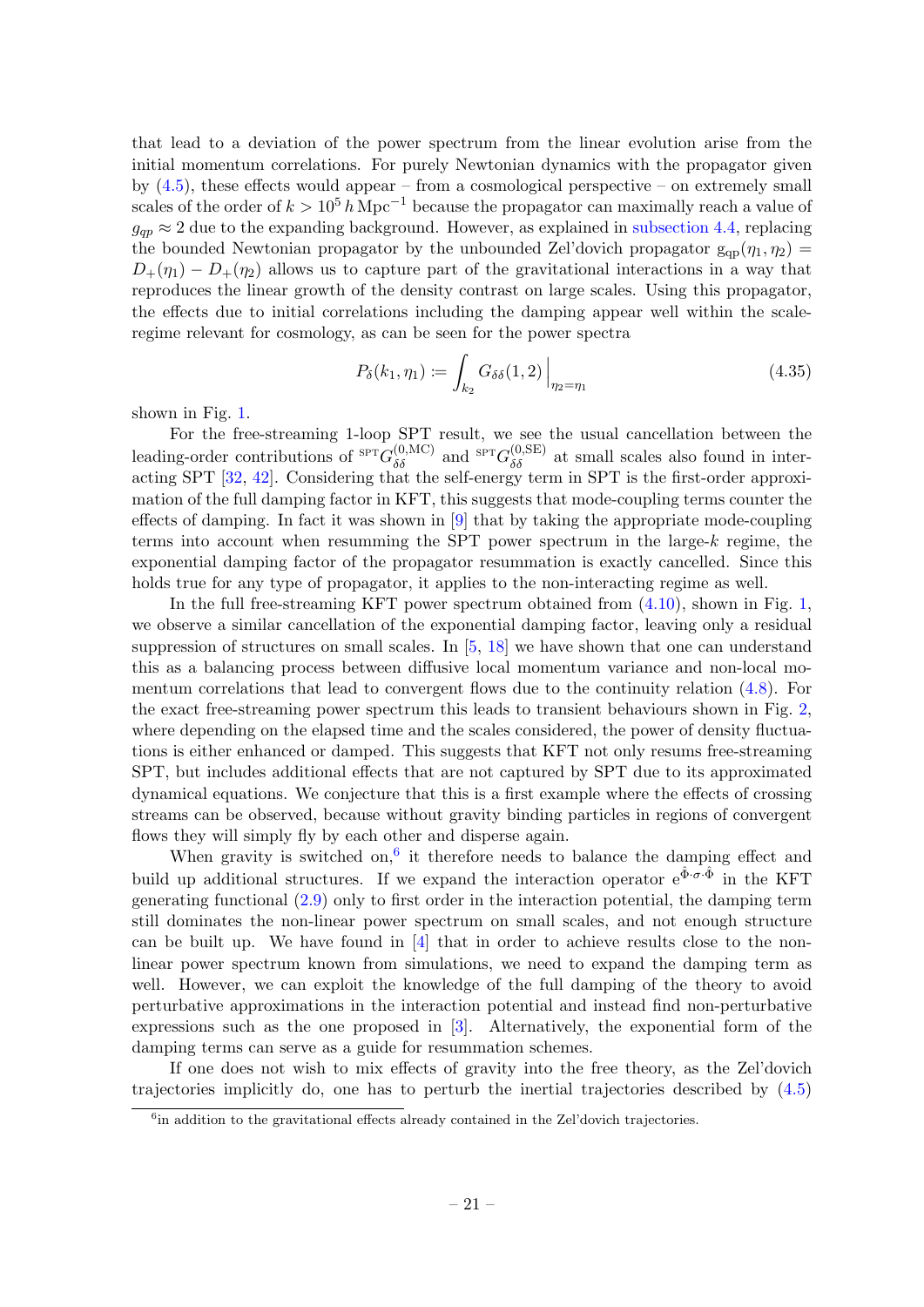

<span id="page-22-1"></span>Figure 2. Relative deviation of the free-streaming KFT spectrum computed from [\(4.10\)](#page-15-1) to the linear power spectrum for Zel'dovich propagator values corresponding to different scale factors. The spectra display transient effects.

with the potential  $(4.4)$ . But a finite order of perturbative terms will obviously not lead to the linear growth of SPT, where gravity is a source in the linear equations of motion whose solution must thus be considered to be of infinite order in the interaction potential. However, we have shown in  $[26]$  that it is possible to rewrite the KFT generating functional with the macroscopic phase-space density as the main dynamical object, while still preserving the full underlying microscopic dynamics. This automatically resums the subclass of terms in the perturbative expansion of  $e^{\hat{\Phi}\cdot\sigma\cdot\hat{\Phi}}$  representing self-similar growth and reproduces the large-scale linear growth of SPT at tree-level.

#### <span id="page-22-0"></span>5 Summary and conclusions

In this paper we made a first comparison between Kinetic Field Theory [\[4,](#page-30-2) [5,](#page-30-7) [18,](#page-31-15) [41\]](#page-32-4) and Eulerian Standard Perturbation Theory as models for cosmic large-scale structure formation. Both approaches allow us to follow the time evolution of n-point cumulants of macroscopic fields by encapsulating both, their statistics and dynamics into a generating functional. However, we have shown that the underlying microscopic dynamics are treated very differently by the two approaches. Starting with the exact description of the system in terms of N-particle phase-space dynamics we could then show the following: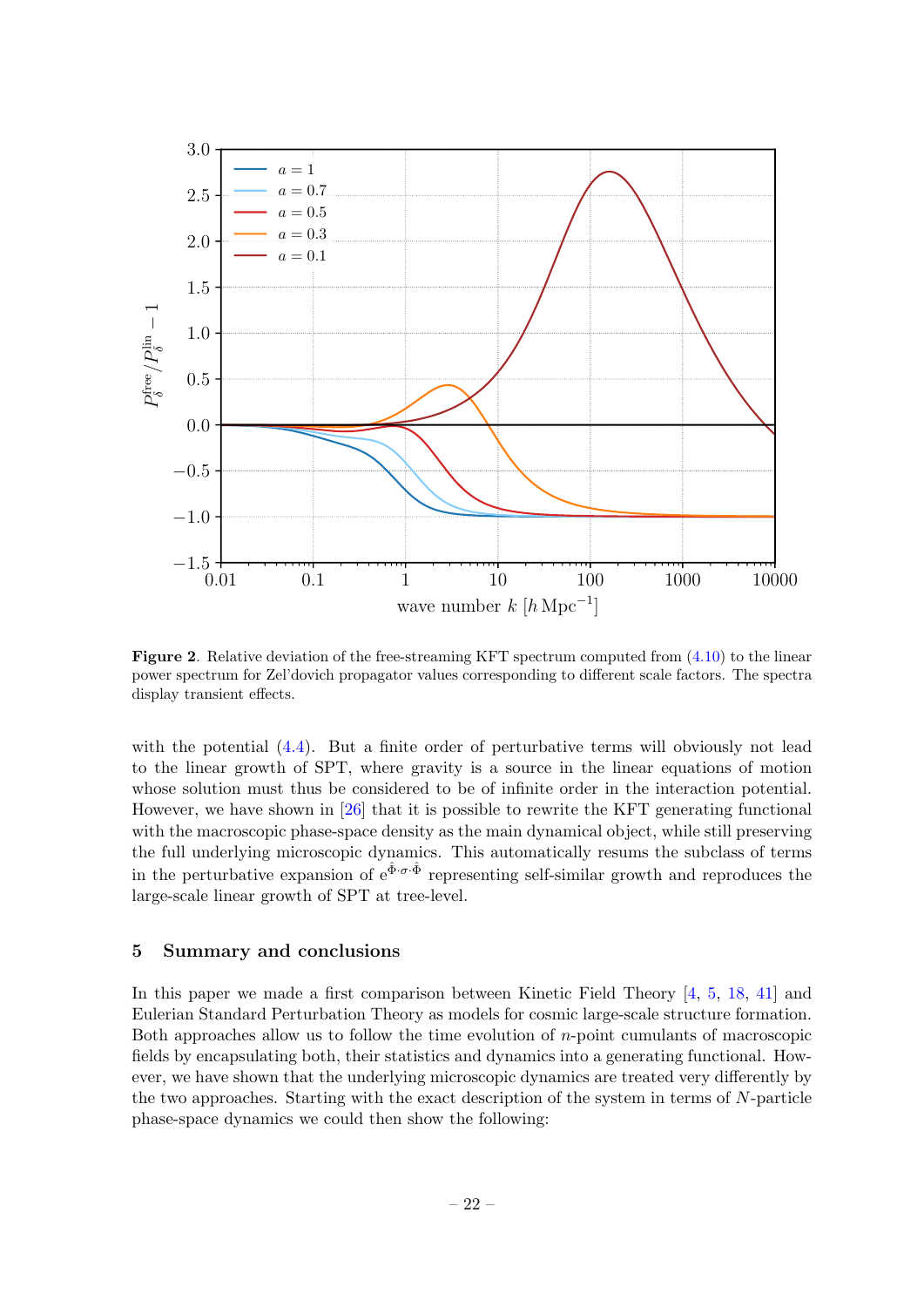- Both theories use a coarse-graining ensemble average to establish the connection with the macroscopic fields. However, in KFT we use it at the initial time only and then follow the actual Hamiltonian phase-space dynamics of the particle ensemble. In SPT, on the other hand, the coarse-graining is applied to the entire dynamical evolution. A truncation of the resulting BBGKY-hierarchy at first order leads to the Vlasov-Poisson equations and the treatment of the cosmic matter distribution as a collisionless system. This ab initio neglect of small-scale dynamics is absent in KFT. But since we take the thermodynamic limit  $N \to \infty$  in cosmology, these subdominant shot-noise contributions can be neglected in the final results for n-point cumulants in KFT. In this limit KFT is equivalent to the Vlasov-Poisson description.
- Integrating out momentum information from the Vlasov equation leads to a hierarchy of fluid equations. KFT encompasses this entire hierarchy by construction. In SPT, however, one introduces the macroscopic velocity field and its dispersion tensor, where the latter is set to zero throughout the evolution, thus truncating the hierarchy. This imposes the existence of a single-valued velocity field at any point and time. Due to this single-stream approximation, SPT cannot describe crossing streams in the matter field, which necessarily occur when non-linear structures start to form.
- Furthermore, the hierarchy of fluid equations obtained from the Vlasov equation suggests perturbation theory in orders of the interaction potential. In SPT the velocity field is employed as a dynamical variable, which switches the roles of free-streaming kinematics and gravitational interaction as linear and non-linear terms in the equations of motion (see also  $[41]$ ). Perturbation theory in SPT is thus an expansion in the kinematics. KFT, on the other hand, expands in the interactions, or more precisely, the deviations of particles from inertial trajectories due to these interactions.

This difference between perturbative schemes suggested the non-interacting regime as the best starting point for a quantitative comparison of  $n$ -point cumulants of the cosmological density field. We have shown in [\[19\]](#page-31-8) that in this regime KFT produces exact expressions for any such cumulant, since the free evolution of the N-particle ensemble is easily solved. Once we expanded the matter power spectrum and bispectrum in orders of the initial density contrast power spectrum  $P_{\delta}^{(i)}$  $\delta^{(i)}(k)$ , we found agreement with the corresponding SPT results. This suggests that in the absence of gravity the KFT result contains a resummation of all terms appearing in SPT. However, since KFT is free of the SSA and the assumption of vanishing vorticity in the velocity field, it includes effects beyond SPT even in the free regime as shown in Fig. [2.](#page-22-1) The appearance of such transient behaviours in the matter power spectrum, also found in [\[5,](#page-30-7) [18\]](#page-31-15), can be interpreted as a first sign of crossing streams.

We furthermore discussed how the inclusion of gravity changes the expressions for the cumulants. We saw that the similarities in the Fourier kernel structure between the two theories is mostly untouched since it is rooted in the assumption of vanishing vorticity in the (initial) velocity field. What changes are mainly the relative constant prefactors in these kernels introduced by the linear propagator of interacting SPT. While the linear large-scale growth of the power spectrum can be easily reproduced in KFT by forcing particles onto Zel'dovich trajectories, direct comparisons with non-linear corrections of SPT will require the inclusion of KFT perturbative corrections due to gravitational interactions.

So far, two different approaches to perturbation theory have been explored in KFT. The simplest one is an expansion in the interaction operator in [\(2.9\)](#page-5-2) in orders of the interaction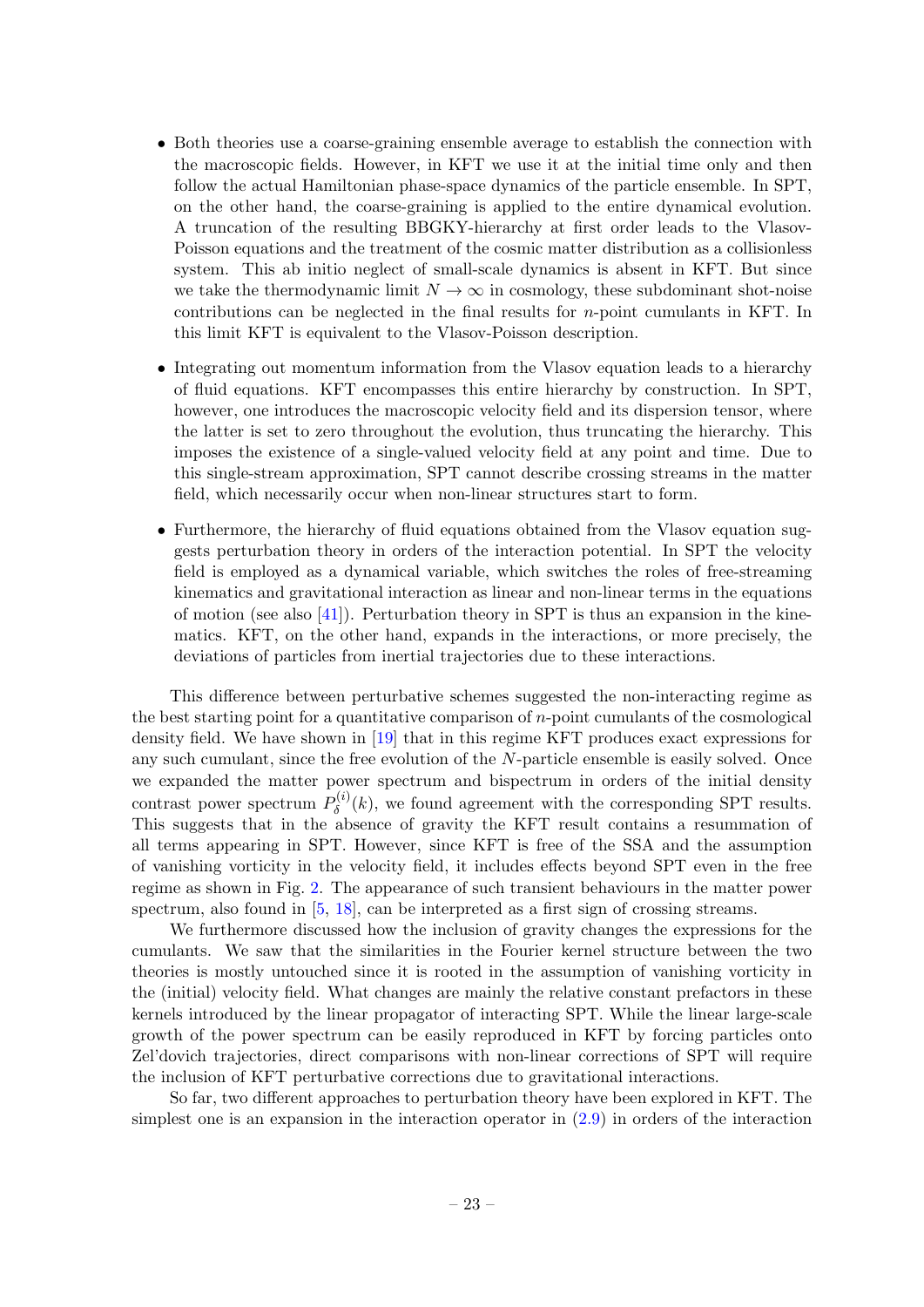matrix  $\sigma$  [\[4\]](#page-30-2). Another approach is the reformulation of the theory in terms of the phase-space density as the main dynamical object [\[26\]](#page-31-13). This approach is structurally much more similar to SPT and should thus be better suited when it comes to understanding the relationship between KFT and SPT in the interacting case.

Finally, we pointed out that the fact that the free theory of KFT includes the full knowledge of the non-interacting system – and in particular the form of the full damping factor – can be used to successfully construct non-perturbative solutions for the full, interacting system.

#### Acknowledgments

We are grateful for many helpful comments and discussions to Carsten Littek, Celia Viermann, Johannes Dombrowski, Sara Konrad and Björn Malte Schäfer. This work was supported in part by Deutsche Forschungsgemeinschaft (DFG) under the German Excellence Initiative, the Collaborative Research Centre TR 33 "The Dark Universe" and the German Excellence Strategy EXC-2181/1 - 390900948 (the Heidelberg STRUCTURES Excellence Cluster), and by a Technion fellowship.

#### <span id="page-24-0"></span>A CDM dynamics in KFT and SPT

We first consider the phase-space dynamics of cold dark matter particles in KFT. On an expanding FLRW background, they are described by an appropriate single-particle Lagrange function and peculiar gravitational potential [\[2\]](#page-30-6)

$$
L(\vec{q}, \dot{\vec{q}}, t) = \frac{m}{2} a^2 \dot{\vec{q}}^2 - m\phi(\vec{q}, t) , \qquad \nabla_q^2 \phi = \frac{4\pi G}{a} (\rho_m - \bar{\rho}_m) , \qquad (A.1)
$$

with comoving coordinates  $\vec{q} = \vec{r}/a$  and comoving matter density  $\rho_m$ , i.e. the mean density  $\bar{\rho}_{\rm m}$  is constant in time. Repeating the steps detailed in [\[2\]](#page-30-6), we transform the action to the new time coordinate  $\eta$  defined in [\(4.1\)](#page-13-5) leading to the new Lagrange function

$$
\tilde{L}(\vec{q}, \vec{q}', \eta) = \frac{m}{2} a^2 H f \left(\frac{\mathrm{d}\vec{q}}{\mathrm{d}\eta}\right)^2 - \frac{m}{H f} \phi(\vec{q}, t) \to \vec{p}_{\text{can}} = m a^2 H f \vec{q}' . \tag{A.2}
$$

We insert the corresponding Hamiltonian equations of motion in terms of the canonical momentum  $\vec{p}_{\text{can}}$  into the generating functional and then rescale to a new momentum  $\vec{p}$  such that the generating functional is invariant. In terms of this new momentum  $\vec{p}$  we have the following equations of motion,

<span id="page-24-1"></span>
$$
\vec{q}' = \vec{p} \coloneqq \frac{\vec{p}_{\text{can}}}{ma^2 H f} = \frac{\dot{\vec{q}}}{H f} , \qquad \vec{p}' = -\left(\frac{3}{2} \frac{\Omega_{\text{m}}}{f^2} - 1\right) \vec{p} - \nabla_q \tilde{\phi} , \qquad (A.3)
$$

where the modified potential now obeys Poisson's equation in the form  $(4.4)$ . For the fiducial  $\Lambda$ CDM cosmology we are interested in,  $\Omega_{\rm m}/f^2 \approx 1$  is a very good approximation from the matter-dominated epoch onward  $[7, 31]$  $[7, 31]$ . Setting the potential force in  $(A.3)$  to zero, we arrive at the free equation of motion

<span id="page-24-2"></span>
$$
(\partial_{\eta} + F) \vec{x} = 0 , \quad F = \begin{pmatrix} 0_3 & -\mathcal{I}_3 \\ 0_3 & \frac{1}{2}\mathcal{I}_3 \end{pmatrix} , \quad \mathcal{G}(\eta_1, \eta_2) = \exp \left\{ -\int_{\eta_2}^{\eta_1} d\eta' F \right\} , \quad (A.4)
$$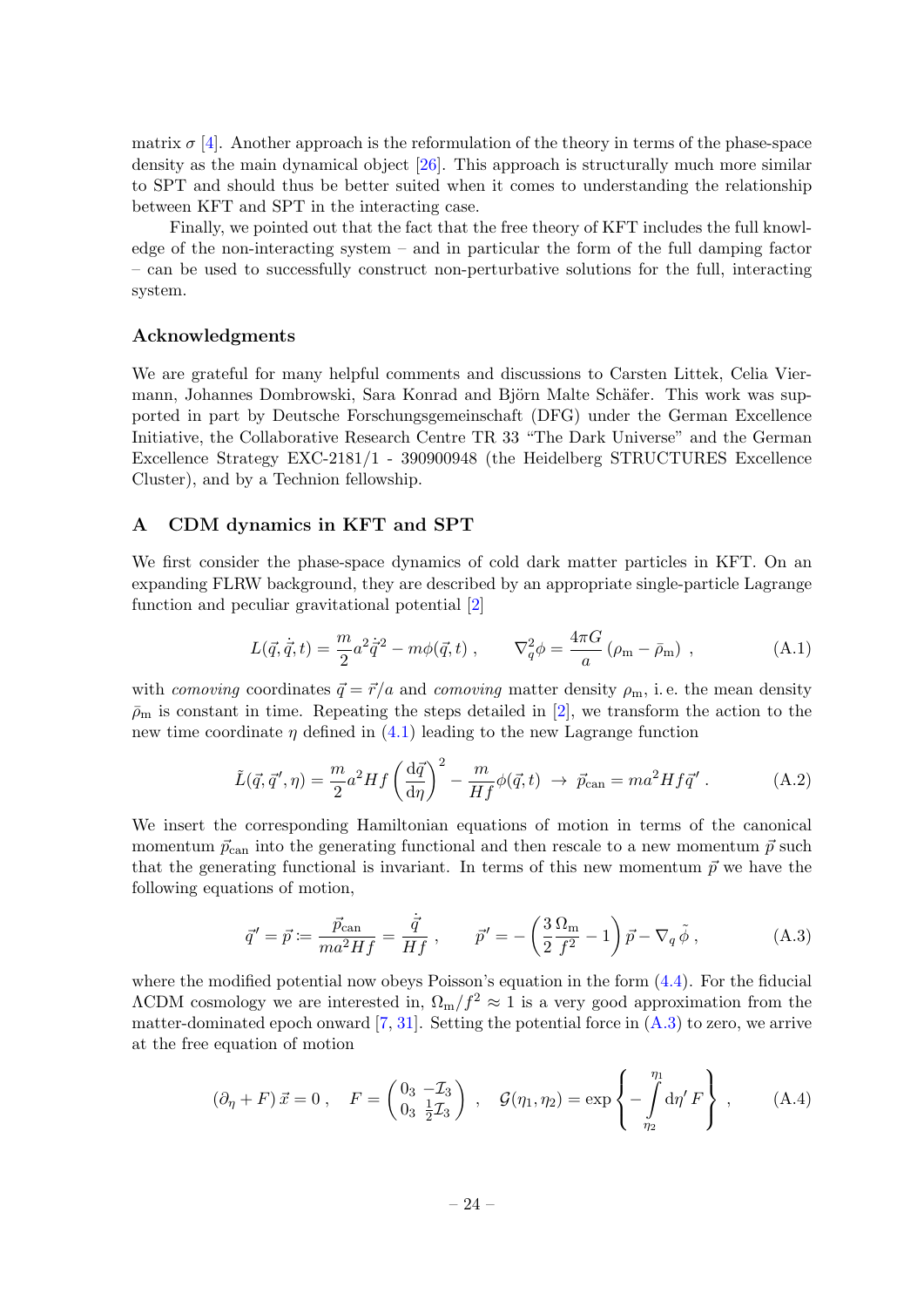where the retarded Green's function  $G$  [\[2\]](#page-30-6) is the propagator [\(4.5\)](#page-13-3) for free particle motion in phase-space.

We already derived the appropriate set of SPT equations  $(3.20)$ – $(3.22)$  for describing CDM as fluid. We adopt the SSA by setting  $\sigma^{ij} = 0$  and introduce deviations from the mean cosmic background,

$$
\rho_m(\vec{q},t) = m\bar{\rho}(t)\big(1 + \delta(\vec{q},t)\big) , \qquad \vec{v}(\vec{r},t) = H(t)\,\vec{r} + a(t)\,\vec{v}_{\text{pec}}(\vec{q},t) . \tag{A.5}
$$

Again we change the time coordinate to [\(4.1\)](#page-13-5) and rescale the peculiar velocity field to  $\vec{u}_{\text{pec}} =$  $\vec{v}_{\text{pec}}/Hf$ . After subtracting the homogeneous background evolution from the equations of motion we find

$$
\partial_{\eta} \delta + \nabla_q \cdot ((1+\delta) \vec{u}_{\rm pec}) = 0 , \qquad (A.6)
$$

$$
\partial_{\eta} \vec{u}_{\text{pec}} + \left(\frac{3}{2} \frac{\Omega_{\text{m}}}{f^2} - 1\right) \vec{u}_{\text{pec}} + \left(\vec{u}_{\text{pec}} \cdot \nabla_q\right) \vec{u}_{\text{pec}} + \nabla_q \tilde{\phi} = 0 , \qquad (A.7)
$$

<span id="page-25-3"></span><span id="page-25-2"></span>
$$
\nabla_q^2 \tilde{\phi} = \frac{3}{2} \frac{\Omega_m}{f^2} \delta . \tag{A.8}
$$

After introducing the  $\varphi_a$  field doublet notation [\(3.25\)](#page-12-4), we take the divergence of Euler's equation, insert Poisson's equation into the result and transform to Fourier space, to find the compact form [\[39\]](#page-32-6)

$$
\left(\delta_{ab}\partial_{\eta_1} + \Omega_{ab}\right)\varphi_b(1) - \int d2 \int d3 \gamma_{abc} (1, -2, -3) \varphi_b(2)\varphi_c(3) = 0.
$$
 (A.9)

The linear equations of motion are defined by the matrix

$$
\Omega_{ab} = \begin{pmatrix} 0 & -1 \\ -\frac{3}{2} \frac{\Omega_m}{f^2} & \left(\frac{3}{2} \frac{\Omega_m}{f^2} - 1\right) \end{pmatrix} \rightarrow \Omega_{ab}^{(0)} = \begin{pmatrix} 0 & -1 \\ 0 & 1/2 \end{pmatrix} , \qquad (A.10)
$$

where the second expression holds in the regime where gravity has been switched off and we used the approximation  $\Omega_{\rm m}/f^2 \approx 1$ . Since  $\Omega_{ab}^{(0)}$  is the two-dimensional analogue of F in [\(A.4\)](#page-24-2) we can directly read off the linear propagator  $(4.6)$  from the KFT result. This is no surprise since in the absence of interactions the linearised version of [\(A.7\)](#page-25-2) describes a velocity field whose evolution at any single point in space is decoupled from its surroundings due to the absence of spatial derivatives. It must thus describe inertial motion of fluid elements, and since  $\vec{u}_{\text{pec}}$  has the same dimensions as the particle momenta in KFT, it has to follow the same equation of motion. The fact that  $\delta$  has the same time evolution as a particle position is then simply a consequence of the linearised continuity equation  $(A.6)$ .

The non-linear terms are contained in the vertex tensor

$$
\gamma_{abc}(1,2,3) = (2\pi)^3 \delta_{D} (\vec{k}_1 + \vec{k}_2 + \vec{k}_3) \, \delta_{D} (t_1 - t_2) \, \delta_{D} (t_1 - t_3) \, \tilde{\gamma}_{abc}(1,2,3) \,, \tag{A.11}
$$

which has the well-known non-vanishing entries [\[7,](#page-30-10) [31\]](#page-31-3)

<span id="page-25-0"></span>
$$
\tilde{\gamma}_{121}(1,2,3) = \frac{\alpha(\vec{k}_2, \vec{k}_3)}{2} := \frac{(\vec{k}_2 + \vec{k}_3) \cdot \vec{k}_2}{2\vec{k}_2^2} ,\qquad (A.12)
$$

$$
\tilde{\gamma}_{112}(1,2,3) = \frac{\alpha(\vec{k}_3, \vec{k}_2)}{2} := \frac{(\vec{k}_3 + \vec{k}_2) \cdot \vec{k}_3}{2\vec{k}_3^2} ,\qquad (A.13)
$$

<span id="page-25-1"></span>
$$
\tilde{\gamma}_{222}(1,2,3) = \beta(\vec{k}_2, \vec{k}_3) := \frac{(\vec{k}_2 + \vec{k}_3)^2 (\vec{k}_2 \cdot \vec{k}_3)}{2\vec{k}_2^2 \vec{k}_3^2} \,. \tag{A.14}
$$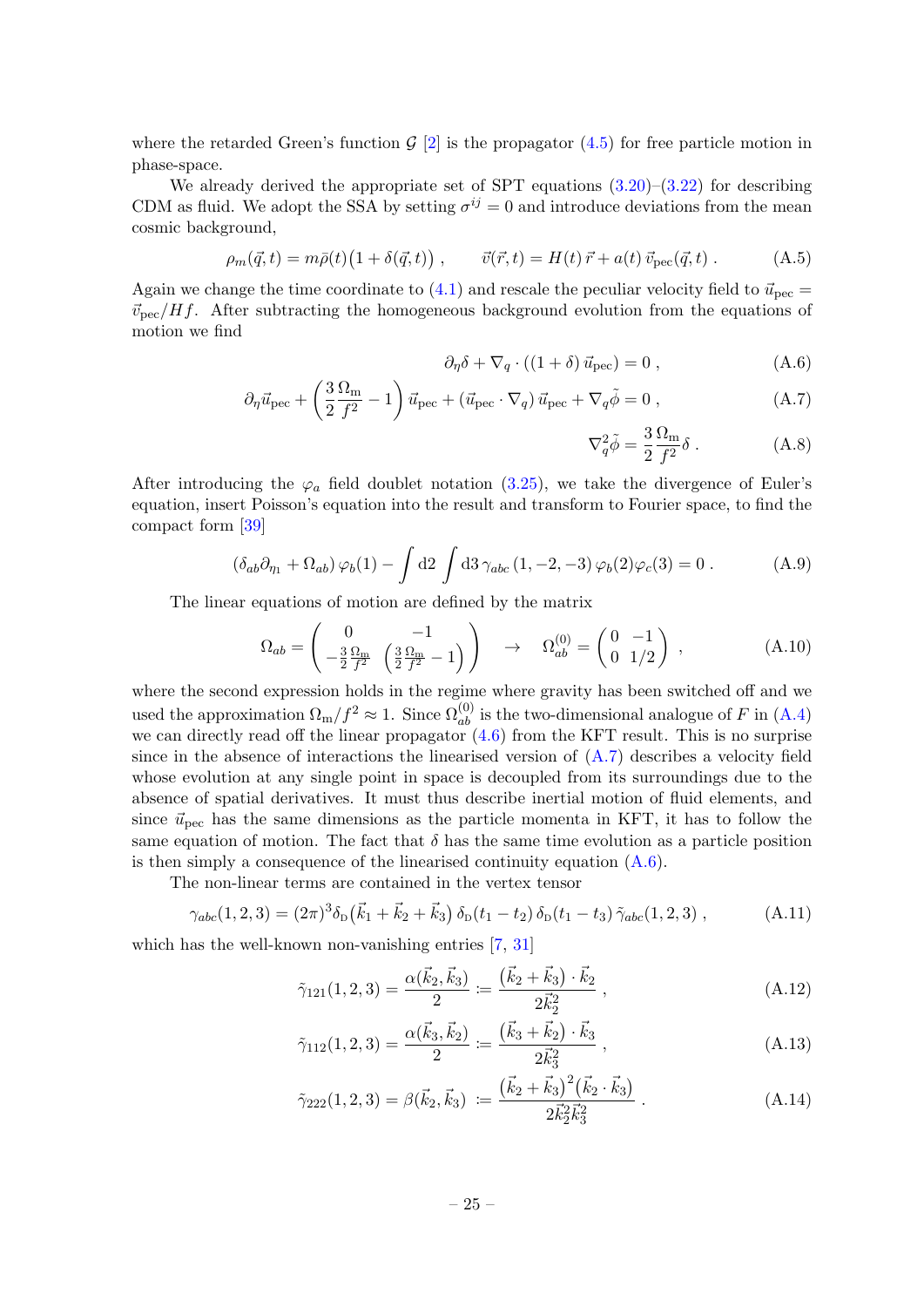They are related to one another by

<span id="page-26-5"></span>
$$
2\,\alpha(\vec{k}_1,\vec{k}_2)\,\alpha(\vec{k}_2,\vec{k}_1) = \alpha(\vec{k}_1,\vec{k}_2) + \alpha(\vec{k}_2,\vec{k}_1) + 2\,\beta(\vec{k}_1,\vec{k}_2) \,. \tag{A.15}
$$

This will be useful later in order to show that the one-loop mode coupling contributions to the density power spectrum are actually the same in SPT and KFT.

The statistical evolution of the fluid can be encoded in the generating functional [\(3.26\)](#page-12-5). The initial probability distribution  $\mathcal{P}(\varphi_a^{(i)})$  is chosen as a zero-mean Gaussian with Fourier space covariance matrix

$$
P_{ab}^{(i)}(1,2) = \begin{pmatrix} \left\langle \varphi_{\delta}^{(i)}(\vec{k}_{1}) \varphi_{\delta}^{(i)}(\vec{k}_{2}) \right\rangle & \left\langle \varphi_{\delta}^{(i)}(\vec{k}_{1}) \varphi_{\theta}^{(i)}(\vec{k}_{2}) \right\rangle \\ \left\langle \varphi_{\theta}^{(i)}(\vec{k}_{1}) \varphi_{\delta}^{(i)}(\vec{k}_{2}) \right\rangle & \left\langle \varphi_{\theta}^{(i)}(\vec{k}_{1}) \varphi_{\theta}^{(i)}(\vec{k}_{2}) \right\rangle \end{pmatrix}
$$
  
=  $(2\pi)^{3} \delta_{\text{D}}(\vec{k}_{1} + \vec{k}_{2}) P_{\delta}^{(i)}(k_{1}) \begin{pmatrix} 1 & 1 \\ 1 & 1 \end{pmatrix} ,$  (A.16)

<span id="page-26-4"></span>where the second line is obtained by combining  $(3.25)$ ,  $(4.8)$  and  $(B.1)$ . Now the path integrals in  $(3.26)$  can be executed and according to  $[31]$  we find

<span id="page-26-1"></span>
$$
Z_{\rm SPT}[J,K] = e^{i\hat{\chi}_a \gamma_{abc} \hat{\varphi}_b \hat{\varphi}_c} e^{-\frac{1}{2} J_a P_{ab}^{\rm lin} J_b - i J_a g_{ab} K_b}, \qquad (A.17)
$$

where repeated indices imply summation over field types and integration over arguments. The linearly evolved power spectrum matrix is obtained by simply evolving the initial  $P_{ab}^{(i)}$ ab [\(A.16\)](#page-26-4) with the linear propagator [\(4.6\)](#page-14-1), leading to

<span id="page-26-2"></span>
$$
P_{ab}^{\rm lin}(1,2) = (2\pi)^3 \delta_{\rm D}(\vec{k}_1 + \vec{k}_2) P_{\delta}^{(i)}(k_1) g_{ac}(\eta_1,0) g_{bd}(\eta_2,0) \begin{pmatrix} 1 & 1 \\ 1 & 1 \end{pmatrix} . \tag{A.18}
$$

Expanding the two exponentials and applying the appropriate functional derivatives w.r.t.  $J_a$ , to obtain correlators of  $\varphi_a$ , then leads to to the Feynman diagrams shown in [\(4.9\)](#page-14-2) [\[13,](#page-30-13) [14,](#page-30-1) [31\]](#page-31-3).

#### <span id="page-26-0"></span>B Expansion of the KFT power spectrum

The power spectrum  $P_{\delta}^{(i)}$  $\delta^{(1)}$  of the initial density contrast is defined in the usual way as the Fourier transform of the correlation function,

<span id="page-26-3"></span>
$$
C_{\delta_1 \delta_2}(|\vec{q}_{12}^{(i)}|) = \left\langle \delta_1^{(i)} \delta_2^{(i)} \right\rangle = \int_h e^{i \vec{h} \cdot \vec{q}_{12}^{(i)}} P_\delta^{(i)}(h), \tag{B.1}
$$

where  $\delta_j^{(i)} = \delta^{(i)}(\vec{q}_j^{(i)})$  and  $\vec{q}_{12}^{(i)} = \vec{q}_1^{(i)} - \vec{q}_2^{(i)}$ . We combine [\(4.8\)](#page-14-0) with the assumption that  $\vec{u}_{\text{pec}}^{(i)}$ is irrotational in order to obtain

$$
\vec{u}_{\rm pec}^{(i)}(\vec{k}) = \frac{\mathrm{i}\vec{k}}{k^2} \,\delta^{(i)}(\vec{k}) \,. \tag{B.2}
$$

As  $\vec{u}_{\text{pec}}^{(i)}$  takes the role of the initial momentum field  $\vec{P}^{(i)}$  in [\(2.17\)](#page-6-1), we can write densitymomentum cross-correlation and momentum auto-correlation as

$$
\vec{C}_{p_1 \delta_2}(|\vec{q}_{12}^{(i)}|) = \left\langle \vec{u}_{\text{pec},1} \, \delta_2^{(i)} \right\rangle \qquad = \int_h e^{i \vec{h} \cdot \vec{q}_{12}^{(i)}} \, \frac{i \vec{h}}{h^2} \, P_\delta^{(i)}(h) \;, \tag{B.3}
$$

$$
C_{p_1p_2}(|\vec{q}_{12}^{(i)}|) = \langle \vec{u}_{\text{pec},1} \otimes \vec{u}_{\text{pec},2} \rangle = \int_h e^{i \vec{h} \cdot \vec{q}_{12}^{(i)}} \frac{\vec{h} \otimes \vec{h}}{h^4} P_\delta^{(i)}(h) . \tag{B.4}
$$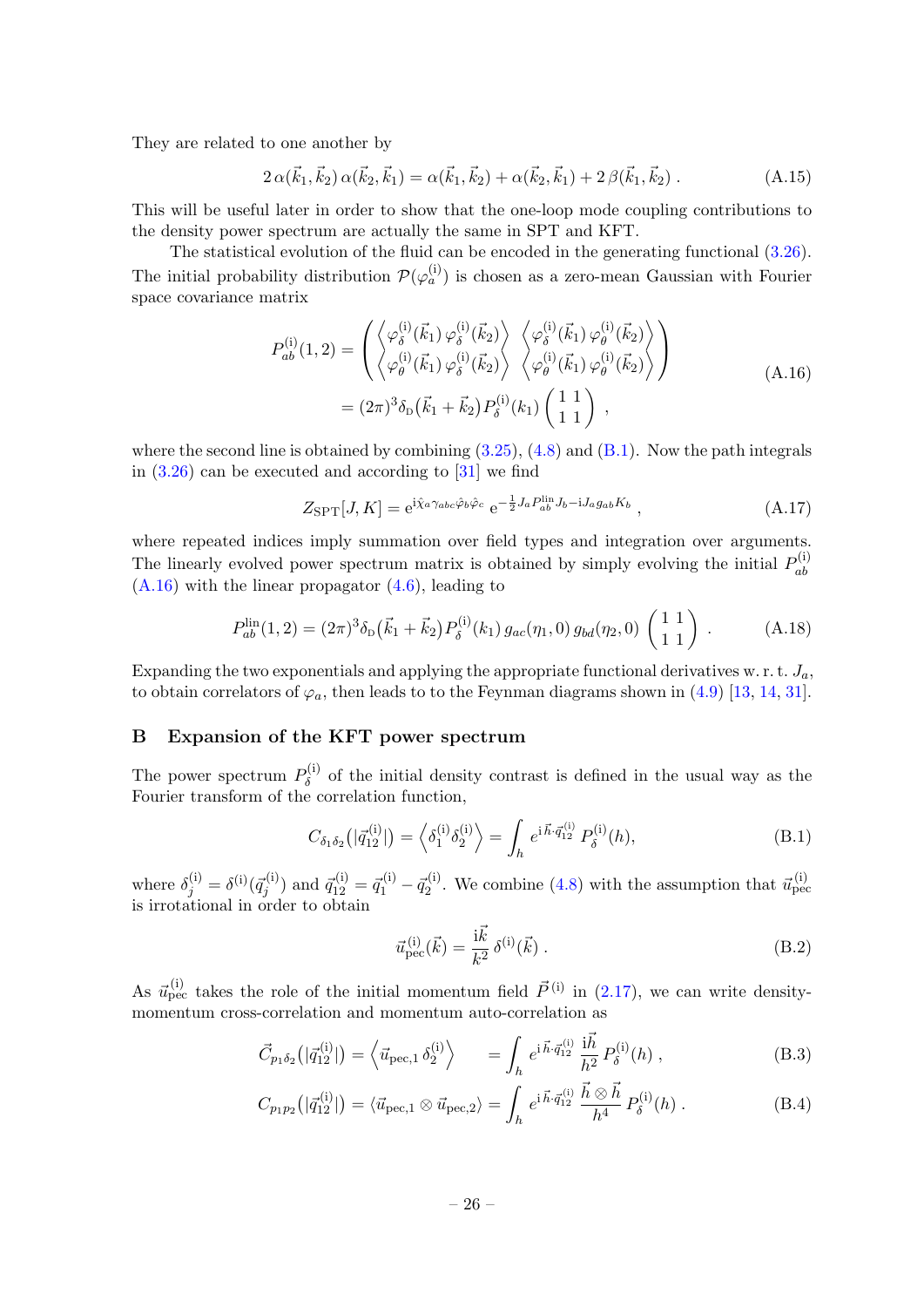We now expand [\(4.10\)](#page-15-1) up to second order in  $P_{\delta}^{(i)}$  $\delta^{\left(1\right)}$ . The expansion of the Fourier integral can be expressed in terms of the two functions

$$
A_1 \coloneqq \alpha(\vec{k}_1 - \vec{h}, \vec{h}) = \frac{\vec{k}_1 \cdot \vec{h}}{h^2}, \quad A_2 \coloneqq \alpha(\vec{h}, \vec{k}_1 - \vec{h}) = \frac{\vec{k}_1 \cdot (\vec{k}_1 - \vec{h})}{(\vec{k}_1 - \vec{h})^2}.
$$
 (B.5)

<span id="page-27-0"></span>The exponential by itself gives

$$
\int_{q_{12}^{(i)}} e^{-i\vec{k}_1 \cdot \vec{q}_{12}^{(i)}} \left( e^{g_1 g_2 \vec{k}_1 \cdot \vec{C}_{p_1 p_2} \vec{k}_1} - 1 \right)
$$
\n
$$
\xrightarrow[\leq \mathcal{O}(P_\delta^{(i)2})]{} g_1 g_2 P_\delta^{(i)}(k_1) + \frac{g_1^2 g_2^2}{2} \int_h A_1^2 A_2^2 P_\delta^{(i)}(h) P_\delta^{(i)}(\Delta h), \qquad (B.6)
$$

where  $\Delta \vec{h} =: \vec{k}_1 - \vec{h}$ . The combination of  $C_{\delta_1 \delta_2}$  with the exponential results in

$$
\int_{q_{12}^{(i)}} e^{-i\vec{k}_1 \cdot \vec{q}_{12}^{(i)}} C_{\delta_1 \delta_2} e^{g_1 g_2 \vec{k}_1 \cdot \vec{C}_{p_1 p_2} \vec{k}_1} \xrightarrow[\leq \mathcal{O}(P_\delta^{(i)2})]{\mathcal{O}(P_\delta^{(i)}^2)} P_\delta^{(i)}(k_1) + g_1 g_2 \int_h A_1^2 P_\delta^{(i)}(h) P_\delta^{(i)}(\Delta h) . \quad (B.7)
$$

Similarly, combining the  $\vec{C}_{p_1 \delta_2}$  term with the exponential gives

$$
-i(g_1+g_2)\int_{q_{12}^{(i)}} e^{-i\vec{k}_1 \cdot \vec{q}_{12}^{(i)}} \vec{k}_1 \cdot \vec{C}_{p_1 \delta_2} e^{g_1 g_2 \vec{k}_1 \cdot \vec{C}_{p_1 p_2} \vec{k}_1}
$$
  
\n
$$
\xrightarrow[\leq \mathcal{O}(P_\delta^{(i)2})]{} (g_1+g_2) \left( P_\delta^{(i)}(k_1) + g_1 g_2 \int_h A_1 A_2^2 P_\delta^{(i)}(h) P_\delta^{(i)}(\Delta h) \right).
$$
\n(B.8)

The quadratic  $\vec{C}_{p_1\delta_2}$  term is already of second order in  $P_\delta^{(i)}$  $\delta^{(1)}$ , so its combination with the exponential leaves

$$
-g_1g_2 \int_{q_{12}^{(i)}} e^{-i\vec{k}_1 \cdot \vec{q}_{12}^{(i)}} (\vec{k}_1 \cdot \vec{C}_{p_1 \delta_2})^2 e^{g_1 g_2 \vec{k}_1 \cdot \vec{C}_{p_1 p_2} \vec{k}_1}
$$
  
\n
$$
\xrightarrow{\leq \mathcal{O}(P_{\delta}^{(i)2})} g_1g_2 \int_h A_1 A_2 P_{\delta}^{(i)}(h) P_{\delta}^{(i)}(\Delta h) .
$$
\n(B.9)

<span id="page-27-1"></span>Collecting the linear terms immediately leads to  $(4.11)$ . The quadratic self-energy contribution [\(4.13\)](#page-15-4) is obtained by combining these linear terms with the first-order expansion of the Gaussian damping factor in [\(4.10\)](#page-15-1). In order to rewrite the remaining quadratic mode-coupling terms in the form [\(4.14\)](#page-15-2), we further introduce  $A_3 := 2\beta(\vec{k}_1 - \vec{k}, \vec{h})$ . From [\(A.15\)](#page-26-5) we see that  $2A_1A_2 = A_1 + A_2 + A_3$ . Applying the substitution  $\vec{h} \rightarrow \vec{k}_1 - \vec{h}$  to the above integrals, the only change in their form is  $A_1 \leftrightarrow A_2, A_3 \rightarrow A_3$ . Finally, we add the four loop integrals in  $(B.6)$ – $(B.9)$  and group them into three terms according to their scaling with the free propagators. Under the integrals we can then use the above relations to find

$$
A_1^2 + A_1 A_2 = \frac{1}{2} (A_1^2 + 2A_1 A_2 + A_2^2) = \frac{1}{2} (A_1 + A_2)^2 = 2F_A^2,
$$
  

$$
A_1 A_2^2 = A_1 A_2 \frac{1}{2} (A_2 + A_2) = \frac{1}{2} (A_1 + A_2 + A_3) \frac{1}{2} (A_1 + A_2) = F_A F_B,
$$
(B.10)  

$$
A_1^2 A_2^2 = \frac{1}{4} (A_1 + A_2 + A_3)^2 = F_B^2,
$$

where the kernels  $F_A, F_B$  defined in [\(4.15\)](#page-15-5), [\(4.16\)](#page-15-6) are evaluated at  $\vec{k}_1 \to \Delta \vec{h}, \vec{k}_2 \to \vec{h}$ . These finally lead back to  $(4.14)$ .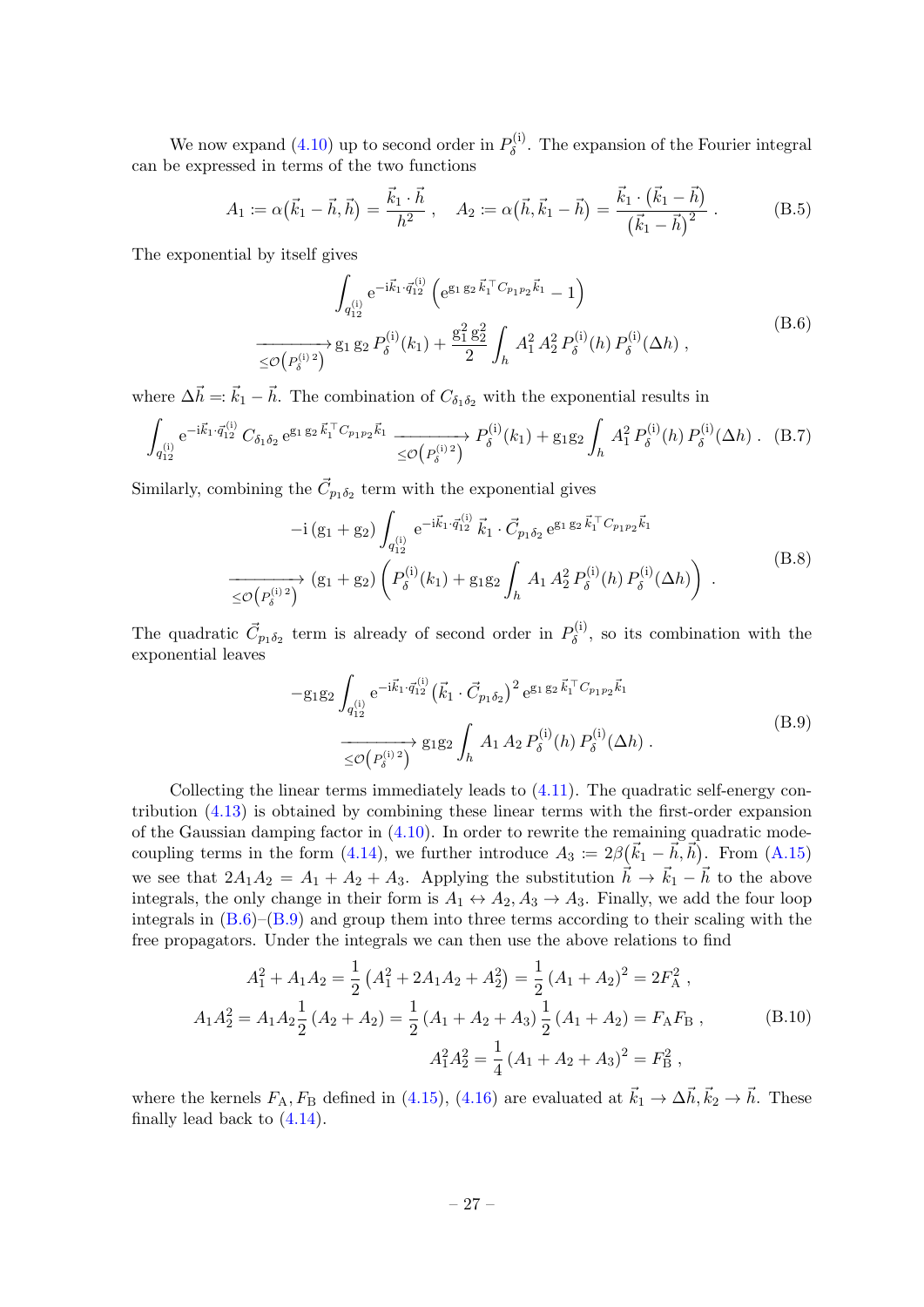### <span id="page-28-0"></span>C The KFT bispectrum

The non-interacting density contrast bispectrum in KFT is given by connected three-particle correlations, which correspond to connected three-particle correlation diagrams in the language introduced in [\[19\]](#page-31-8). The general form of the bispectrum is given by

<span id="page-28-1"></span>
$$
KFT_{G_{\delta\delta\delta}^{(0)}}(1,2,3) = \bar{\rho}^3 (2\pi)^3 \delta_{\rm D}(\vec{k}_1 + \vec{k}_2 + \vec{k}_3) e^{-\frac{\sigma_p^2}{2} \left(g_1^2 k_1^2 + g_2^2 k_2^2 + g_3^2 k_3^2\right)} \sum_{\{1,2,3\}} C_{\rm con}^{(3)}.
$$
 (C.1)

The sum of all connected three-particle diagrams  $\mathcal{C}^{(3)}_{\text{con}}$  must itself be summed over all possibilities to assign the three non-empty sets  $A = \{1\}$ ,  $B = \{2\}$ ,  $C = \{3\}$  of field labels to the three particle labels 1, 2, 3. Since we are only interested in terms of up to second order in  $P_\delta^\mathrm{(i)}$  $\delta^{(1)}$ , we only need to consider the following seven correlation diagrams containing two lines,

C (3) con 2 lines = 1 2 3 + 1 2 3 + 1 2 3 + 1 2 3 + 1 2 3 + 1 2 1 2 3 + 1 2 1 2 3 , (C.2)

where the numbers label the three particles. The linear contributions of each individual line are given by

$$
\sum_{1A} \frac{1}{3C} = \int_{q_{13}^{(i)}} e^{-i\vec{k}_A \cdot \vec{q}_{13}^{(i)}} C_{\delta_1 \delta_3} e^{-g_A g_C \vec{k}_A^{\top} C_{p_1 p_3} \vec{k}_C} \xrightarrow[\leq \mathcal{O}(P_{\delta}^{(i)})]{} P_{\delta}^{(i)}(k_A) ,
$$
 (C.3)

$$
\sum_{1A} \sum_{3C} = \int_{q_{13}^{(i)}} e^{-i\vec{k}_A \cdot \vec{q}_{13}^{(i)}} \left( -ig_A \vec{k}_A \cdot \vec{C}_{p_1 \delta_3} \right) e^{-g_A g_C \vec{k}_A^{\top} C_{p_1 p_3} \vec{k}_C} \xrightarrow{\leq \mathcal{O}(P_{\delta}^{(i)})} g_A P_{\delta}^{(i)}(k_A) , \quad (C.4)
$$

$$
\sum_{1_A}^{S} = \int_{q_{13}^{(i)}} e^{-i\vec{k}_A \cdot \vec{q}_{13}^{(i)}} \left( -ig_C \vec{k}_C \cdot \vec{C}_{\delta_1 p_3} \right) e^{-g_A g_C \vec{k}_A^{\top} C_{p_1 p_3} \vec{k}_C} \left( C \cdot 5 \right)
$$
\n
$$
\xrightarrow[\leq \mathcal{O}(P_{\delta}^{(i)})]{} \xrightarrow[\leq \mathcal{O}(P_{\delta}^{(i)})]{} \tag{C.5}
$$

$$
\sum_{1A} \sum_{3C} = \int_{q_{13}^{(i)}} e^{-i\vec{k}_A \cdot \vec{q}_{13}^{(i)}} \left( e^{-g_A g_C \vec{k}_A^\top C_{p_1 p_3} \vec{k}_C} - 1 \right) \xrightarrow{\leq \mathcal{O}(P_\delta^{(i)})} -g_{A} g_C \frac{\vec{k}_C \cdot \vec{k}_A}{k_A^2} P_\delta^{(i)}(k_A) \ . \tag{C.6}
$$

For each diagram the sum over assignments of sets  $A, B, C$  to the particles 1, 2, 3 leads to  $3! = 6$  contributions. The strategy is to combine the contributions from the assignments  $\{1_A, 2_B, 3_C\}$  and  $\{1_B, 2_A, 3_C\}$  into seven sums of two diagrams each. The full contribution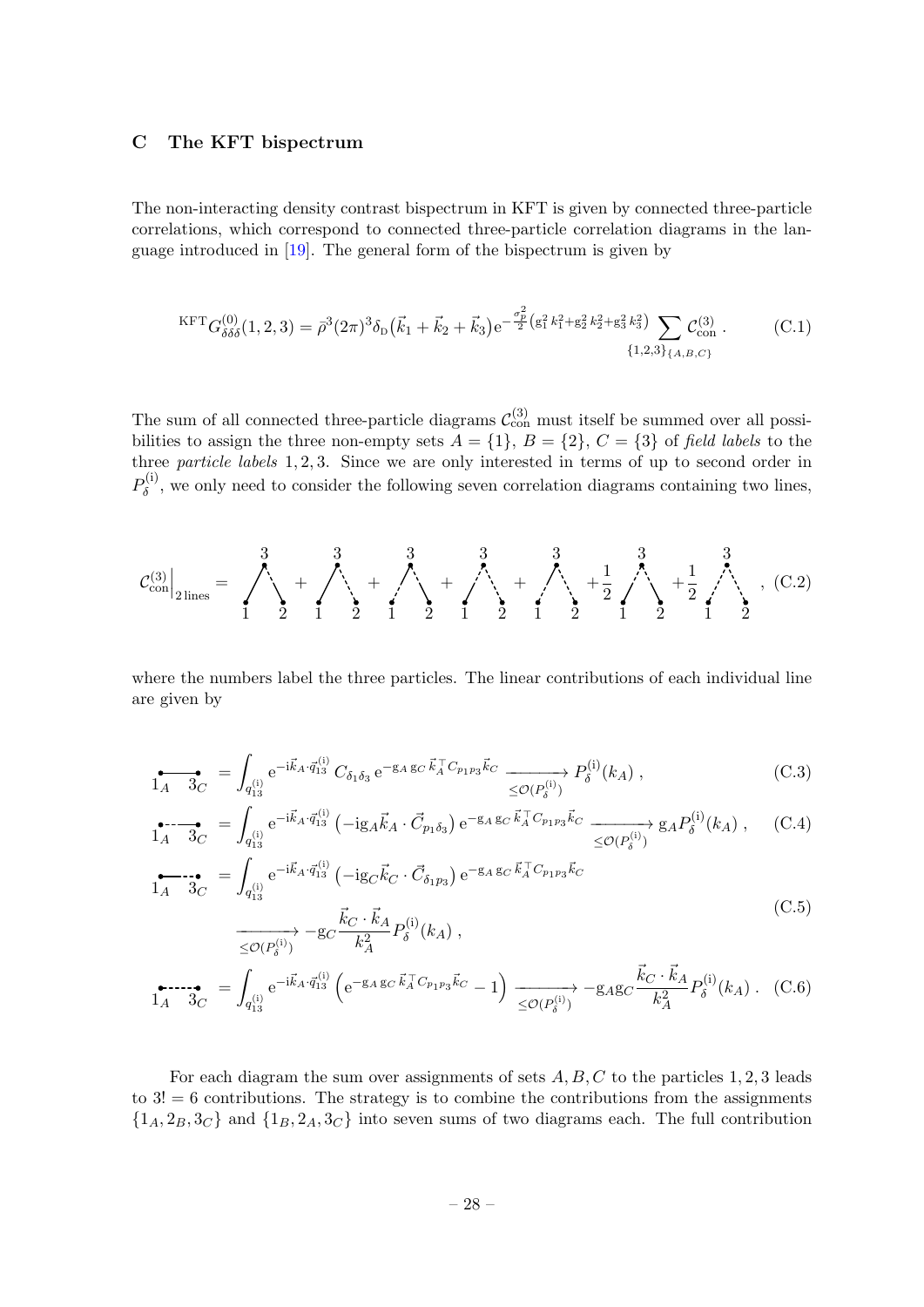can then be written as the sum over cyclic permutations of these. The first four terms are

$$
\sum_{1_A}^{3_C} + \sum_{2_B}^{3_C} = -P_\delta^{(i)}(k_A) P_\delta^{(i)}(k_B) g_C \vec{k}_C \left( \frac{\vec{k}_A}{k_A^2} + \frac{\vec{k}_B}{k_B^2} \right) , \qquad (C.7)
$$

$$
\sum_{1_A}^{3_C} + \sum_{2_B}^{3_C} = -P_\delta^{(i)}(k_A) P_\delta^{(i)}(k_B) g_B g_C \vec{k}_C \left( \frac{\vec{k}_A}{k_A^2} + \frac{\vec{k}_B}{k_B^2} \right) , \qquad (C.8)
$$

$$
\sum_{1_A}^{3_C} + \sum_{2_B}^{3_C} = -P_\delta^{(i)}(k_A) P_\delta^{(i)}(k_B) g_A g_C \vec{k}_C \left( \frac{\vec{k}_A}{k_A^2} + \frac{\vec{k}_B}{k_B^2} \right) , \qquad (C.9)
$$

$$
\sum_{1_A}^{3_C} + \sum_{2_B}^{3_C} = -P_\delta^{(i)}(k_A) P_\delta^{(i)}(k_B) g_A g_B g_C \vec{k}_C \left( \frac{\vec{k}_A}{k_A^2} + \frac{\vec{k}_B}{k_B^2} \right) . \tag{C.10}
$$

We sum all four terms, use the leading Dirac delta distribution in [\(C.1\)](#page-28-1) to replace  $\vec{k}_C =$  $-(\vec{k}_A + \vec{k}_B)$ , and with [\(4.15\)](#page-15-5) find that

$$
P_{\delta}^{(i)}(k_A) P_{\delta}^{(i)}(k_B) g_C (1 + g_A + g_B + g_A g_B) (\vec{k}_A + \vec{k}_B) \left( \frac{\vec{k}_A}{k_A^2} + \frac{\vec{k}_B}{k_B^2} \right)
$$
  
= 
$$
P_{\delta}^{(i)}(k_A) P_{\delta}^{(i)}(k_B) g_C (1 + g_A) (1 + g_B) 2F_A (\vec{k}_A, \vec{k}_B).
$$
 (C.11)

<span id="page-29-0"></span>The remaining three diagrams are combined into

$$
\frac{1}{2} \sum_{\substack{A \\ 1_A = 2_B}}^{3_C} + \frac{1}{2} \sum_{\substack{B \\ 1_B = 2_A}}^{3_C} = P_\delta^{(i)}(k_A) P_\delta^{(i)}(k_B) g_C^2 \frac{\vec{k}_C \cdot \vec{k}_A}{k_A^2} \frac{\vec{k}_C \cdot \vec{k}_B}{k_B^2}, \qquad (C.12)
$$

$$
\sum_{1_A}^{3_C} + \sum_{2_B}^{3_C} = P_{\delta}^{(i)}(k_A) P_{\delta}^{(i)}(k_B) (g_A + g_B) g_C^2 \frac{\vec{k}_C \cdot \vec{k}_A}{k_A^2} \frac{\vec{k}_C \cdot \vec{k}_B}{k_B^2} , \quad (C.13)
$$

$$
\frac{1}{2} \sum_{1A}^{3C} + \frac{1}{2} \sum_{1B}^{3C} = P_{\delta}^{(i)}(k_A) P_{\delta}^{(i)}(k_B) g_A g_B g_C^2 \frac{\vec{k}_C \cdot \vec{k}_A}{k_A^2} \frac{\vec{k}_C \cdot \vec{k}_B}{k_B^2}.
$$
 (C.14)

We sum these three terms, again use  $\vec{k}_C = -(\vec{k}_A + \vec{k}_B)$ , insert [\(A.15\)](#page-26-5) and [\(4.16\)](#page-15-6), and find

<span id="page-29-1"></span>
$$
P_{\delta}^{(i)}(k_A) P_{\delta}^{(i)}(k_B) g_C^2 (1 + g_A + g_B + g_A g_B) \frac{(\vec{k}_A + \vec{k}_B) \cdot \vec{k}_A}{k_A^2} \frac{(\vec{k}_A + \vec{k}_B) \cdot \vec{k}_B}{k_B^2}
$$
  
= 
$$
P_{\delta}^{(i)}(k_A) P_{\delta}^{(i)}(k_B) g_C^2 (1 + g_A) (1 + g_B) F_B (\vec{k}_A, \vec{k}_B).
$$
 (C.15)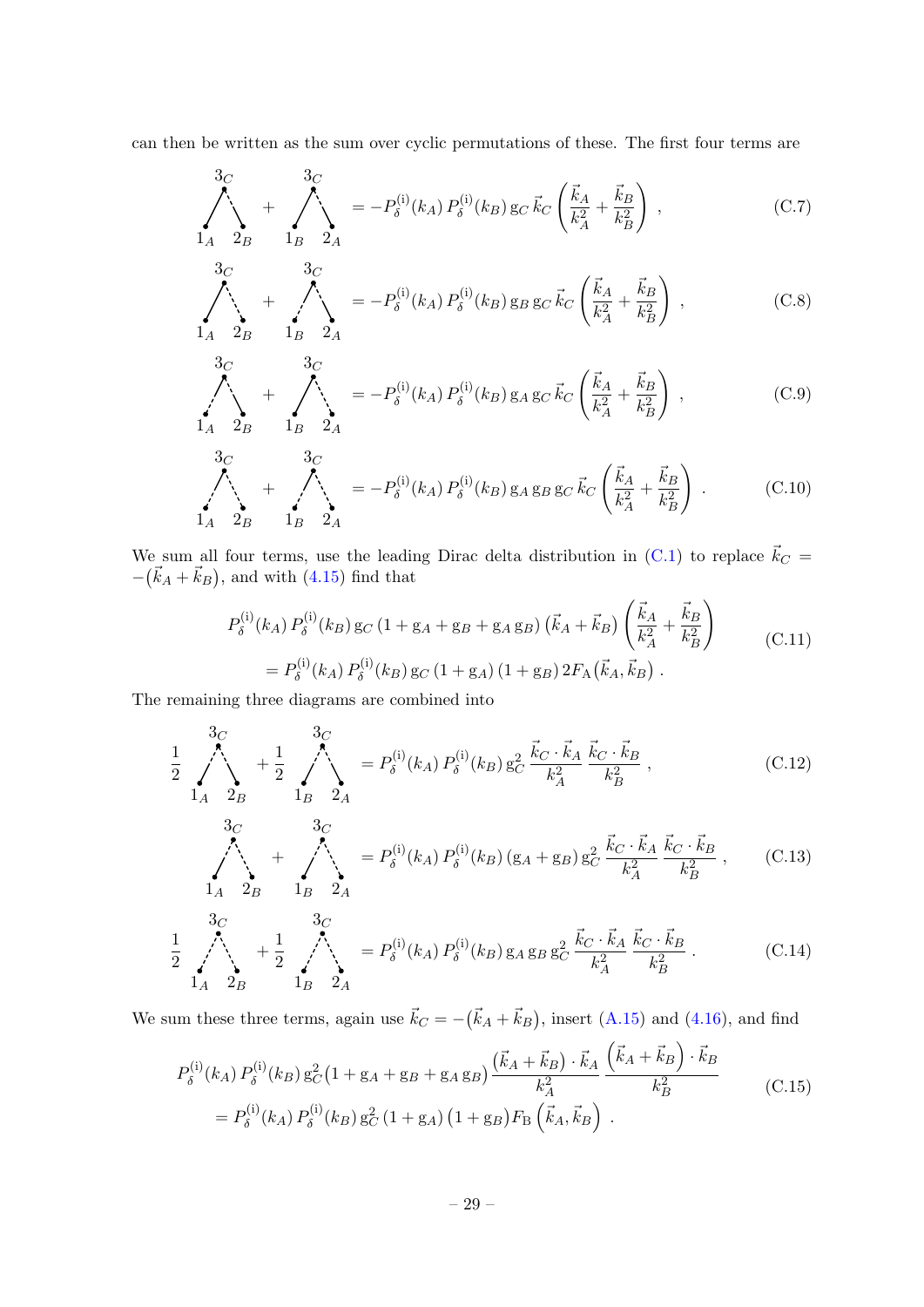Adding [\(C.11\)](#page-29-0) and [\(C.15\)](#page-29-1), summing all cyclic permutations of the label assignments and inserting the result into  $(C.1)$  yields  $(4.26)$  if we remember that  $A = \{1\}, B = \{2\}, C = \{3\}.$ 

#### References

- <span id="page-30-0"></span>[1] Luca Amendola et al. Cosmology and fundamental physics with the Euclid satellite. Living Rev. Rel., 16:6, 2013.
- <span id="page-30-6"></span>[2] M. Bartelmann. Trajectories of point particles in cosmology and the Zel'dovich approximation. Physical Review D, 91(8):083524, April 2015.
- <span id="page-30-8"></span>[3] Matthias Bartelmann, Johannes Dombrowski, Sara Konrad, Elena Kozlikin, Robert Lilow, Carsten Littek, Christophe Pixius, and Felix Fabis. Kinetic field theory: Non-linear cosmic power spectra in the mean-field approximation. arXiv e-prints, arXiv:2011.04979, 2020.
- <span id="page-30-2"></span>[4] Matthias Bartelmann, Felix Fabis, Daniel Berg, Elena Kozlikin, Robert Lilow, and Celia Viermann. A microscopic, non-equilibrium, statistical field theory for cosmic structure formation. New J. Phys., 18(4):043020, Apr 2016.
- <span id="page-30-7"></span>[5] Matthias Bartelmann, Felix Fabis, Elena Kozlikin, Robert Lilow, Johannes Dombrowski, and Julius Mildenberger. Kinetic field theory: effects of momentum correlations on the cosmic density-fluctuation power spectrum. New Journal of Physics, 19(8):083001, 2017.
- <span id="page-30-3"></span>[6] Matthias Bartelmann, Elena Kozlikin, Robert Lilow, Carsten Littek, Felix Fabis, Ivan Kostyuk, Celia Viermann, Lavinia Heisenberg, Sara Konrad, and Daniel Geiss. Cosmic Structure Formation with Kinetic Field Theory. Annalen der Physik, 531(11):1800446, November 2019.
- <span id="page-30-10"></span>[7] F. Bernardeau, S. Colombi, E. Gaztanaga, and R. Scoccimarro. Large-scale structure of the universe and cosmological perturbation theory. Physics Reports, 367(1-3):1–248, Sep 2002.
- <span id="page-30-14"></span>[8] Francis Bernardeau, Nicolas Van de Rijt, and Filippo Vernizzi. Resummed propagators in multicomponent cosmic fluids with the eikonal approximation. Physical Review  $D$ , 85(6), Mar 2012.
- <span id="page-30-15"></span>[9] Diego Blas, Mathias Garny, and Thomas Konstandin. On the non-linear scale of cosmological perturbation theory. Journal of Cosmology and Astroparticle Physics, 2013(09):024?024, Sep 2013.
- <span id="page-30-9"></span>[10] T. Buchert and A. Dominguez. Adhesive gravitational clustering.  $A\mathcal{B}A$ , 438(2):443-460, Aug 2005.
- <span id="page-30-11"></span>[11] Thomas Buchert. Lagrangian theory of gravitational instability of Friedman–Lemaître cosmologies – a generic third-order model for non-linear clustering. Monthly Notices of the Royal Astronomical Society, 267(4):811–820, 04 1994.
- <span id="page-30-12"></span>[12] Thomas Buchert. Lagrangian perturbation approach to the formation of large–scale structure. in: S. Bonometto, J.R. Primack, A. Provenzale (Eds.), Proceedings of the International School Enrico Fermi, Course CXXXII (Dark Matter in the Universe), Varenna, Italy, pages 543–564, 1996.
- <span id="page-30-13"></span>[13] Martin Crocce and Roman Scoccimarro. Memory of initial conditions in gravitational clustering. Physical Review D, 73(6), Mar 2006.
- <span id="page-30-1"></span>[14] Martin Crocce and Roman Scoccimarro. Renormalized cosmological perturbation theory. Physical Review D, 73(6), Mar 2006.
- <span id="page-30-4"></span>[15] Shankar P. Das and Gene F. Mazenko. Field theoretic formulation of kinetic theory: Basic development. Journal of Statistical Physics, 149(4):643–675, Nov 2012.
- <span id="page-30-5"></span>[16] Shankar P. Das and Gene F. Mazenko. Newtonian kinetic theory and the ergodic-nonergodic transition. J Stat Phys, 152(1):159–194, Jul 2013.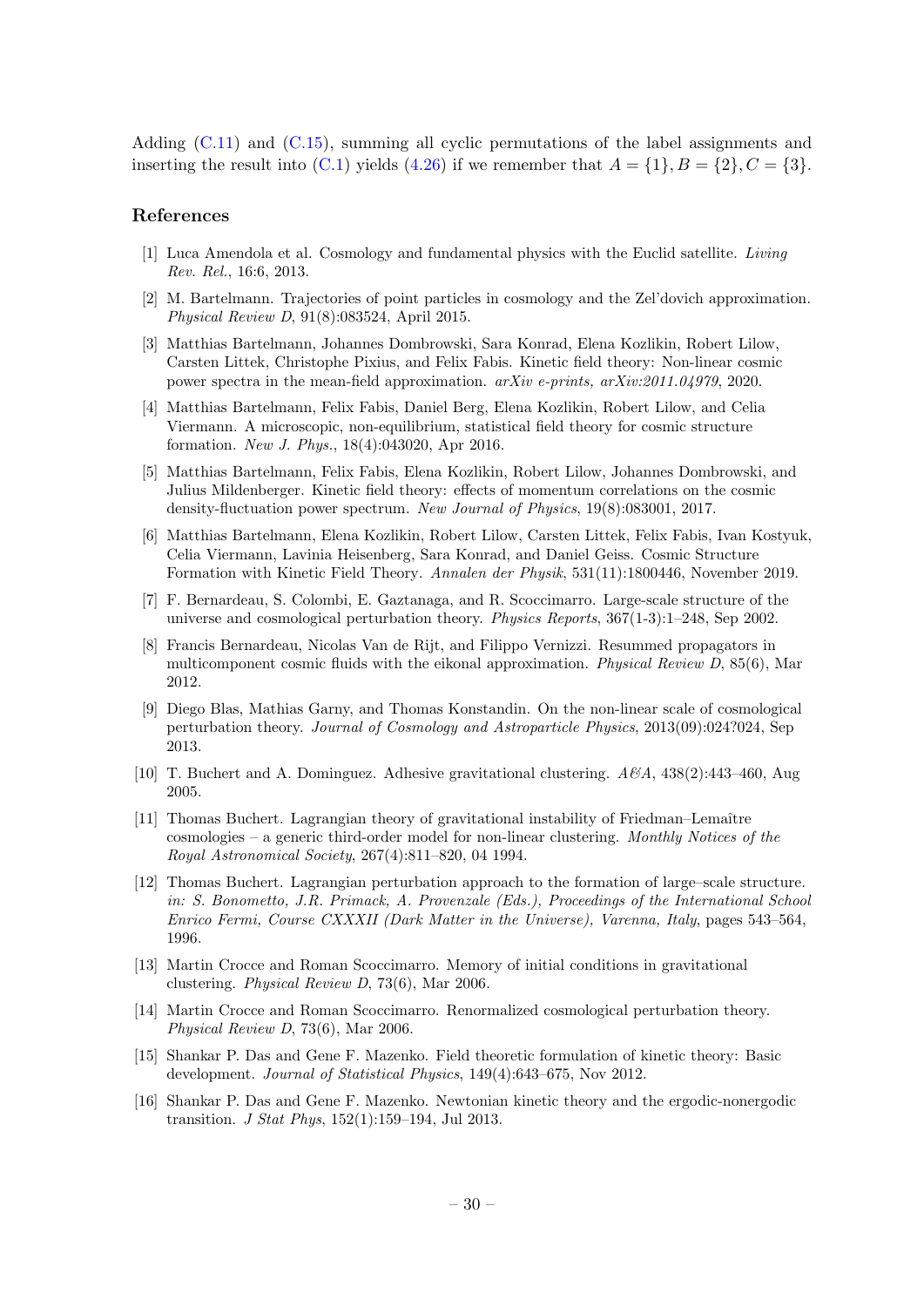- <span id="page-31-0"></span>[17] Kyle S. Dawson et al. The SDSS-IV extended Baryon Oscillation Spectroscopic Survey: Overview and Early Data. Astron. J., 151:44, 2016.
- <span id="page-31-15"></span>[18] Johannes Dombrowski, Felix Fabis, and Matthias Bartelmann. Kinetic field theory: cosmic structure formation and fluctuation-dissipation relations. Journal of Physics Communications, 2(2):025020, 2018-02.
- <span id="page-31-8"></span>[19] Felix Fabis, Elena Kozlikin, Robert Lilow, and Matthias Bartelmann. Kinetic field theory: exact free evolution of gaussian phase-space correlations. Journal of Statistical Mechanics: Theory and Experiment, 2018(4):043214, apr 2018.
- <span id="page-31-6"></span>[20] E. Gozzi, M. Reuter, and W.D. Thacker. Hidden brs invariance in classical mechanics. ii. Physical Review D, 40(10):3363–3377, Nov 1989.
- <span id="page-31-4"></span>[21] Mark P. Hertzberg. Effective field theory of dark matter and structure formation: Semianalytical results. Phys. Rev. D, 89(4), Feb 2014.
- <span id="page-31-9"></span>[22] Setsuo Ichimaru. Basic principles of plasma physics. Frontiers in physics. Benjamin, Reading, Mass., 1973.
- <span id="page-31-16"></span>[23] Bhuvnesh Jain and Edmund Bertschinger. Second-order power spectrum and nonlinear evolution at high redshift. The Astrophysical Journal, 431:495, Aug 1994.
- <span id="page-31-5"></span>[24] Thomas Konstandin, Rafael A. Porto, and Henrique Rubira. The effective field theory of large scale structure at three loops. Journal of Cosmology and Astroparticle Physics, 2019(11):027–027, nov 2019.
- <span id="page-31-1"></span>[25] Michael Levi et al. The DESI Experiment, a whitepaper for Snowmass 2013. 8 2013.
- <span id="page-31-13"></span>[26] Robert Lilow, Felix Fabis, Elena Kozlikin, Celia Viermann, and Matthias Bartelmann. Resummed kinetic field theory: general formalism and linear structure growth from newtonian particle dynamics. Journal of Cosmology and Astroparticle Physics, 2019(04):001–001, apr 2019.
- <span id="page-31-2"></span>[27] LSST Science Collaboration. LSST Science Book, Version 2.0. arXiv e-prints, arXiv:0912.0201, December 2009.
- <span id="page-31-10"></span>[28] Chung-Pei Ma and Edmund Bertschinger. A cosmological kinetic theory for the evolution of cold dark matter halos with substructure: Quasi-linear theory. The Astrophysical Journal, 612(1):28–49, Sep 2004.
- <span id="page-31-17"></span>[29] Nobuyoshi Makino, Misao Sasaki, and Yasushi Suto. Analytic approach to the perturbative expansion of nonlinear gravitational fluctuations in cosmological density and velocity fields. Phys. Rev. D, 46(2):585–602, Jul 1992.
- <span id="page-31-7"></span>[30] P. Martin, E. Siggia, and H. Rose. Statistical dynamics of classical systems. Phys. Rev. A, 8(1):423–437, Jul 1973.
- <span id="page-31-3"></span>[31] Sabino Matarrese and Massimo Pietroni. Resumming cosmic perturbations. Journal of Cosmology and Astroparticle Physics, 2007(06):026–026, Jun 2007.
- <span id="page-31-18"></span>[32] Takahiko Matsubara. Resumming cosmological perturbations via the lagrangian picture: One-loop results in real space and in redshift space. Phys. Rev. D, 77(6), Mar 2008.
- <span id="page-31-12"></span>[33] Patrick McDonald and Zvonimir Vlah. Large-scale structure perturbation theory without losing stream crossing. Physical Review D, 97(2):023508, January 2018.
- <span id="page-31-11"></span>[34] A. J. Mead, J. A. Peacock, C. Heymans, S. Joudaki, and A. F. Heavens. An accurate halo model for fitting non-linear cosmological power spectra and baryonic feedback models. Monthly Notices of the Royal Astronomical Society, 454(2):1958–1975, December 2015.
- <span id="page-31-14"></span>[35] P. J. E. Peebles. The Large-Scale Structure of the Universe. Princeton Series in Physics. Princeton University Press, Princeton, N.J, 1980.